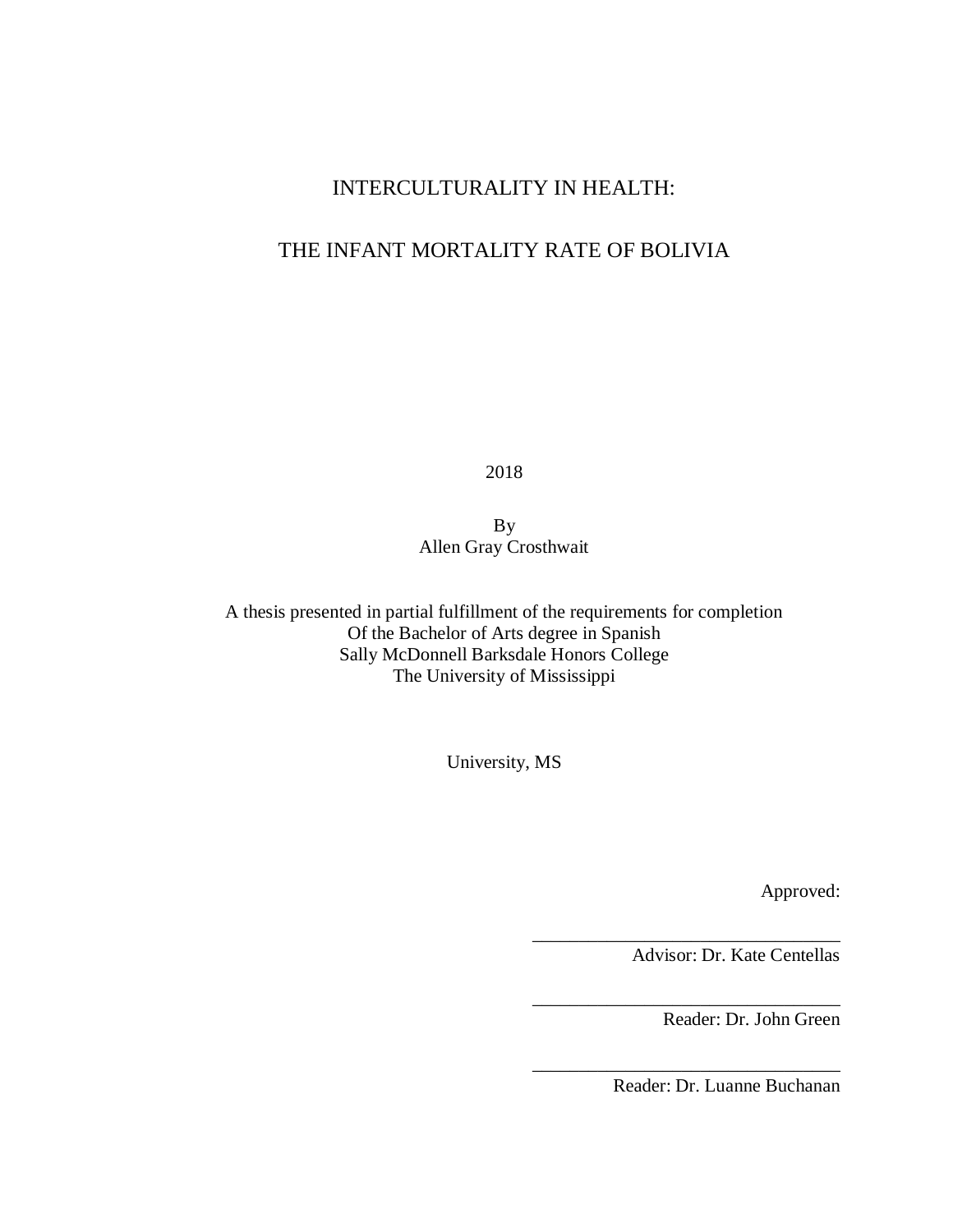© Allen Gray Crosthwait 2018 ALL RIGHTS RESERVED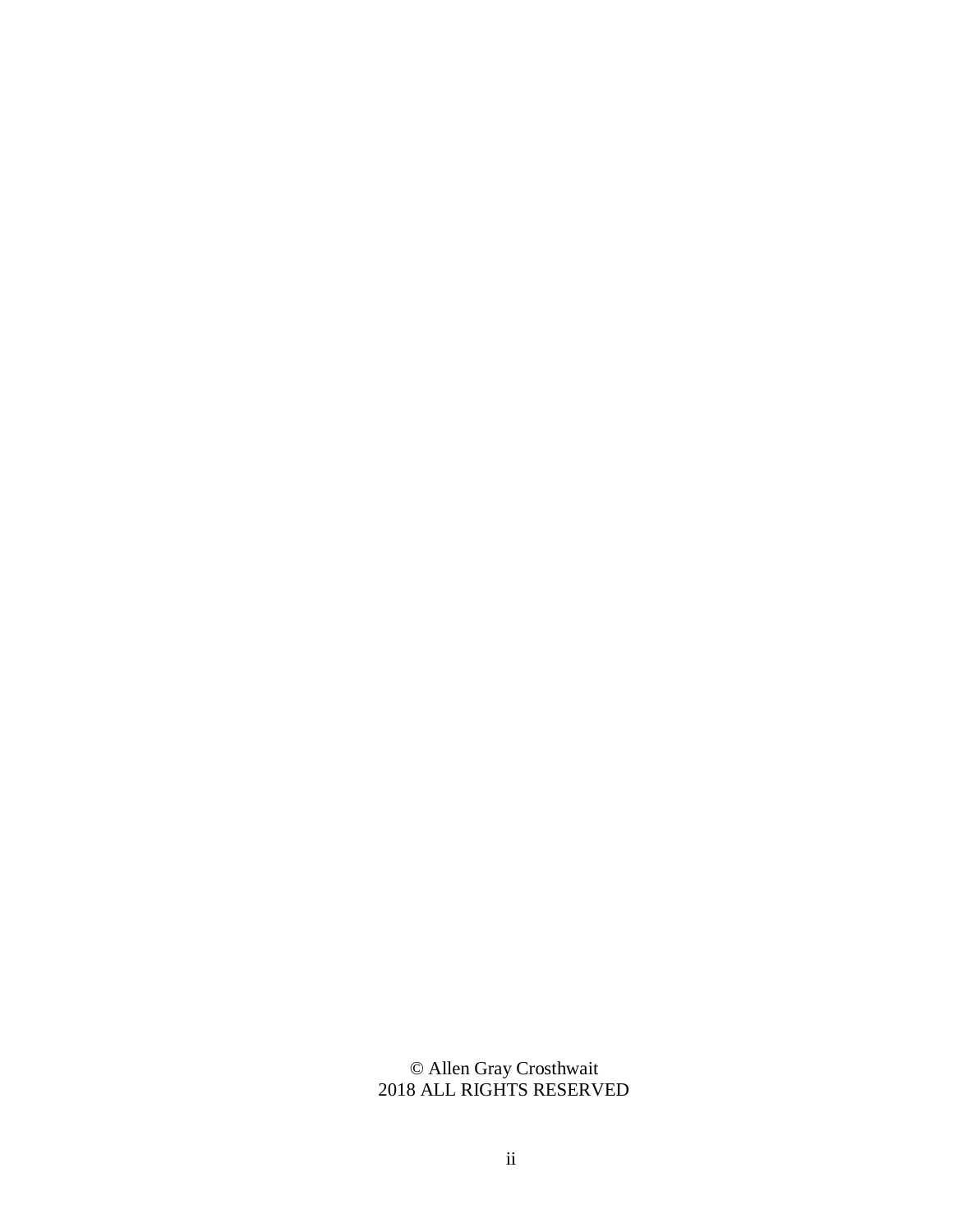## **Acknowledgements**

I would like to thank all those who have accompanied me on this journey. First, I would like to thank Drs. Kate and Miguel Centellas for sparking my interest in the landscape of Bolivian healthcare while I studied under them for the Bolivian Field School of 2017. Moreover, I would like to extend additional and infinite appreciation to Dr. Kate Centellas for being my advisor on this project. This would not have been feasible without her mentorship and (immense) patience. Of course, I am also appreciative of my other readers on this project, Dr. John Green and Dr. Luanne Buchanan. Their interest and valued feedback in my work proved to be pivotal in completing this project. Finally, I would like to thank all my friends, family and other loved ones for their love, patience and dedication to my academic career. This thesis would not have been possible without any one of you.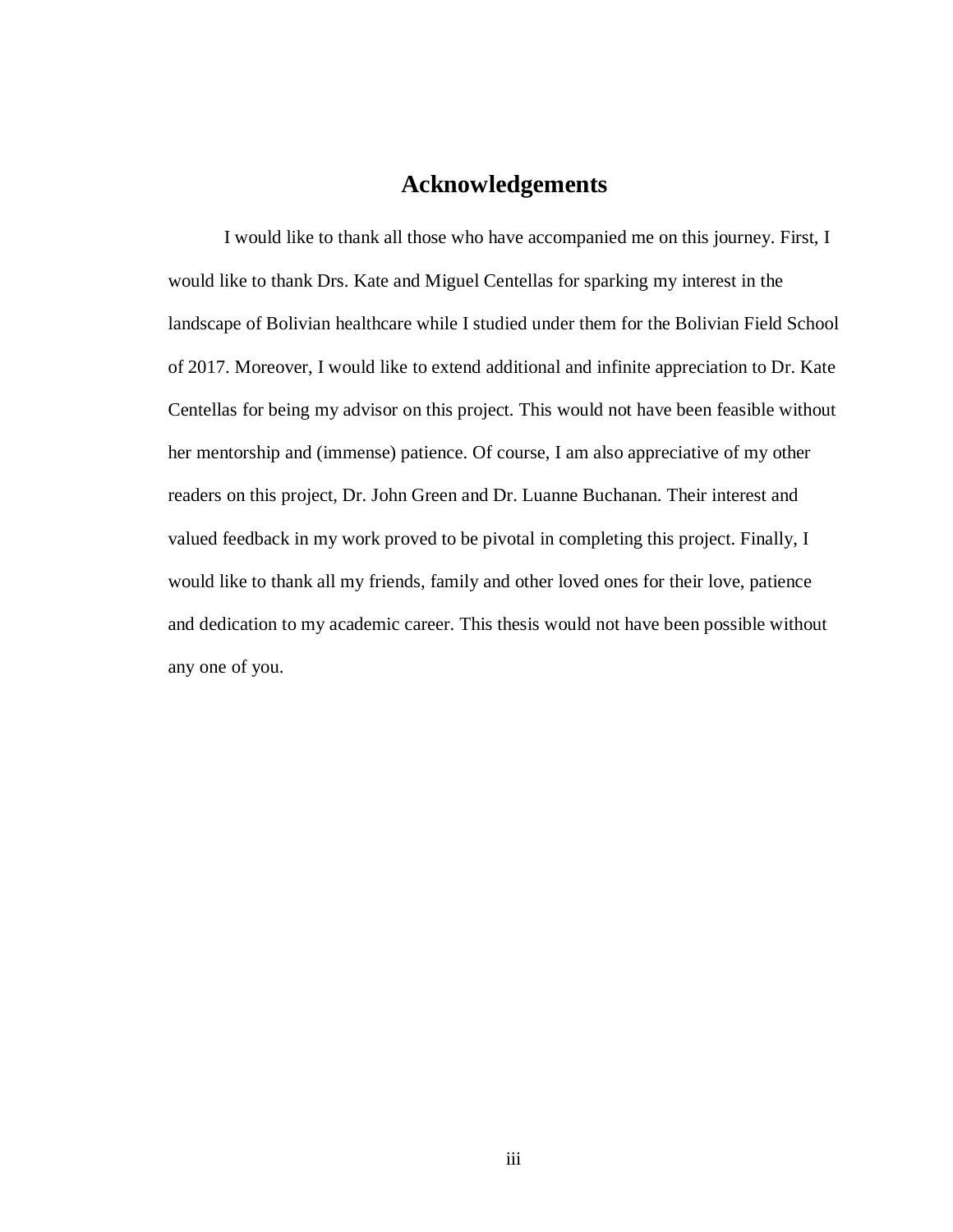### **Abstract**

The Bolivian government implemented an intercultural reform in 2006 in an attempt to improve the quality of health for its indigenous citizens throughout the country. One of the biggest focuses thereof was to improve the infant mortality rate, as it has historically far surpassed the rates of other Latin American nations. Though superficial data presented by the government seem to suggest that the intercultural reform has been an unprecedented success, very little extensive research has been done on the topic. My work gauges the merits of the intercultural reform and assesses which areas particularly have been successful. To do so, a mixed methods approach is used. Having traveled to Bolivian clinics and talked to health professionals and mothers, the first half of my work focuses on my ethnographic analysis of my fieldwork while in La Paz and Oruro coupled with content analysis of governmental health brochures and social media accounts. In the second half of my investigation, I analyze datasets presented by the government and non-governmental organizations to contrast the two and ascertain where reality may lie. Though I have discovered that the intercultural reform has doubtlessly had a tremendous impact on the lives of many indigenous children and mother, there persist many municipalities in dire need of assistance, despite the cheery allegations of the Bolivian government.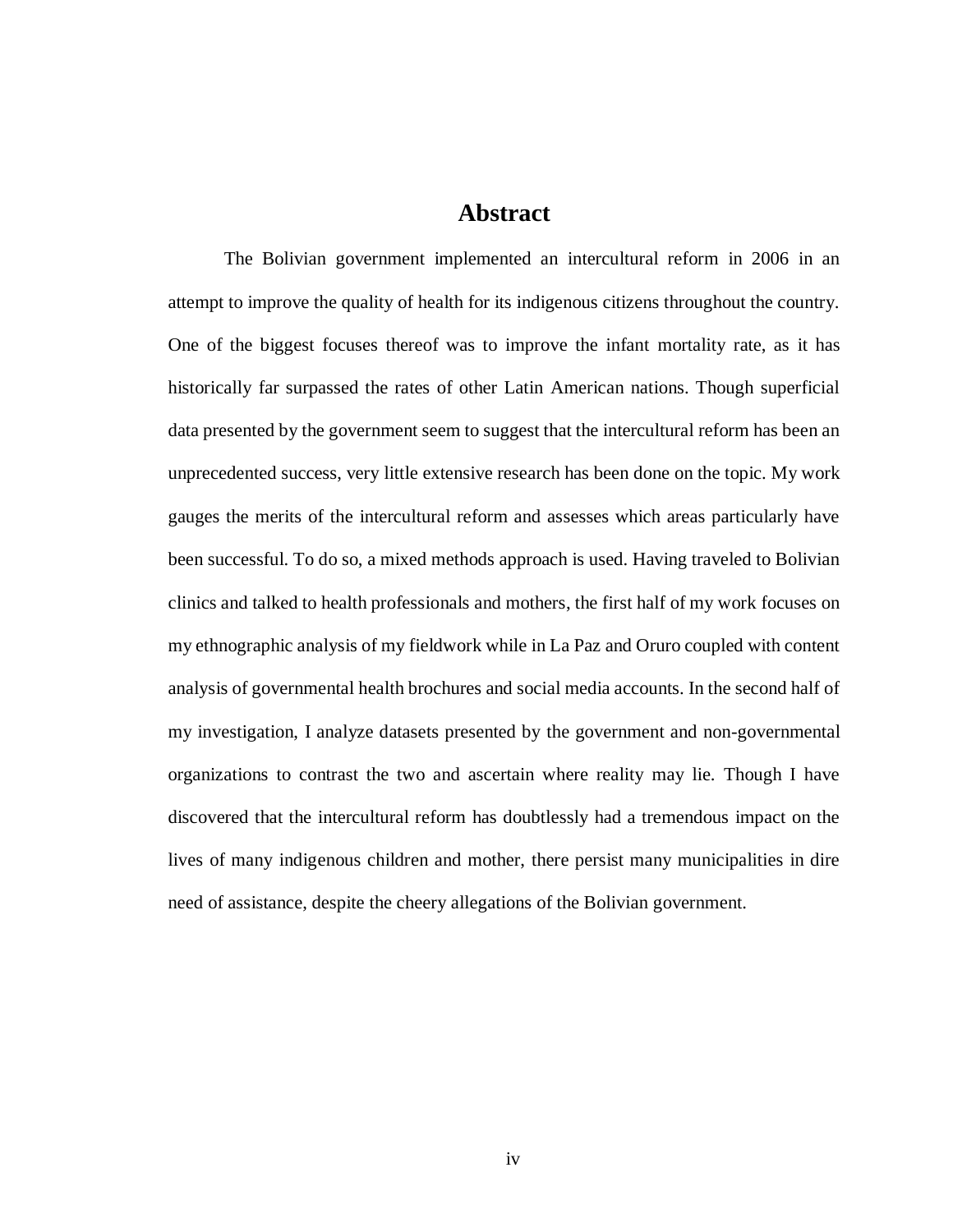# **Table of Contents**

| <b>INTRODUCTION</b>                                           |  |
|---------------------------------------------------------------|--|
|                                                               |  |
|                                                               |  |
|                                                               |  |
|                                                               |  |
| <b>CHAPTER ONE: HEALTHCARE AND SOCIETY IN BOLIVIA</b>         |  |
|                                                               |  |
|                                                               |  |
|                                                               |  |
| <b>CHAPTER TWO: THEORETICAL FRAMEWORK OF INFANT MORTALITY</b> |  |
|                                                               |  |
|                                                               |  |
|                                                               |  |
|                                                               |  |
| <b>CHAPTER THREE: ETHNOGRAPHIC PERSPECTIVE</b>                |  |
|                                                               |  |
|                                                               |  |
|                                                               |  |
|                                                               |  |
| <b>CHAPTER FOUR: STATISTICAL ANALYSIS</b>                     |  |
|                                                               |  |
|                                                               |  |
|                                                               |  |
|                                                               |  |
|                                                               |  |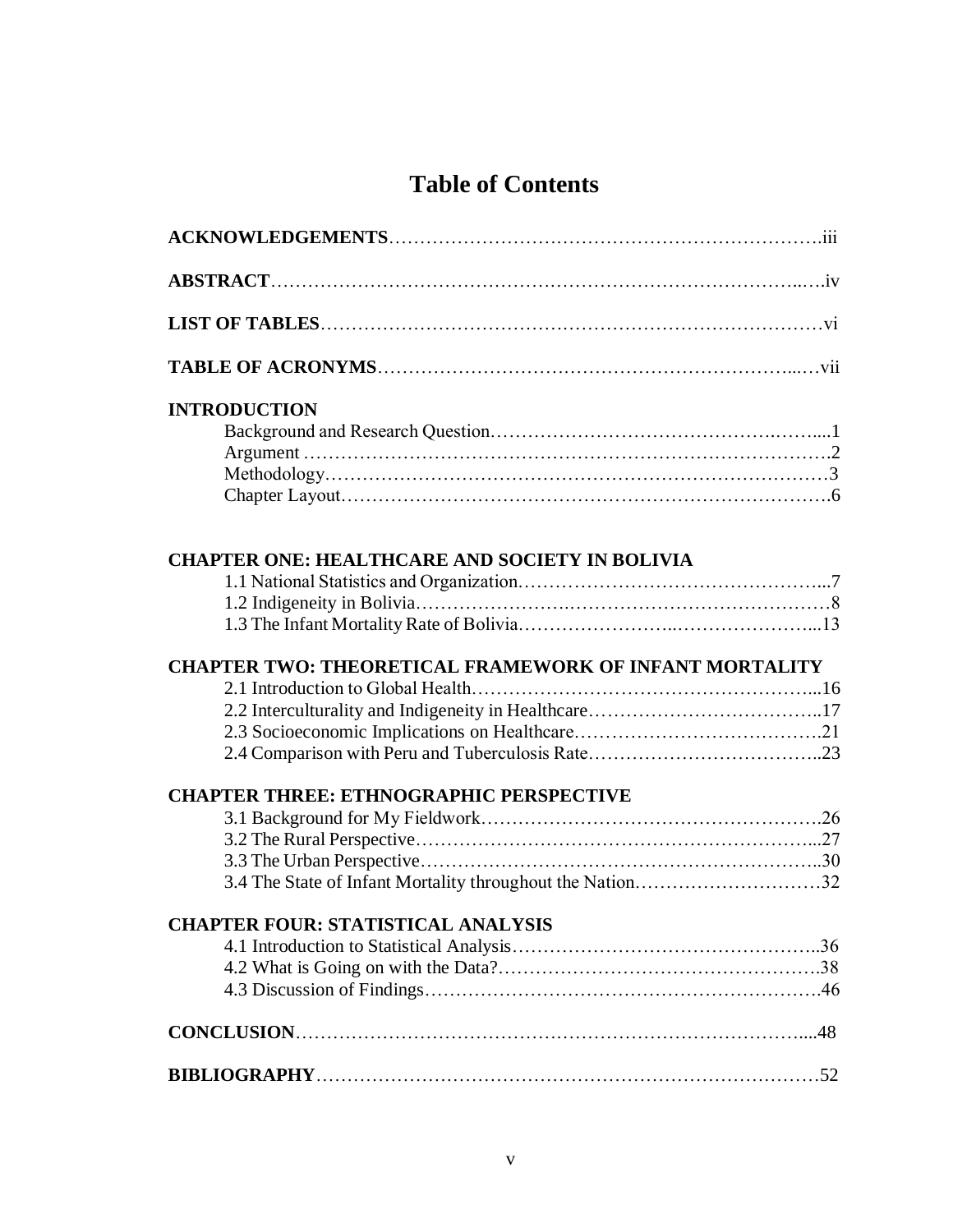# **LIST OF TABLES**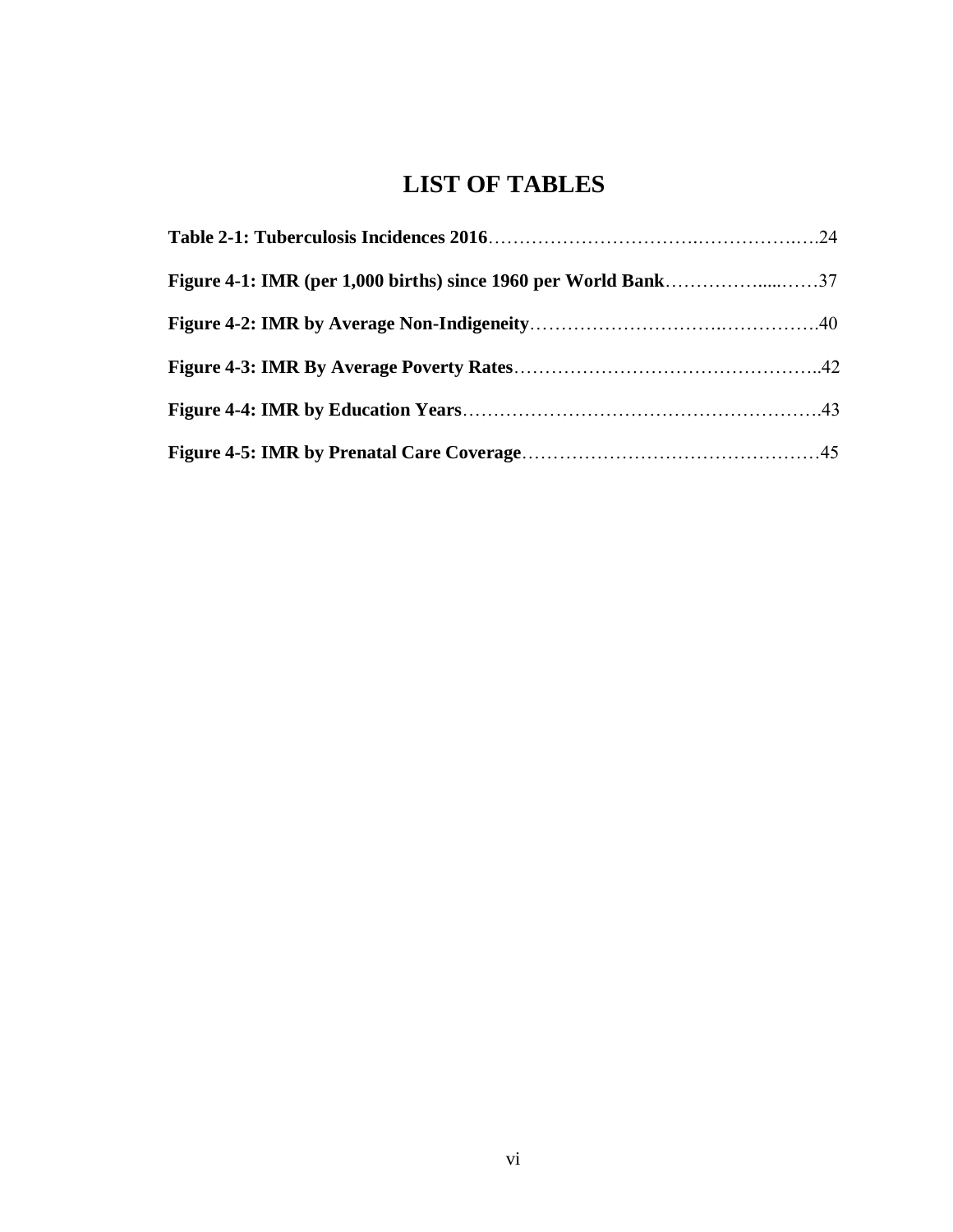# **Table of Acronyms**

| <b>INE</b>    | Instituto Nacional de Estadísticas (National Institute of Statistics)                   |  |  |  |
|---------------|-----------------------------------------------------------------------------------------|--|--|--|
| <b>IMR</b>    | <b>Infant Mortality Rate</b>                                                            |  |  |  |
| <b>NGO</b>    | Non-Governmental Organization                                                           |  |  |  |
| <b>SAFCI</b>  | Salud Familiar Comunitaria Intercultural (Intercultural Family and<br>Community Health) |  |  |  |
| <b>SUMI</b>   | Seguro Universal Maternal Infantil (Universal Insurance for<br>Mother and Child)        |  |  |  |
| <b>UNWGIP</b> | United Nations Working Group for Indigenous Peoples                                     |  |  |  |
| <b>UNDP</b>   | United Nations Development Programme                                                    |  |  |  |
| <b>WHO</b>    | World Health Organization                                                               |  |  |  |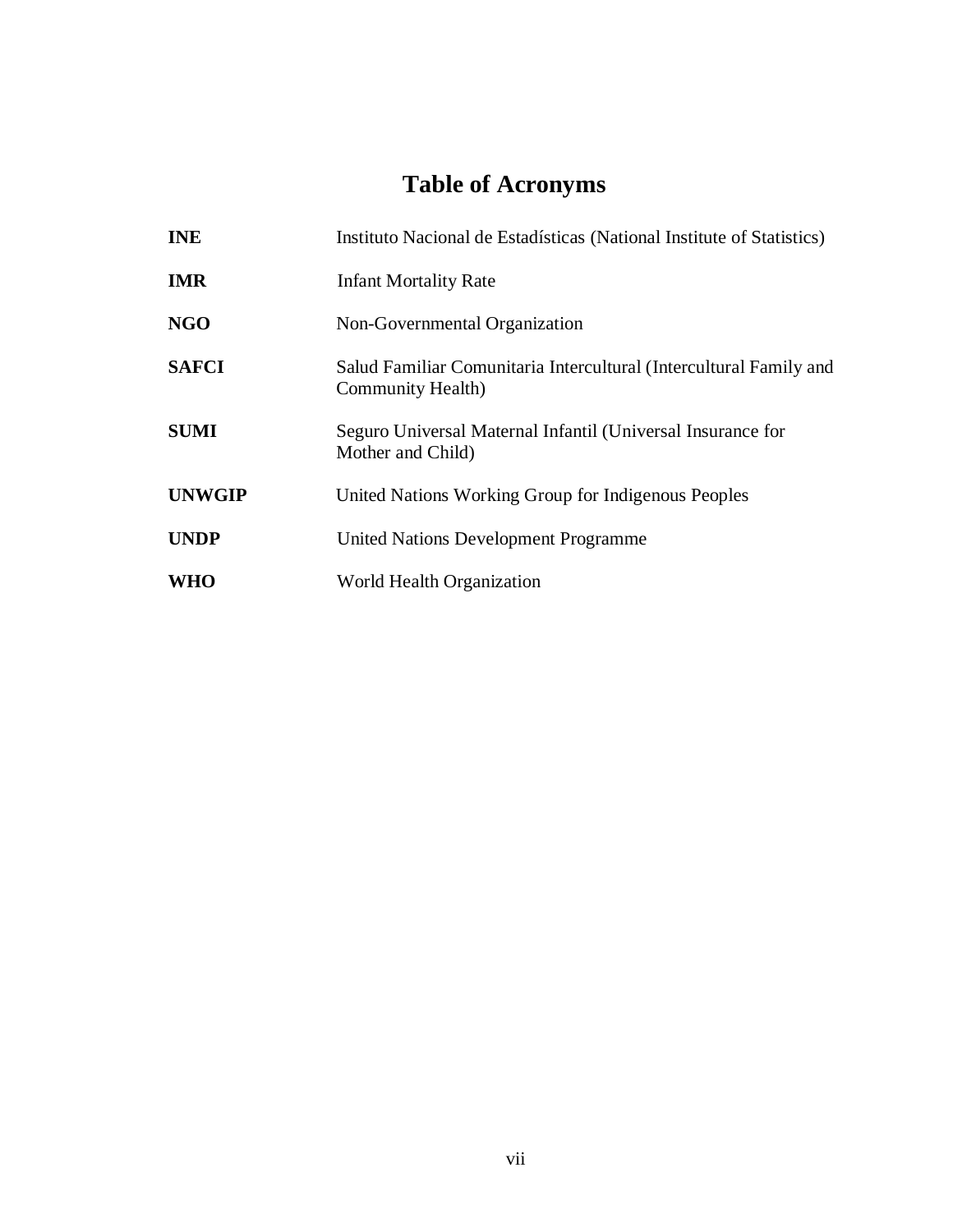## **Introduction**

#### **Background**

Upon telling people around the metropolitan areas of La Paz and Santa Cruz that I was researching the rate of infant mortality in Bolivia, many of them, some of which were doctors and healthcare professionals, told me frankly or indirectly that I was wasting my time. Not by any means did they believe their country was a utopia without flaws (in fact, I frequently got suggestions for what national issue I *should* be focusing my investigative efforts to instead), but rather they were blissfully ignorant that the effects of infant mortality were very much present for rural indigenous communities that seem years displaced from these cities. However, I can see this is still an issue that matters from my experience with the passionate healthcare professionals that face the very real implications of this crisis every day. I watched our guide from Save the Children, Daphne Sorenson, jubilantly play with the healthy children in the clinic in Oruro. I was shocked to receive a 1,130-word email response from a doctor I had not met when I sent her two questions asking about her experience combatting the infant mortality rate. These are people who understand that infant mortality will continue to be a problem in Bolivia until the rate reaches zero.

I became invested in this topic while participating in the Bolivian Field School of Drs. Centellas in La Paz. While analyzing and working by active participation with sociology and anthropology in this nation, Bolivian healthcare became fascinating for me. I truly resonated with the topic of interculturality in healthcare, as I was delighted to see a nation that attempted to solve its gravest issues by taking the initiative to listen to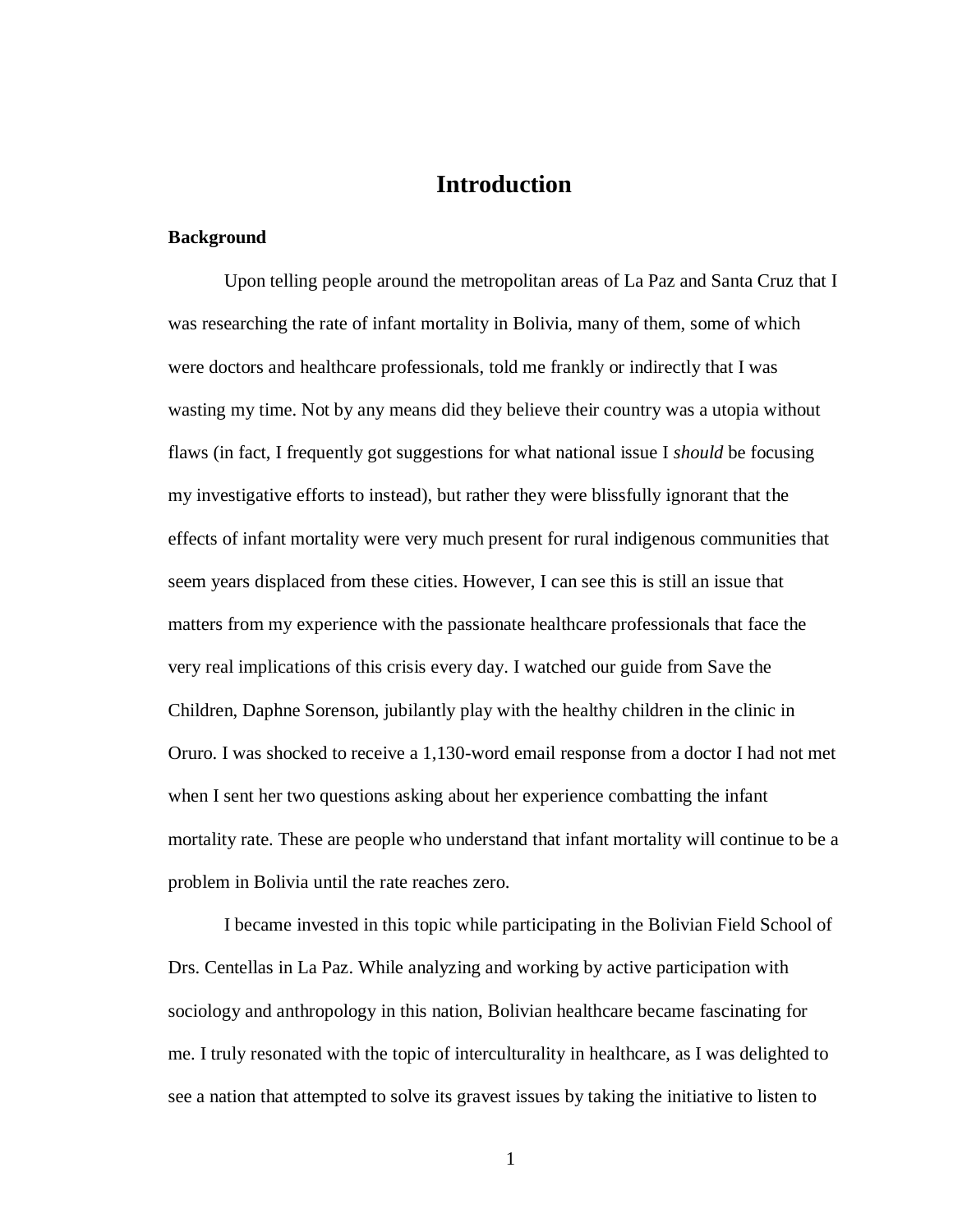and better represent its marginalized peoples that are affected the worst. I became personally invested in this research not just for the future implications for a nation I immediately became enthralled with and mystified by, but also for my home state of Mississippi, which burdens the worst rate of infant mortality in the United States. As Bolivia seems to be rectifying its dismal rate of infant mortality, the same measure seems to be worsening in the United States, particularly Mississippi, the rural areas of which can remarkably resemble those of Bolivia due to similar histories of colonization and discrimination. Admittedly, an initiative that attempts that respect the desires of its marginalized peoples rather than patronizingly prescribing what the group in power believes to be best for it is a topic that is somewhat foreign to me. By understanding this phenomenon in Bolivia, I have the utmost hope that I can utilize the knowledge I have gleaned along the way to understand sociology's role in health as a future physician.

#### **Argument**

My thesis concentrates on and examines the Bolivia's intercultural reform's impact on the rate of maternal infant mortality. In this manner, my research attempts to ascertain what kind of influence has the more culturally broader and accessible initiative had in reducing the rate of infant mortality in a country infamous for having a dismal rate. The interculturation implemented by the government strives to put more power and comfort in the hands of both indigenous patients and medical personnel by officially putting it on the same level as the modern biomedical practice in the country. As I approach these fairly recent events in Bolivia, my encompassing research question is as follows: has this initiative of interculturation in healthcare been beneficial in lowering the rate of maternal infant mortality in Bolivia. Subsequently if so, how has the intercultural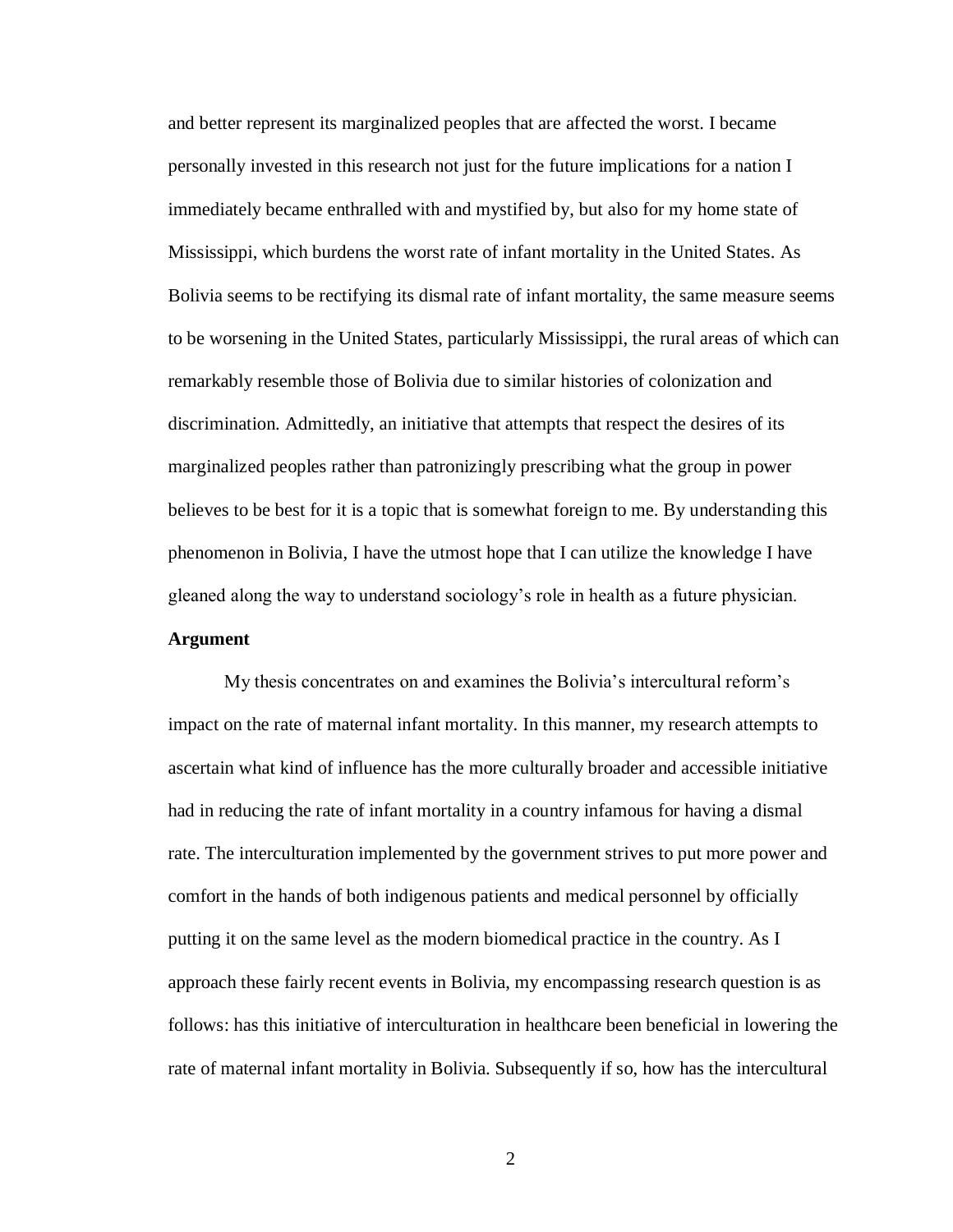reform induced change in actuality? That is, what are the factors induced by this initiative that are working well for the Bolivian government in lowering the maternal infant mortality rate? I initially hypothesized that the Bolivian intercultural reform has succeeded in reducing the maternal infant mortality rate because a healthcare initiative better representing the desires and traditions of Bolivia's indigenous peoples certainly appears to create a certain level of trust between Bolivian healthcare and indigenous groups. Perhaps more importantly, this initiative has focused on education in community settings for mothers. However, as I was to discover, the issue of infant mortality in Bolivia goes much further than this sociological reform could reach.

From speaking with those intimately knowledgeable about the healthcare situation in Bolivia, I propose that the three greatest factors that elicit an unfavorable infant mortality rate in the nation are poor infrastructure, lack of medical personnel in areas of need, and misconceptions from indigenous women about biomedical healthcare. Clearly, the intercultural reform only targets one of these three factors. Needless to say, the intercultural reform was a breath of fresh air in a country that historically suffered an imbalance of power between the white dominant group and the indigenous minority. However, as my findings will present, an intercultural reform simply does not go deep enough to fix the grave institutional problems of Bolivia. Regretfully, the country seems to be concealing the truth of the situation for sake of appearance. Due to this data misrepresentation, I will not be able to elaborate statistically that the intercultural reform has been able to greatly impact the landscape of the infant mortality in the nation. Certainly, I believe it has, due to my ethnographic perspectives to be discussed. Despite its inability to fix all of Bolivia's intricate problems, an intercultural reform still is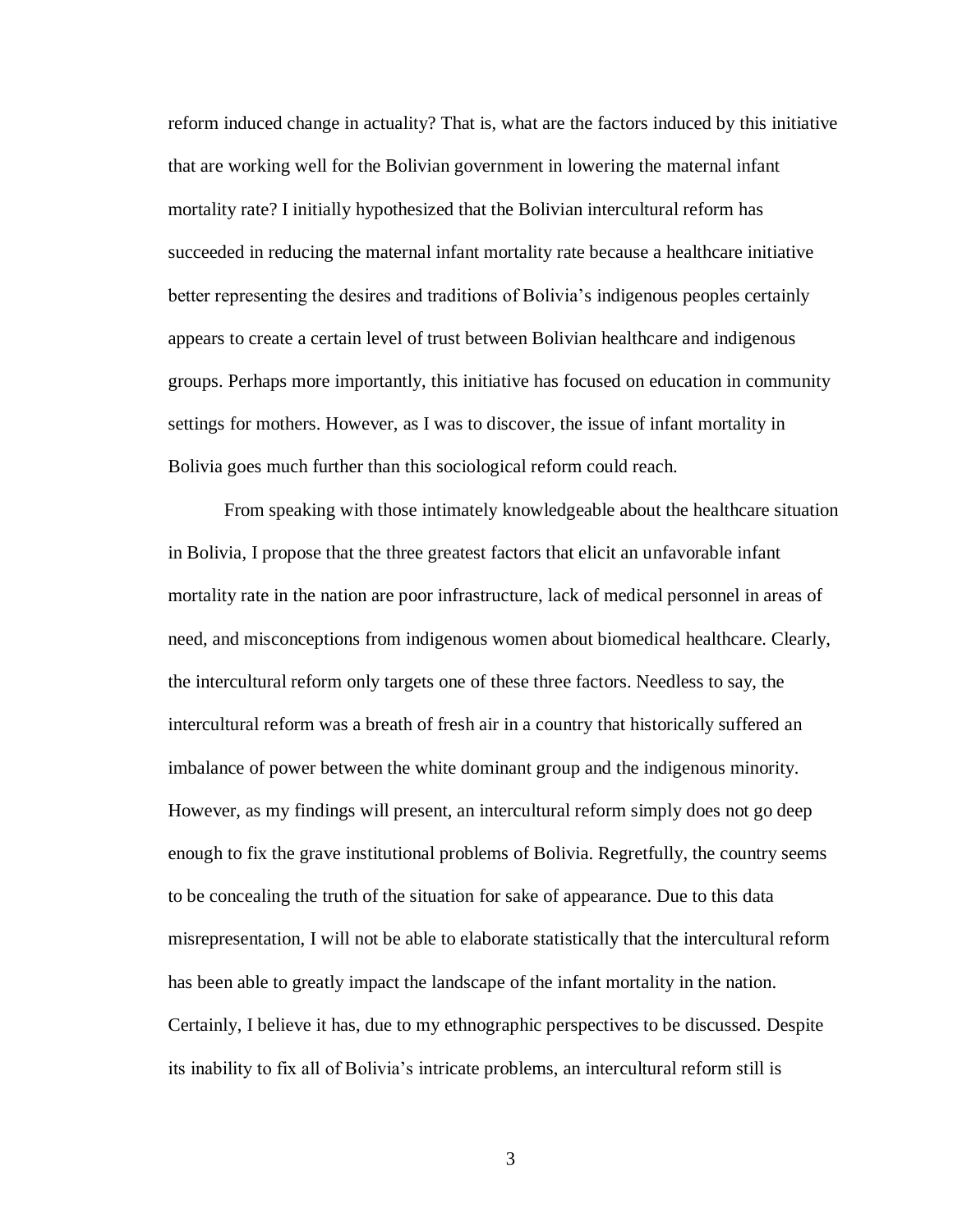important in post-colonial societies with imbalances of power. For the true merits of the intercultural reform in Bolivia to be discussed, however, the country would need to be more upfront about its other failures, which does not appear as though it will happen.

#### **Methodology**

This thesis was conducted in a mixed-methods approach. While in Bolivia, I was able to visit with many healthcare professionals and inquire into their experiences with the IMR throughout the nation. Moreover, I went to two clinics in exceedingly different geographical and socioeconomic conditions and drew from my experiences there in order to establish what I posit is occurring at a national level. Being able to talk with mothers of varying ethnic and socioeconomic conditions proved vital in guiding my research. In order to supplement my ethnographic perspectives, which mainly focus on the Bolivian sentiment of the issue and the clinics I visited firsthand, I conducted follow-up interviews with the organizations and people that explained the landscape of infant mortality in Bolivia while I was there. The continued interaction with those that are intimately familiar with women's healthcare in Bolivia lent me perspective to orient my research.

Moreover, my research requires previous work in academic journals, books and reviews to allow me to understand the history and evolution of healthcare in Bolivia and allow me a method to conceptualize terms that are pertinent to my work. While there, I was able to acquire many national investigative works from the college I attended, Universidad Católica Boliviana, which mainly focused on community involvement in this phenomenon along with other investigative works into this health indicator of infant mortality that looked at this health indicator through the lens of social, economic and educational inequality. I additionally looked at how the government is framing this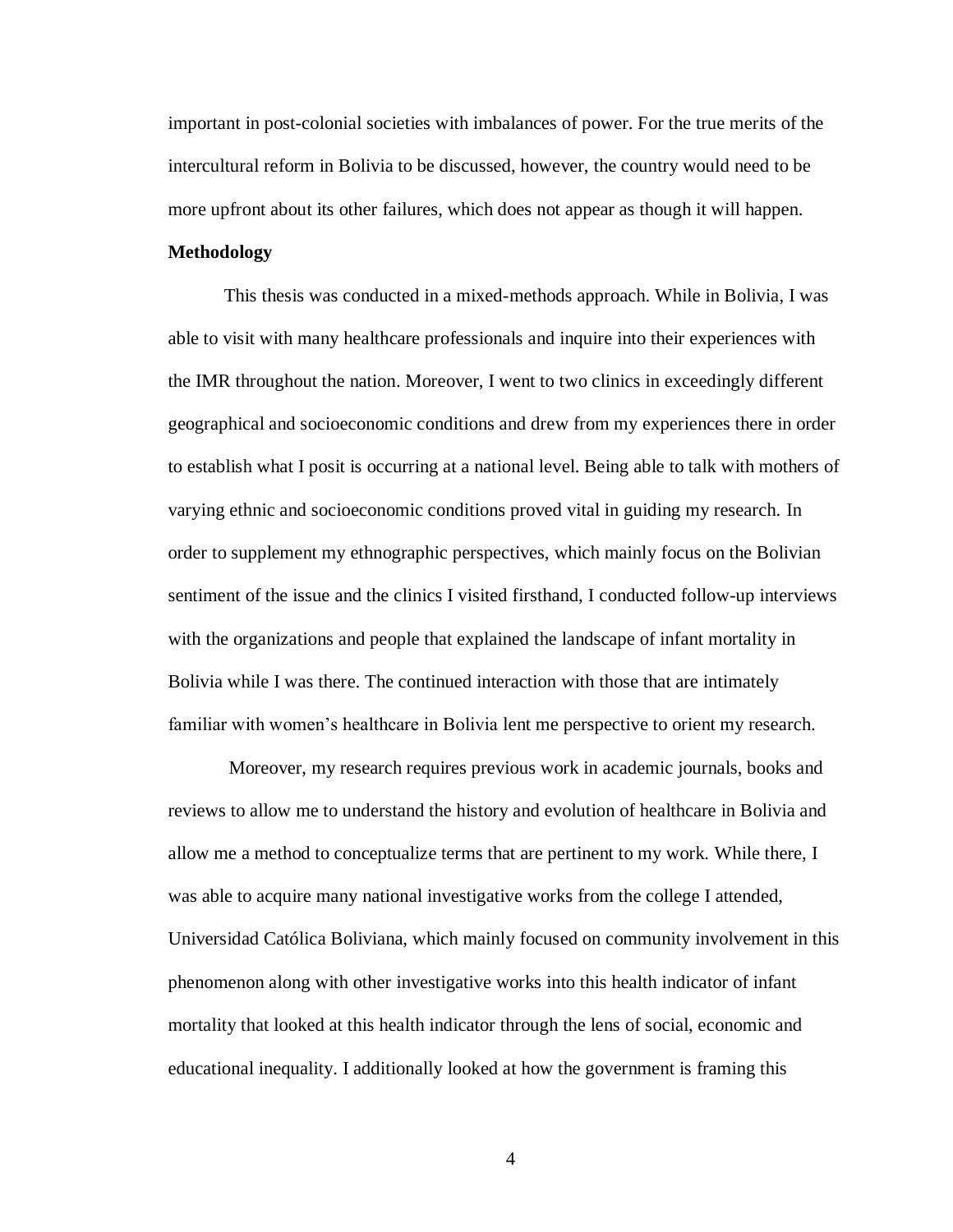phenomenon, be it on social media or through government run news articles. Contrasting the governmental perspective with that of other groups, such as NGO's or antigovernmental media, tends to show where the gray area of this health phenomenon may lie. Of course, the aforementioned literature regarding infant mortality allows me to operationalize the variables and theoretical framework specific to this issue. More broadly, I will use works on global and indigenous health trends such as that of Farmer and of Gracey and King. Moreover, I will discuss models that Mosley and Chen along with Merry and Wood proposed in ascertaining the indices of the IMR and other socioeconomic indicators in "developing" nations. Doing so will allow me to provide the outlook of the phenomenon, especially compared to the trends in data that I present.

Besides qualitative data, the understanding of this healthcare phenomenon will be broadened by quantitative data, mainly in the form of descriptive statistics. To this end, I use different data spreadsheets compiled by the government, from the census and a household survey distributed across the nation, to compare how this seems to have been manipulated to be presented in a better light. However, even if the data is artificially deflated, the trends between different socioeconomic indicators and infant mortality can still be analyzed. I take a comparative look at the similarities and differences between the statistics provided by the government, particularly in the 2012 census. As this particular census asked more specific questions regarding socioeconomic status, education, and hospital coverage, I took this data in comparison to the prevalence of the infant mortality rate throughout Bolivia's municipalities. I do this by taking linear regressions using socioeconomic determinants as the independent variable and the rates of infant mortality as the dependent variable. By this, I find that the trends in these data points often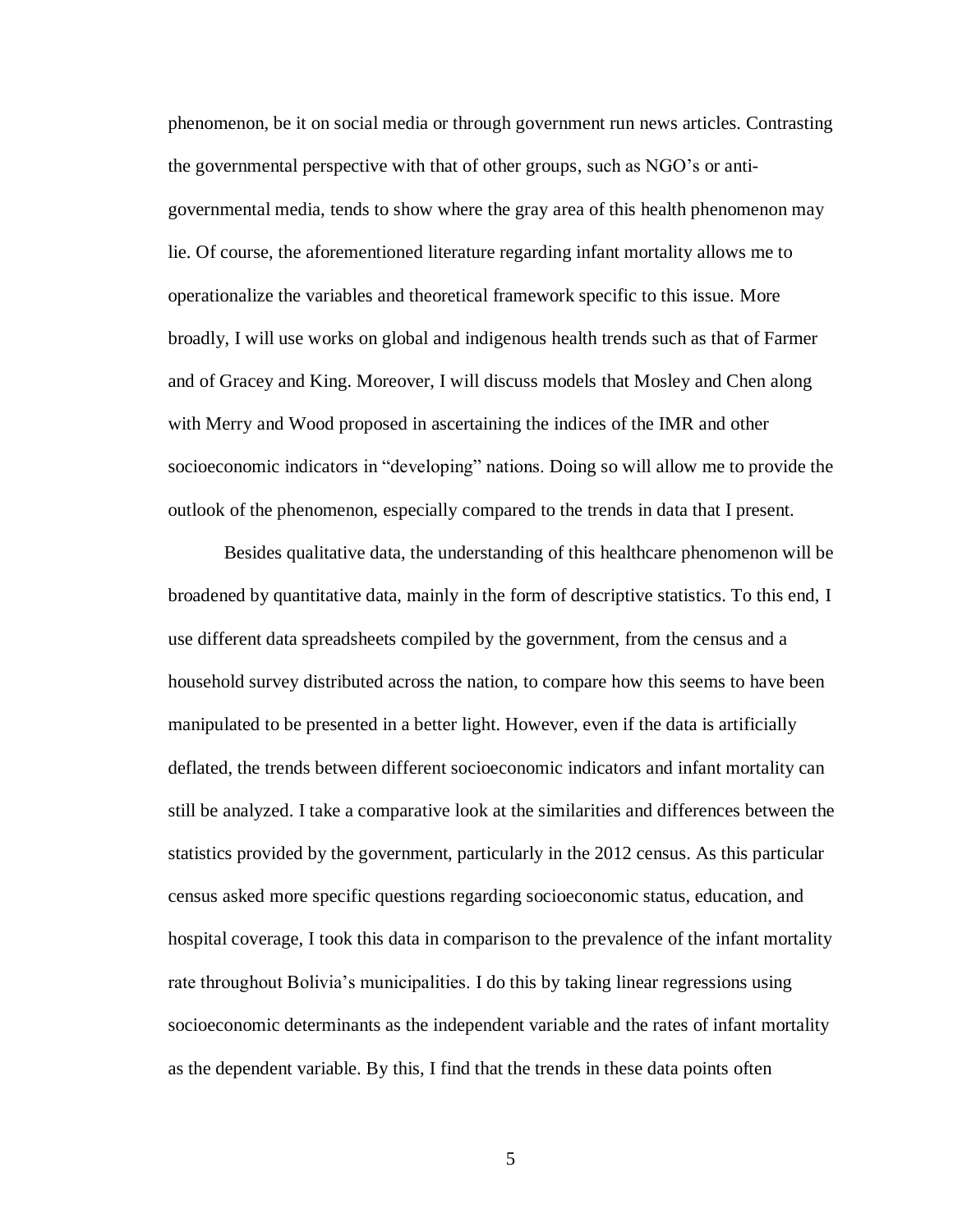contradict the government's claims and theoretical framework regarding the issue. To further contextualize Bolivian data to that of other nations, I use World Bank data to compare the rates of Bolivia to similar nations in terms of either infant mortality rates or geography.

#### **Chapter Layout**

My thesis will follow the order roughly outlined in the methodology section. I will first provide context for the historical basis of indigeneity and health in Bolivia. Here, I will explain how the IMR has manifested itself previously. Then, I will proceed to expand on variables such as indigeneity and interculturation to be able to apply these terms to the broader scope of events in Bolivia. Moreover, I will also look through existing literature on the topic of the IMR in developing nations and the indicators thereof. I will contrast the rates of infant mortality in Bolivia to that of Peru while also taking a look at rates of tuberculosis to present a phenomenon that appears to show that the health data in Bolivia may be spurious. I will then proceed to my ethnographic field work, explaining the landscape I saw and using the aforementioned literature to substantiate my claims. I will finally discuss statistical calculations I performed and how I use them to posit that the government has misrepresented data.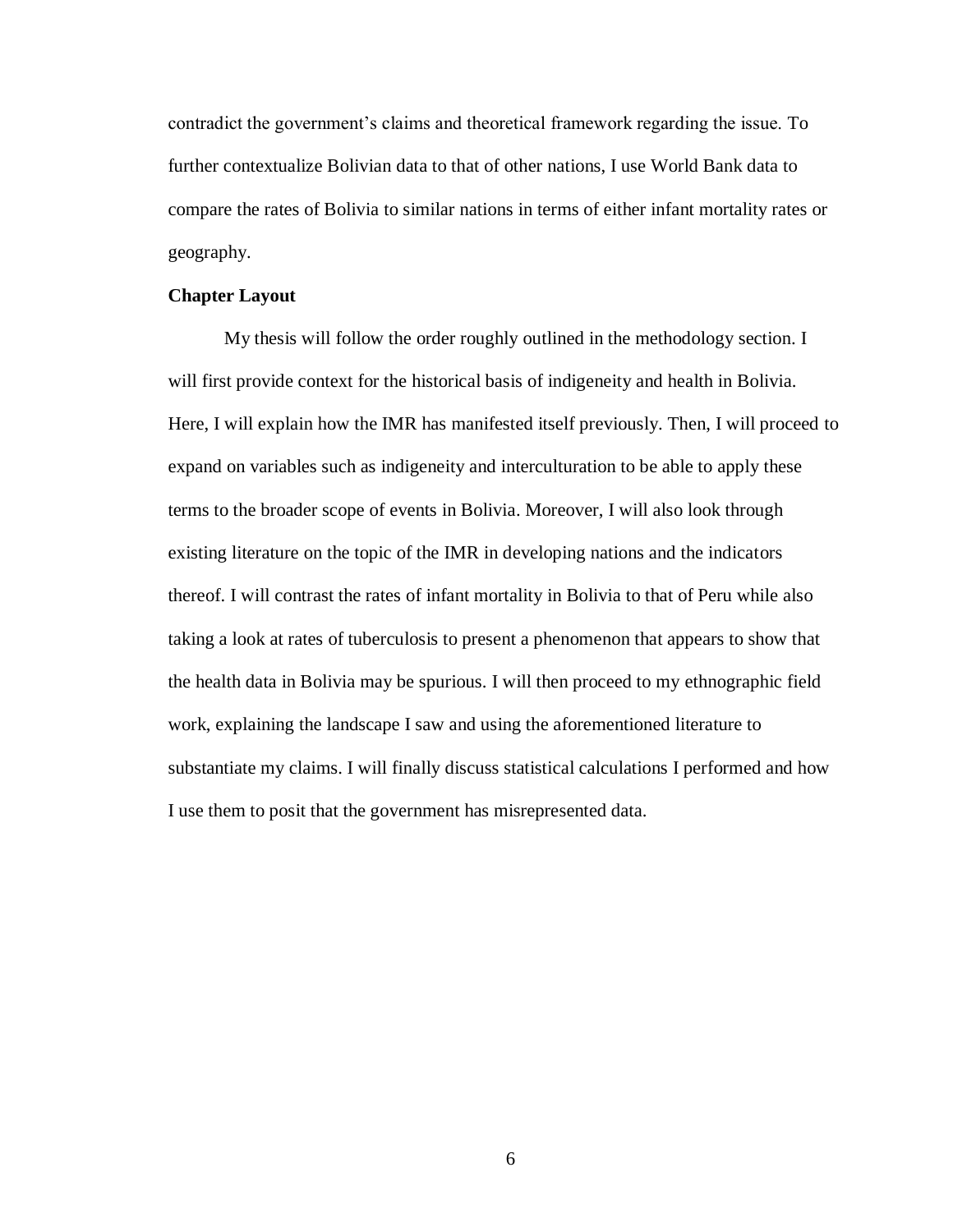## **Chapter One: Healthcare and Society in Bolivia**

#### **1.1 National Statistics and Organization**

Bolivia is an immense nation that spans numerous ethnic and indigenous lines. As of March 4th, 2018, the Bolivian National Institute of Statistics claimed that the population amounted to 11,254,800 citizens (Instituto Nacional de Estadística). Within the nation, there are nine departments which comprise the main subdivisions of the country which have limited autonomy under the national constitution. These departments are La Paz, Pando, Santa Cruz, Oruro, Potosí, Beni, Tarija, Cochabamba, and Chuquisaca. Furthermore, these departments are then broken down into provinces which are then broken down into municipalities, the smallest subdivision of the nation (La República de Bolivia). Of the population, while 60.7% of the respondents of a survey marked themselves mestizo (ethnic roots from both white European and some native indigenous group), interestingly enough, the percentage of those who attested that they felt part of some indigenous group was lower at 44% (Bolivia - CIA Factbook). Regardless, based on this data, Bolivia has the largest quantity and percentage of total population of indigenous peoples in Latin America amounting to approximately 6.5 million indigenous members of the population (World Bank - Bolivia). However, the term indigenous can become rather tricky, as the Bolivian constitution officially recognizes thirty-six indigenous "nations" along with their corresponding languages. Precisely this recognition explains the official name of the country, the "Plurinational State of Bolivia" which was added to the constitution in 2009 (La República de Bolivia). Needless to say, in governmental legislation and policy, the definitions of the terms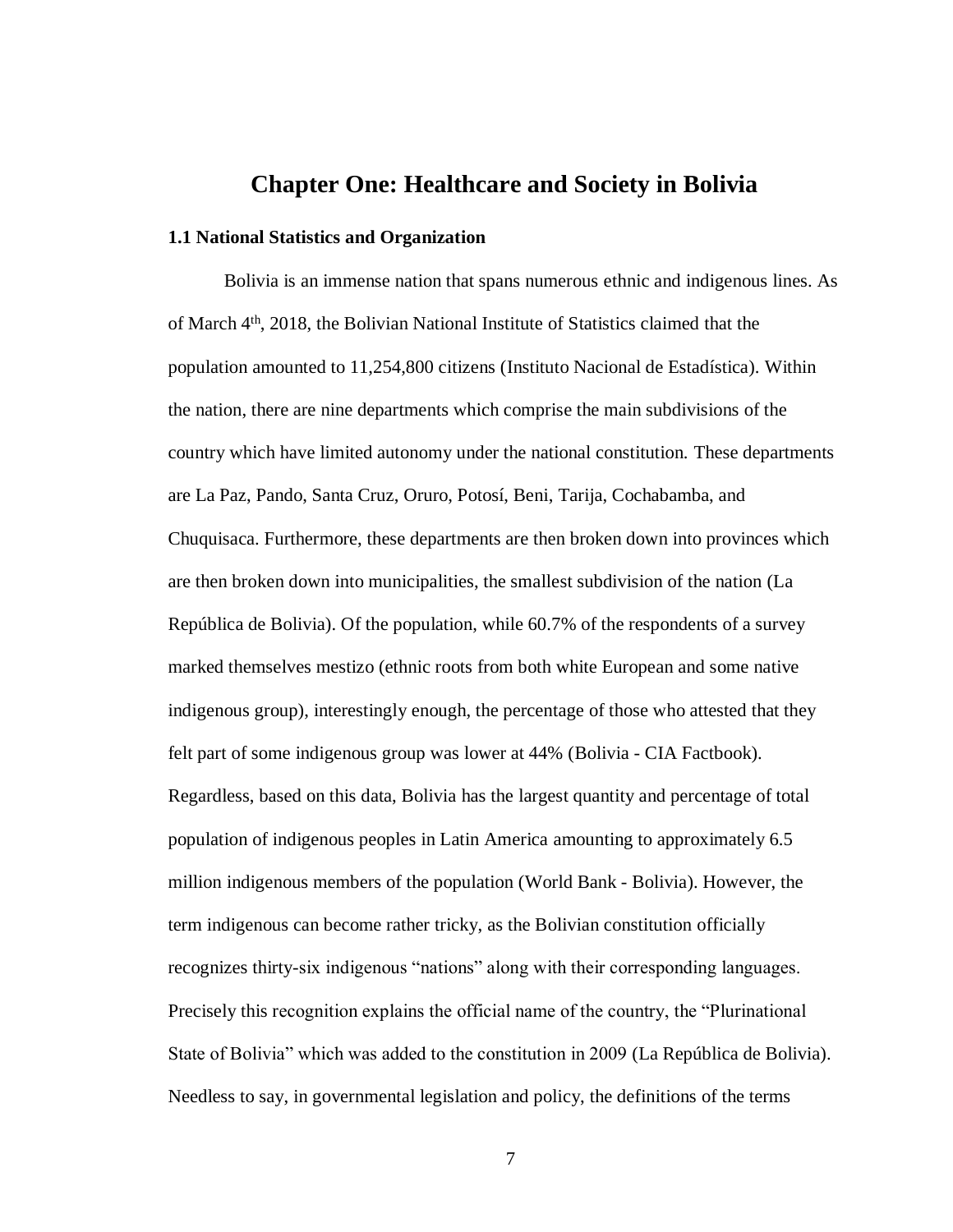plurinational and indigenous carry utmost importance, as the country needs allencompassing laws that maintain equality among the many groups. Unfortunately, the term indigenous proves to be too enigmatic an idea to be summarized by a few words in legislation.

#### **1.2 Indigeneity in Health and Healthcare Reforms**

Despite the complexity of defining the term, there are many reasonable definitions of indigeneity, especially coming from non-governmental organizations. The United Nations Working Group for Indigenous Peoples (UN WGIP) essentially defined indigenous peoples as living descendants of a group of people that saw a new ethnic or cultural group overtake the land and have preserved their customs precisely because of the isolation from the new populations of the country. From this power shift, according to the UN WGIP, emerges a power structure in which the indigenous group is placed under a governmental structure promotes values that differ from their own. One can easily see how this would play a major role in the historical and political implications of indigenous peoples, as they generally wield little to no power or voice to a government and politically stronger ethnicity, the legitimacy of which they question in their ancestral homes. Of course, such a political dynamic would carry over into other domains such as healthcare. This in turn elicits a negative consequence in indigenous rates of infant mortality throughout the nation. In later years, the UN WGIP subsequently added another term for indigeneity which stated that any person who self-identifies as indigenous and is, in turn, accepted by the respective indigenous community can be classified as indigenous. Reflecting upon this point offers interesting consequences considering that the percentage of those who self-identified as indigenous actually *decreased* in the aftermath of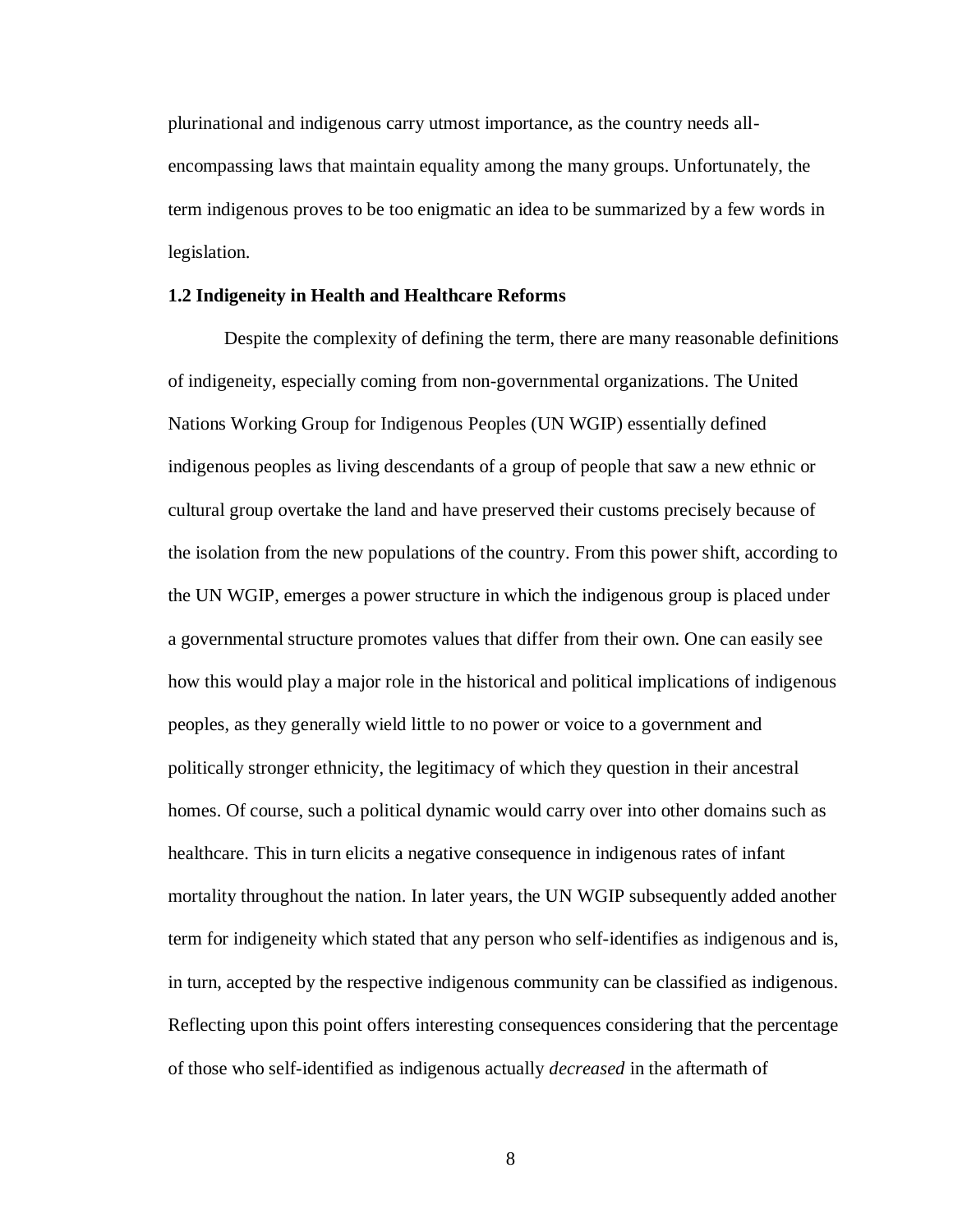Bolivia's intercultural reforms in legislation. Although this finding will be investigated more intricately in the latter sections of this thesis, this certainly may suggest that the percentage of those who chose to self-identify as indigenous has some sort of reciprocal correlation to how pluralistic the government attempts to be in alleviating institutional discriminations and prejudices. In that manner, an indigenous group is usually defined by a state to be subsistence to the dominant group, per the World Bank definition discussed in Chapter Two. Regardless, it is important to note that this could simply be due to the glaring difference in the way that the two most recent censuses framed the questions of indigeneity; namely, the 2001 census did not include the option of mestizo, defined by Merriam-Webster as a person with mixed ethnicity, particularly from a Spaniard and an American Indian (Mestizo). Regardless of the underlying force(s) behind this phenomenon, this implication must be taken seriously in analyzing any subsequent data relating to indigeneity, as it may diminish the true effects of the intercultural reform, which primarily targets both the indigenous and the mestizo.

With Bolivia's first indigenous president, Evo Morales, came a wave of intercultural reforms, starting in 2006, throughout the country that sought to better every aspect of indigenous life by attempting to reconcile the previously existing institutional culture which alienated indigenous peoples with the values and beliefs of those groups (Ramírez Hita). A revised Bolivian constitution mandates that every citizen have equal access to health care, regardless their location or ethnic background. In such a manner, these initiatives take aim to decolonize the nation, returning power and land to indigenous communities (La República de Bolivia). Included in these additions of the constitution was an intercultural reform in healthcare which sought to achieve this de-marginalization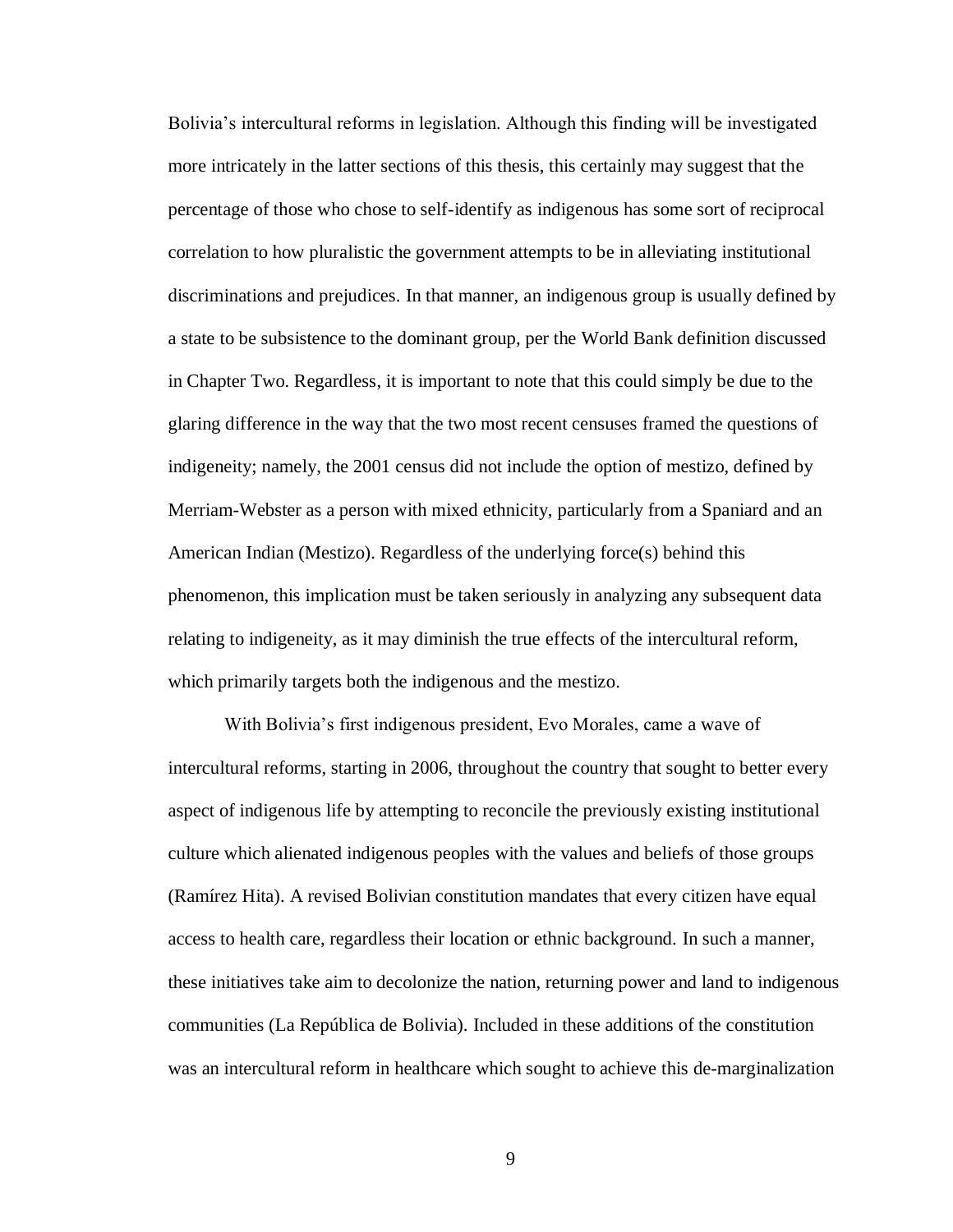of indigenous groups by providing access to traditional medicine throughout the country's clinics. For the first time, the Bolivian constitution defined healthcare as an individual right, not a market, and incorporated traditional medicinal practices in Bolivia's health system. This fact is of great importance as indigenous groups tend to be socially and economically taken advantage of, and the healthcare sector is not expected to be different, per the implications discussed in Chapter Two. In doing so, this reform seeks to provide the indigenous population an environment that is both more equitable in access and implementation and comfortable in providing intercultural health measures. An example of the aftermath of these intercultural reforms is the SAFCI, which outlines the steps that the healthcare sector must take in order to integrate traditional health methods as well as the implemented biomedical health.

Introduced in legislation around 2006, the Salud Familiar Comunitaria Intercultural (SAFCI) stood to highlight the intercultural steps the healthcare sector must take. The objective model of this legislation is to eliminate social exclusion to access of healthcare by focusing on (1) participation and social control, (2) delivering healthcare while considering the individual, family and community of those affected, and (3) "accepting, respecting, valuing and integrating"<sup>1</sup> both biomedical practices as well as traditional medicine from the indigenous peoples (Decreto Supremo Nº 29601). For the SAFCI, interculturality is defined as the attempt to strike a balance wherever possible between traditional Andean doctors and academically trained physicians, giving each the same scope of possibility to use his or her expertise to present solutions to problems in healthcare. Conversely, the SAFCI maintains that each individual inherently possesses

<sup>&</sup>lt;sup>1</sup> In Spanish, "aceptar, respetar, valorar y articular"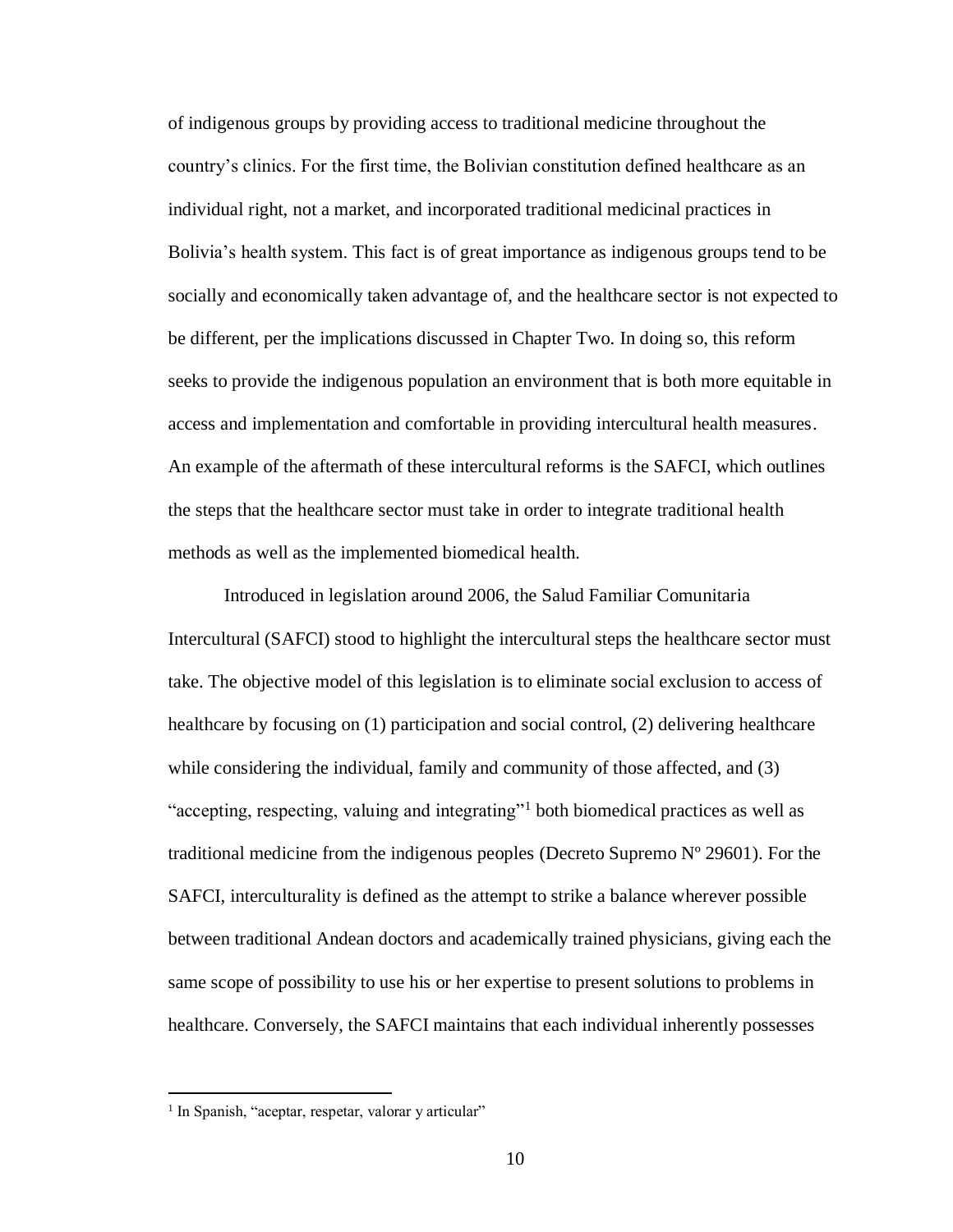the right to choose which type of healthcare that he or she wants. In this manner, the government has attempted to better represent the traditions and beliefs of the indigenous peoples in the world of Bolivian healthcare. Theoretically, the SAFCI aims to strike a concordance between traditional practices with the strictly biomedical sciences across the nation. The SAFCI is of great importance for this indigenous government, because this is the decree which puts into action these endeavors. Of course, the institution that was the beneficiary of this legislation was that of traditional medicine throughout the country.

The Law of Traditional and Ancestral Medicine of Bolivia<sup>2</sup> was released in 2013 in order to expand the previous work of the SAFCI. This initiative explicitly states that it is the responsibility of the state to not only give it equal recognition in respect to biomedical medicine, but to also promote it as a means of reviving its ancestry (Ley 459). This legislation not only legitimizes the practice of traditional medicine across the nation such as clearly defining various professions and steps to take to be considered one of these doctors. Moreover, the government lends certification to these individuals, conferring upon them the legal right to practice and be considered on equal terms as physicians of biomedical training. According to the Ministry of Health, by 2016 there were 4,475 practicing traditional doctors across the nation. ("Registro de Médicos Tradicionales"). The Ministry of Health seeks not only to number these doctors, but also to work intimately with them, giving them information about the patients that visit whichever clinic that the traditional doctor may be affiliated with (Bolivia: Parteras, guías espirituales, naturistas). Along with medicinal services, traditional doctors are considered

<sup>&</sup>lt;sup>2</sup> In Spanish, "Ley de Medicina Tradicional Ancestral Boliviana."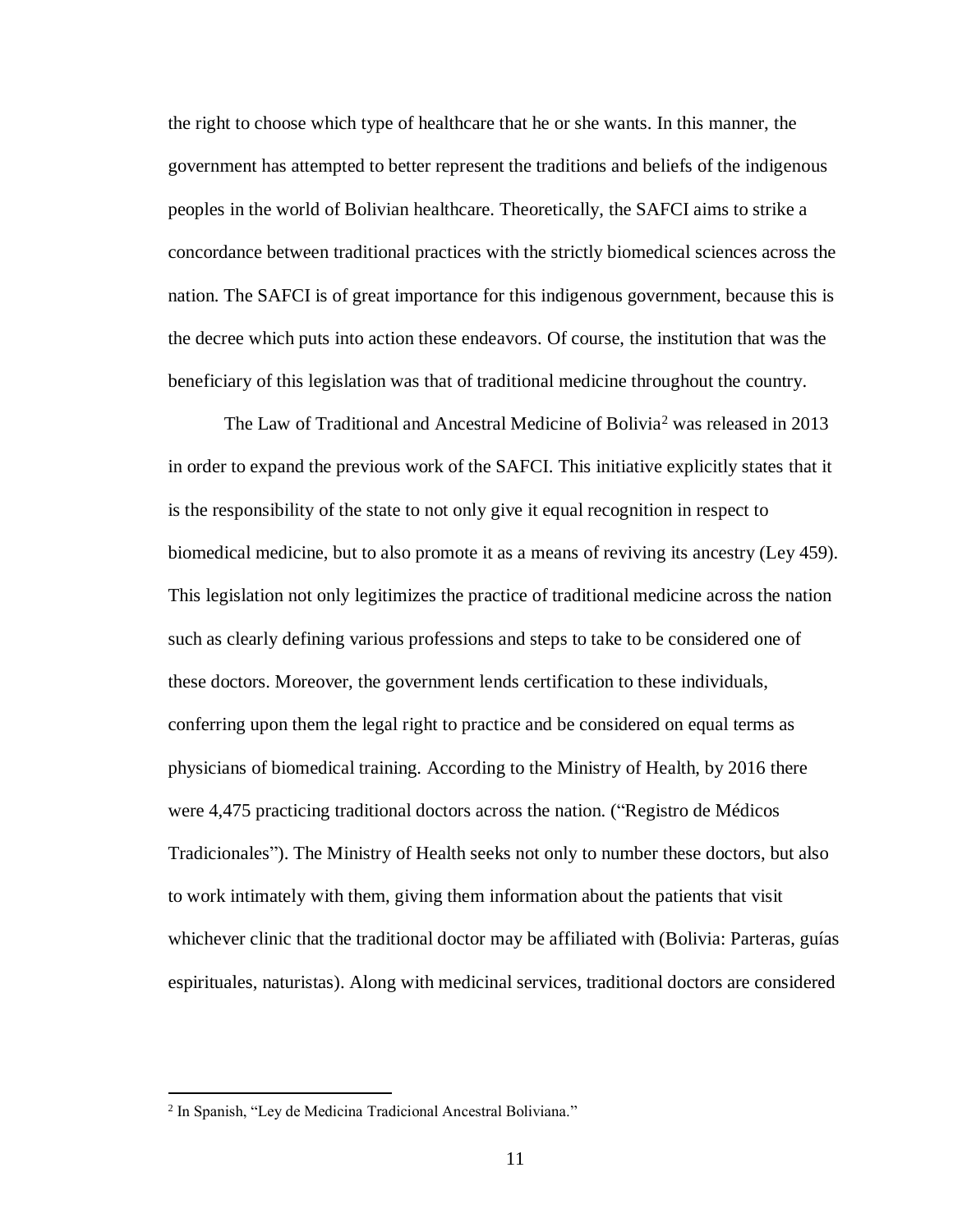by the government to be a source of wisdom and spiritual guidance for the general population of Bolivia.

Besides traditional medicine, the government has launched economic incentives for mother. Launched in 2002, the Universal Coverage for Mother and Infant (SUMI)<sup>3</sup>, sought to bring universal coverage with no cost to the mothers of Bolivia during the birthing process up to five years of age (Ley 2426). Later with revamped attempt of placing emphasis on interculturality, the government implemented another economic incentive, Bono Juana Azurday (also Bono Madre Niño Niña), in 2009 for mothers to come to clinics during what it defined as four prenatal checks, the delivery process, a check during postpartum, and two checks each month until the child is two years old (Decreto Supremo  $N^{\circ}$  0066). If a mother attends each check, the total amount of money that she could obtain is 1,820 Bolivianos. The government mandates that this benefit is intended for all mothers including women without medical insurance, women in prison, or mothers with a child younger than two years old. This economic incentive is offered to mothers in order to both reduce the rate of maternal infant mortality and chronic malnutrition of children younger than the age of two throughout the country. To receive this stimulus, mothers must attend the aforementioned sessions along with listening to the advice of their doctors and attending sessions created to raise education among the mothers. Often, these sessions are designed to be a group activity, creating a system of support for the mothers during which they can learn trades for self-sustenance or cheap, easy meals to cook, for example. To receive the benefits, the mothers must also bring their children to the clinics for the necessary vaccinations. Naturally, these

<sup>3</sup> Seguro Universal Materno Infantil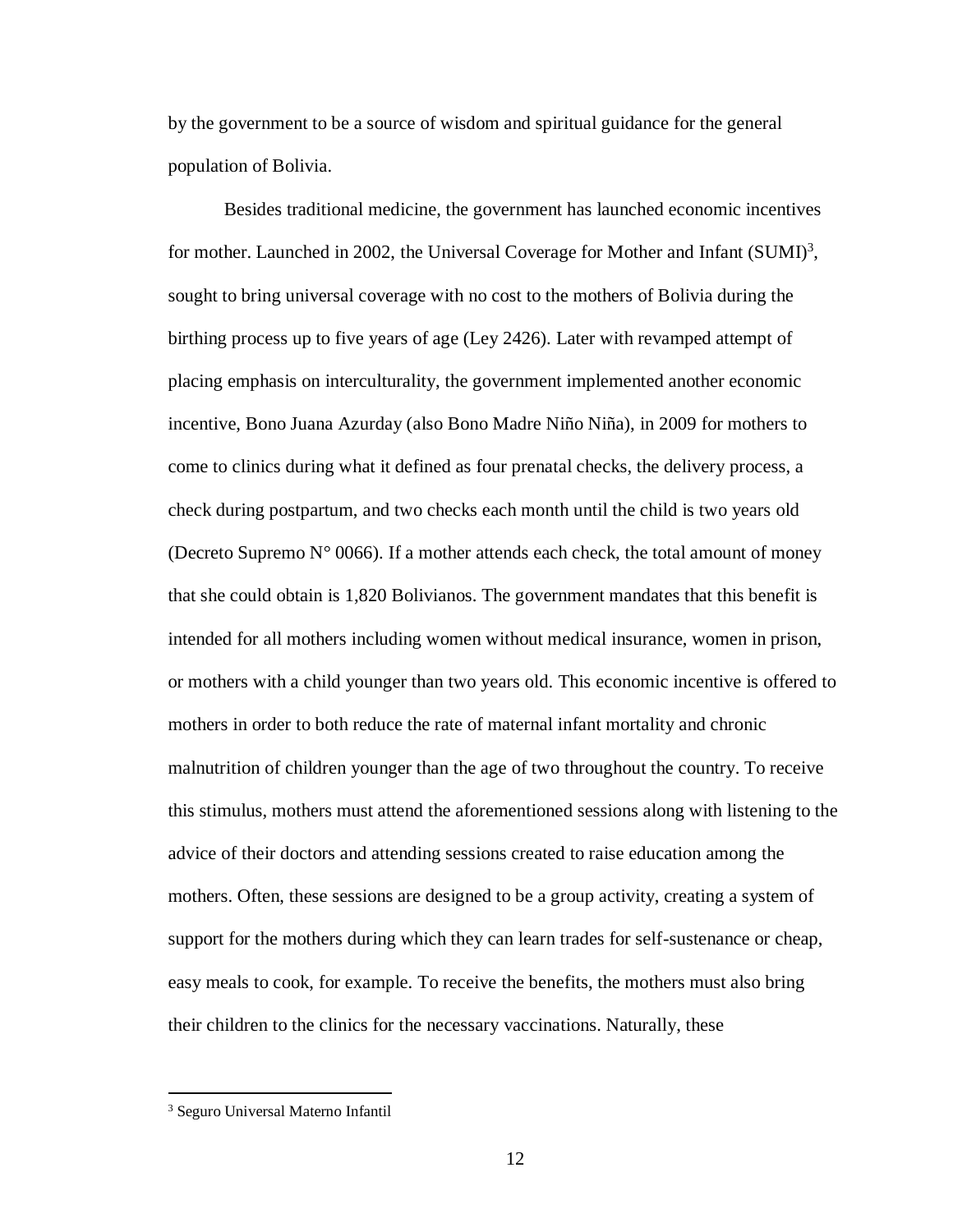aforementioned programs are primarily targeted at indigenous women, who remain marginalized in many aspects in Bolivian life.

#### **1.3 The Infant Mortality Rate of Bolivia**

As I have noted, Bolivia has the highest percentage of an indigenous population in South America. Noting that higher levels of societal discrimination exist for indigenous populations (Gracey and King), of course, higher rates of infant mortality follow populations more densely containing indigenous groups, even in more urban environments in Bolivia such as Oruro, Potosí, Cochabamba, or Chuquisaca. Of course, there are other factors that might predict a higher level of infant mortality, defined as the rate of deaths within the first year of out of 1,000 births for infants, including the language the mother speaks and her level of education. According to the Instituto, the language with the highest corresponding risk of being affected by the infant mortality rate is Quechua, which is also the largest indigenous group in Bolivia (Bolivia - CIA Factbook). The provinces that generally contain the highest levels of infant mortality are to the south-west of the country, with isolated islands in various provinces in the tropical north. Conversely, the lowest rates in the country tend to cluster in the west. Moreover, Bolivia is an example of a nation with a dire "brain drain,"<sup>4</sup> where professionally trained personnel generally chose to either go abroad or work in urban environments where they can earn higher levels of compensation (Bolivia busca que los jovenes). Though these two will be discussed intermittently throughout the thesis, this work is concerned primarily with the effect stemming from the relationship between modern and traditional medicine.

<sup>4</sup> In Spanish, "Fugo de cerebro"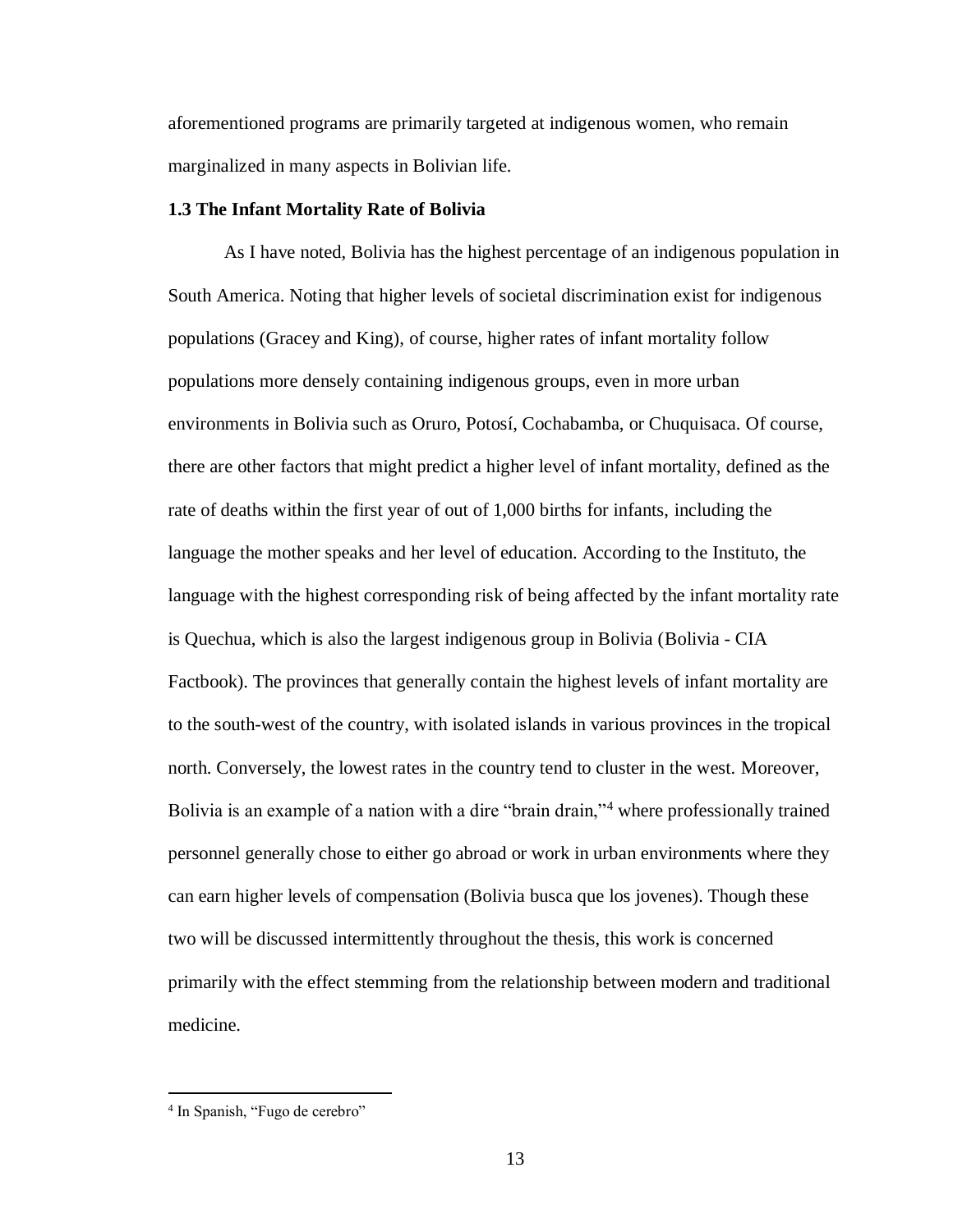The Instituto Nacional de Estadística defines the infant mortality rate (IMR) as a social issue, noticing the stark differences among groups. According to the INE, infant mortality rates in rural communities are 56% higher than in urban environments. Even before Evo Morales's intercultural reforms of 2006, the INE made it exceedingly clear in 2003 that they believe in order to lower the rate of infant mortality the country needs to lower the gap of social demographical inequalities (Bolivia: Niveles, Tendencias y Diferenciales de la Mortalidad Infantil). Besides geography, the INE highlights other factors with high correlations to mothers at risk during childbirth are the level of education she has received and the language she speaks. Obviously, these two factors generally go hand-in-hand with the current location of the mother, but one must note that the language the mother speaks will often be directly related with the customs, values and traditions that are typical in its respective community. For this reason, considering which indigenous dynamics could play a factor in regards to healthcare, particularly the association with traditional medicinal practices, will help this analysis.

Though the IMR remains one of Bolivia's biggest issues for its government to face, one must consider that the rate has decreased substantially over time. Modern medicine has drastically cut the infant mortality rate in the Western Hemisphere since the 1950's. Today, Bolivia has the lowest rate of its recorded history with its rate being 30 deaths of infants per 1,000 live births in 2016 (Bolivia - World Bank). Since 1999, the nation has cut its rate in approximately half, so the country has experienced success in lowering the infant mortality rate over time. Being on a downward trend overall, the IMR has decreased since 2009 as well, by about 6.4%. However, the effects of the intercultural reform cannot truly be examined on a linear graph, as it is consistently decreasing. This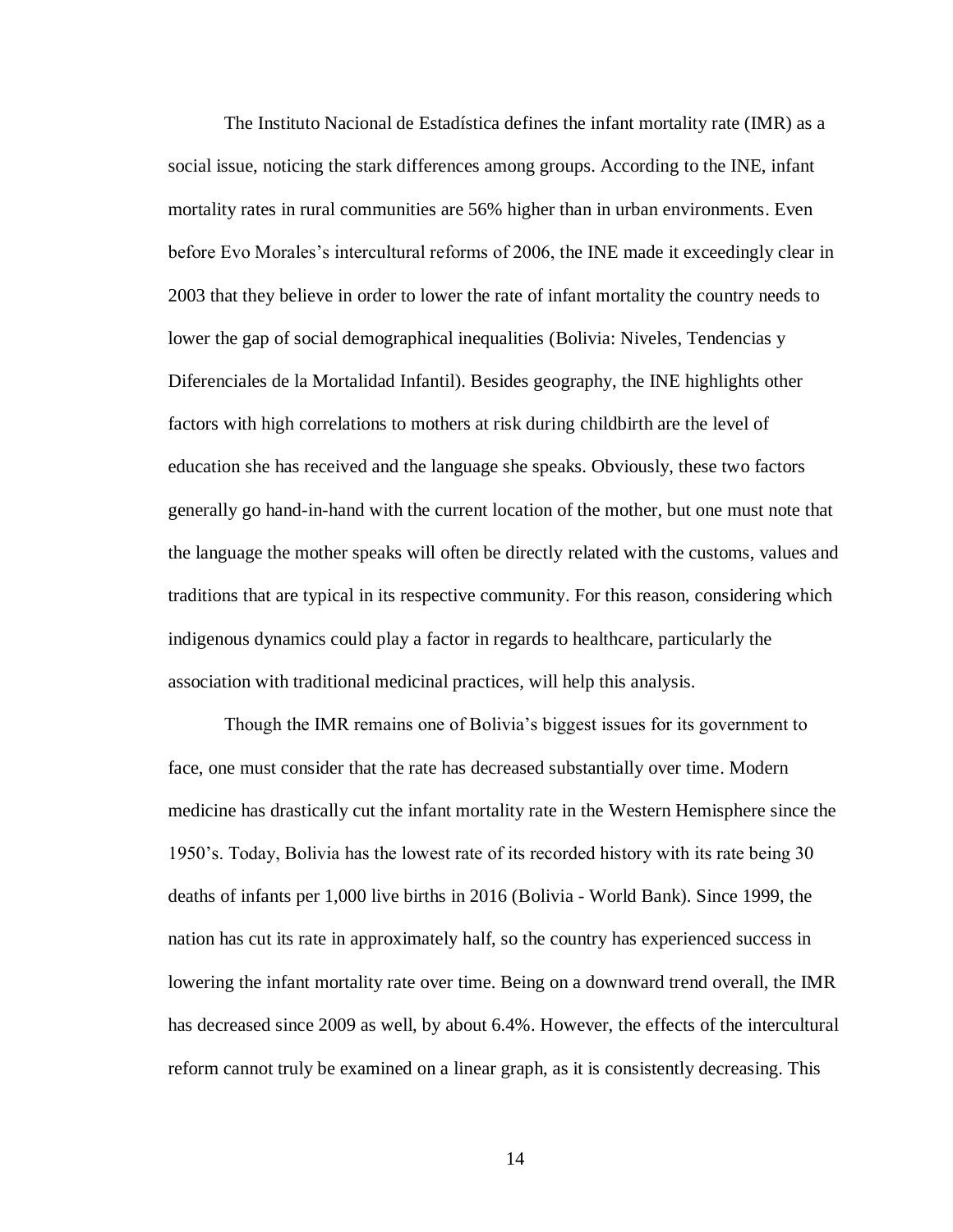being said, a downward slope of the infant mortality rate as a function of time may not constitute a reason for governmental officials in Bolivia to celebrate: the rate of infant mortality is at least 166% higher than similar nations to Bolivia that share colonization and cultural similarities in South America. (Guyana actually has a rather comparable IMR to Bolivia; however, due to differences in historical and cultural dynamics, this country will not be considered as a similar nation to isolate the unique factors at-large in Bolivia that have a negative effect on the IMR.) I will compare Bolivia to Peru, a neighboring nation with similar indigenous groups and a shared altiplano<sup>5</sup> region. Doing so could prove to be key in understanding the unique factor(s) in Bolivia that induce a higher rate of infant mortality, as the countries have common factors in shared geocultural norms. This comparison will be made in the following chapter.

<sup>5</sup> The "altiplano" is a high tableland in west South America where the Andes are located.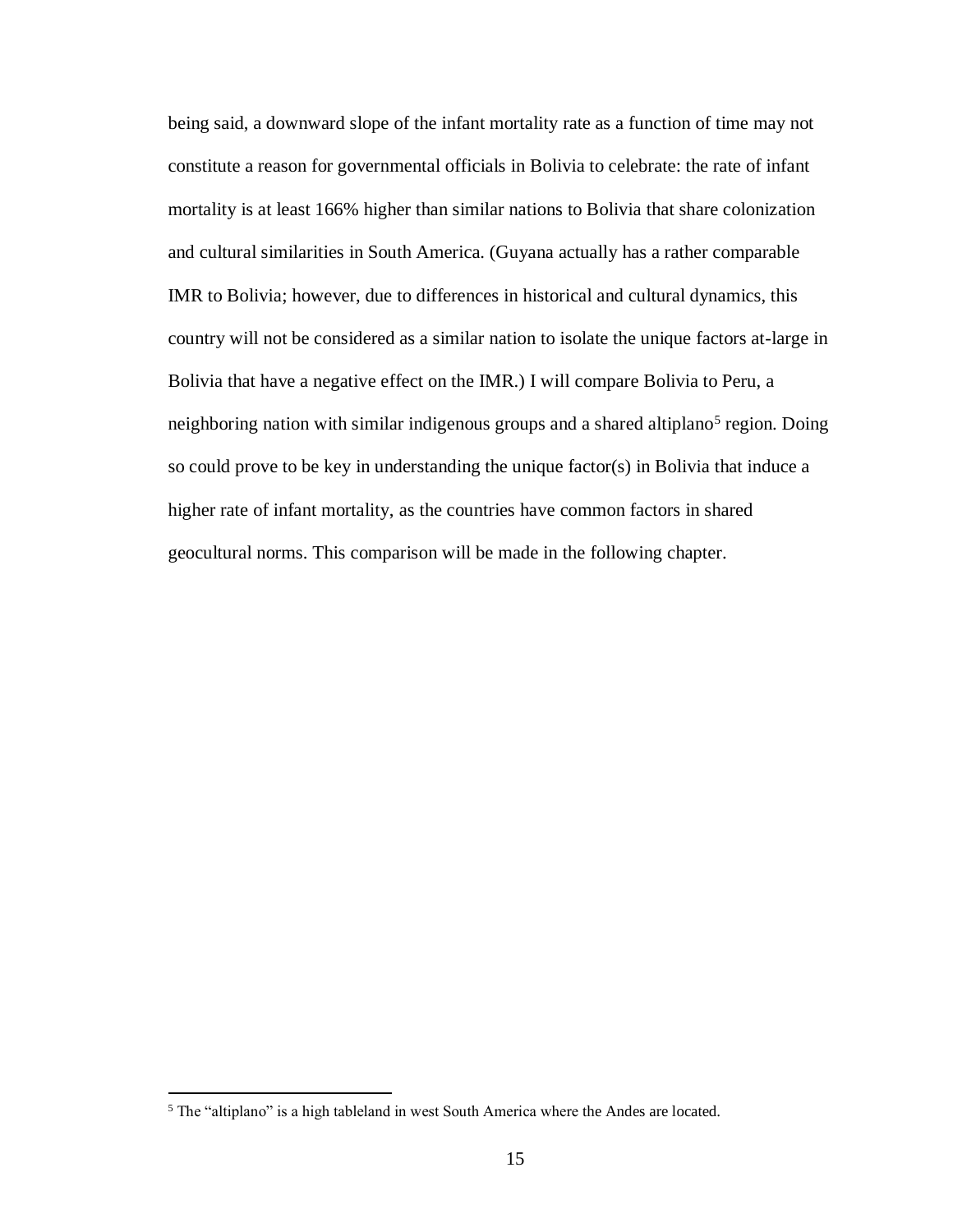## **Chapter Two: Theoretical Framework**

*"The problem of [infant mortality] is no less poignant today than it was 25 years ago when the 'child survival revolution' was launched." –* The State of the World's Children 2008

#### **2.1 Introduction to Global Health**

The maternal infant mortality rate, like nearly every sociomedical phenomenon, is governed by a series of underlying factors in society and biology that contribute to its effect. The infant mortality measures the number of deaths of a specific population, usually out of 1,000 births, of infants born up to one year of age. Using the theoretical framework surrounding this issue, I will explain the processes in Bolivia as a function of these hopefully characteristic and understandable trends. Two of the more common measures in predicting high levels of the IMR are low maternal education and low income levels. A group of social scientists conducted a study of 152 families, confirming that maternal education, family income levels, and wealth of a nation to be strong determinants for quality of healthcare (Schell). Across nations, the trends between a high IMR and low maternal education rates are considered to be causational in determining higher levels in infant mortality (Farmer). Income levels have also been studied extensively within Bolivia in regards to be a strong indicator for health (Pobreza y Salud en Bolivia), while These two factors have traditionally been considered the two best indicators of a high infant mortality rate. Of course, women's education and income levels can often go hand in hand, as less affluent communities tend to have less resources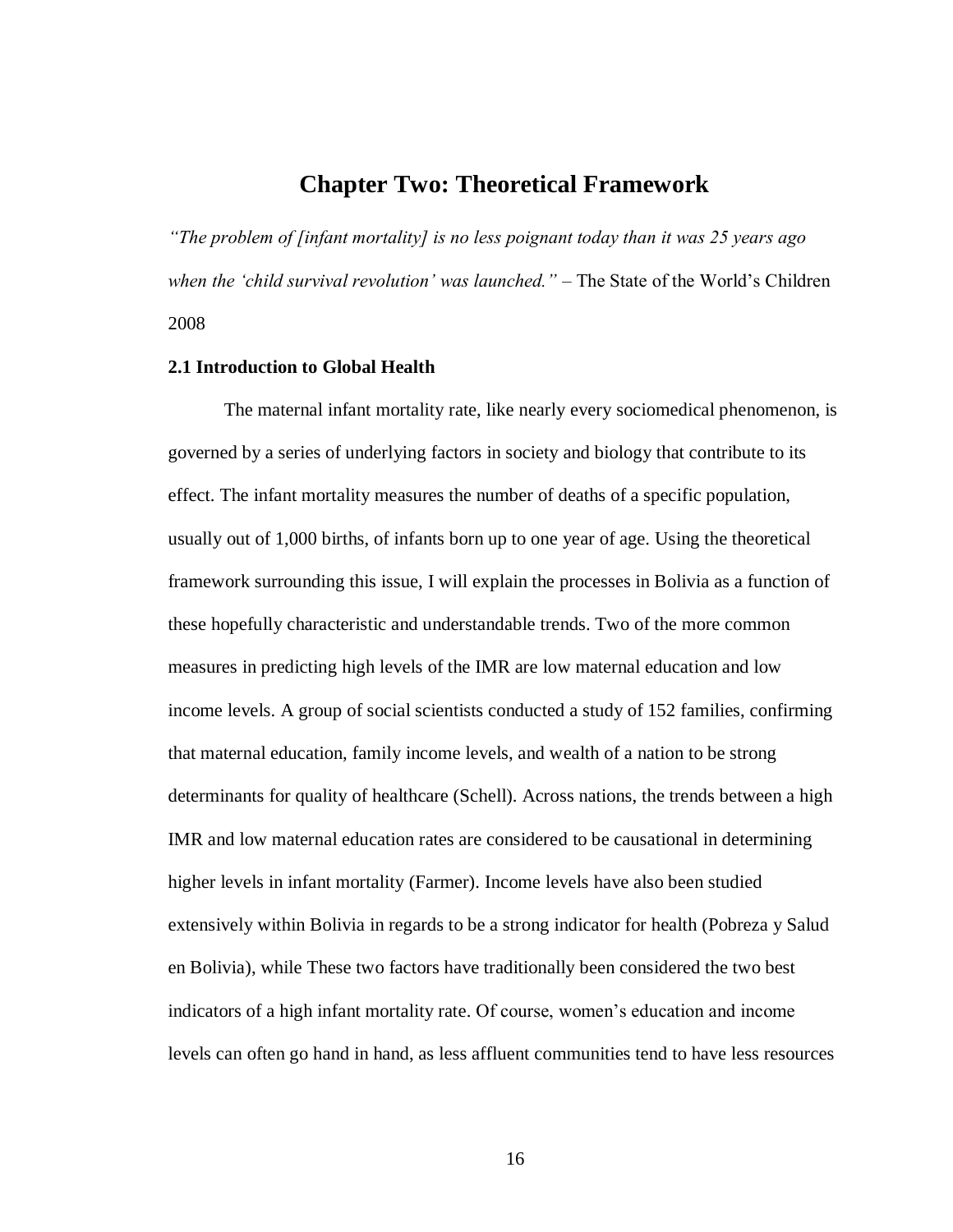for educational purposes. The ranges of these two factors tend to be more pronounced in developing nations.

#### **2.2 Interculturality and Indigeneity in Healthcare**

I will use *Salud e Interculturalidad en América Latina* in order to establish framework to discuss the complex issue of interculturality. According to Xavier Albó, interculturality, by itself, is considered to be a juxtaposition of the values, norms and customs of one specific ethnic group to that of another. On a narrower level within Latin America, the term also can be used as a comparison of Western and indigenous values, clearly the term that the Bolivian government uses in defining the term. In regards to healthcare within a Latin American context, the term is used repeatedly to refer to the attempt to strike a balance between these two ethnic groups. Albó posited that such a measure is important in a post-colonial society in which, to indigenous peoples and their values, a healthcare setting void of familiarity of a specific family or community doctor seems alien and cold. This in turn lead to a cultural blockage, especially considering the fact that most physicians within Bolivia tend to only speak Spanish and no indigenous languages. For such a reason, even before the intercultural reform was initiated in Bolivia, Albó proposed such an intercultural reform to alleviate some of these tensions within a medical setting (Albó). Of course, many others discussed the potential of interculturality.

Jacqueline Michaux also wrote before the intercultural reform occurred, noting that the problems that interculturation stood to circumvent were "political, economic, medicinal, cognitive, symbolic and imaginary, psychological, historical and legal."<sup>6</sup> She

<sup>6</sup> In Spanish, "políticas, económicas, médicas, cognitivas, simbólicas e imaginarias, psicológicas, históricas y legales."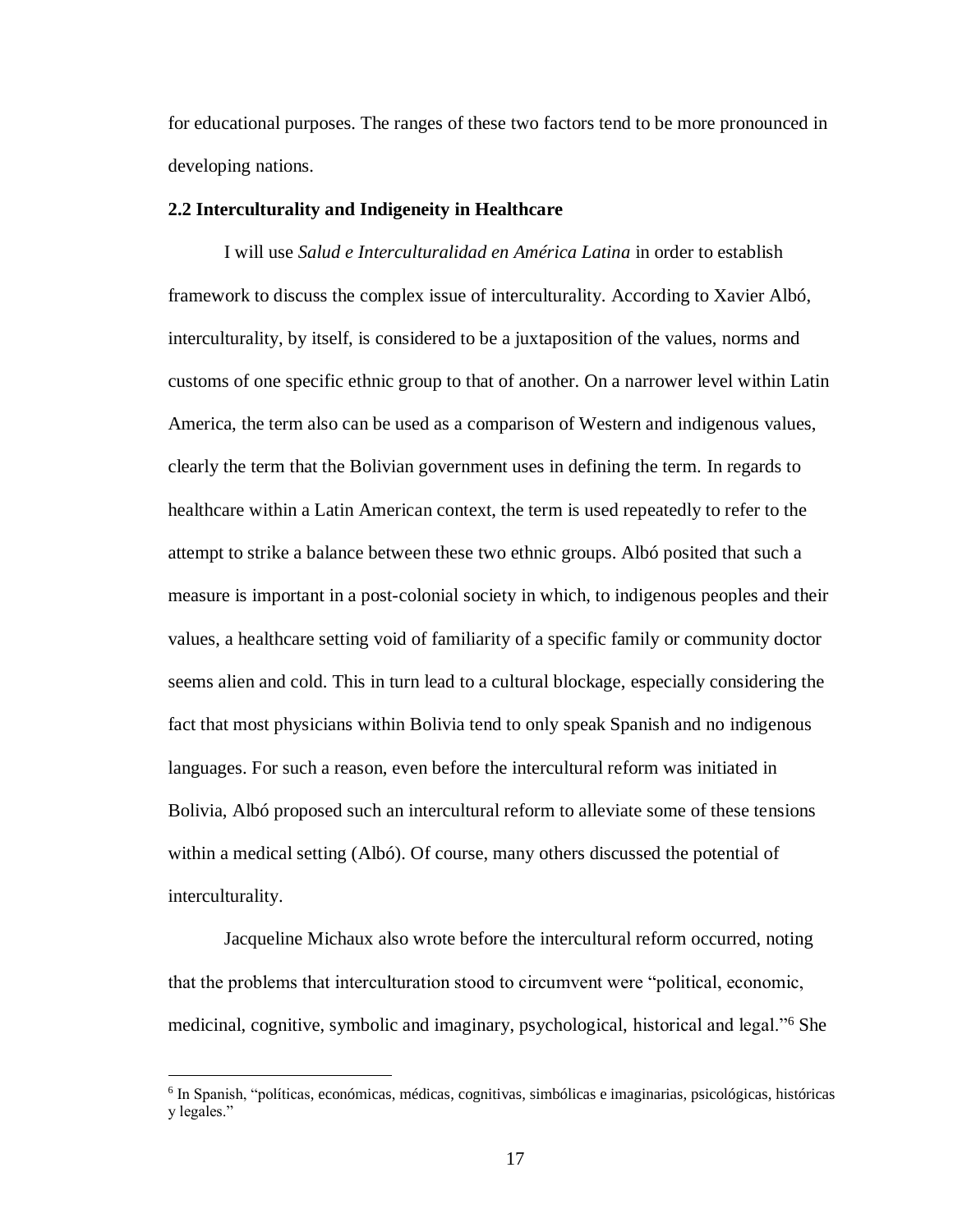proposed that interculturation could break down these barriers to a more just society by reversing the integrated effects of colonization. In regards to healthcare, she maintains that Western and traditional Andean medical practices have an opposing effect. This is due to conflicting philosophies within the different disciplines, as one is fundamentally based in science while the other in spirituality. As different as these two philosophies are, she insists the necessity of having individual components of these two healthcare systems in place. In doing so, she invokes the mental component of healthcare, noting that biomedicine traditionally focuses on the physical component. However, she points to the Aymara people have seen external aggressions in regards to spirituality and sociology that have negatively affected their psyches in healthcare (Michaux). Having established the importance of interculturality in healthcare, I will provide an example where such a measure could have these positive intended effects.

One of the earliest implementations of interculturality in Bolivian healthcare occurred in 2001 in the rural Potosí, one of the poorest department of Bolivia. Like Albó, Roberto Campos Navarro lamented the inability of medical schools to foster a culture that promoted the preservation and respect for indigenous values for their students. Campos Navarro detailed in *Salud e Interculturalidad en América Latina* how a postgrad degree, Willaqkuno, focused in the discipline of interculturality and sought to teach physicians and other healthcare professionals measures of these early concepts. More than 70 professionals participated in this attempt to break cultural barriers within this rural, traditional department. At the conclusion of the study, the successes of the study were that healthcare professionals saw their competencies in interculturality rise tremendously and that local citizens of various villages were taught how to teach these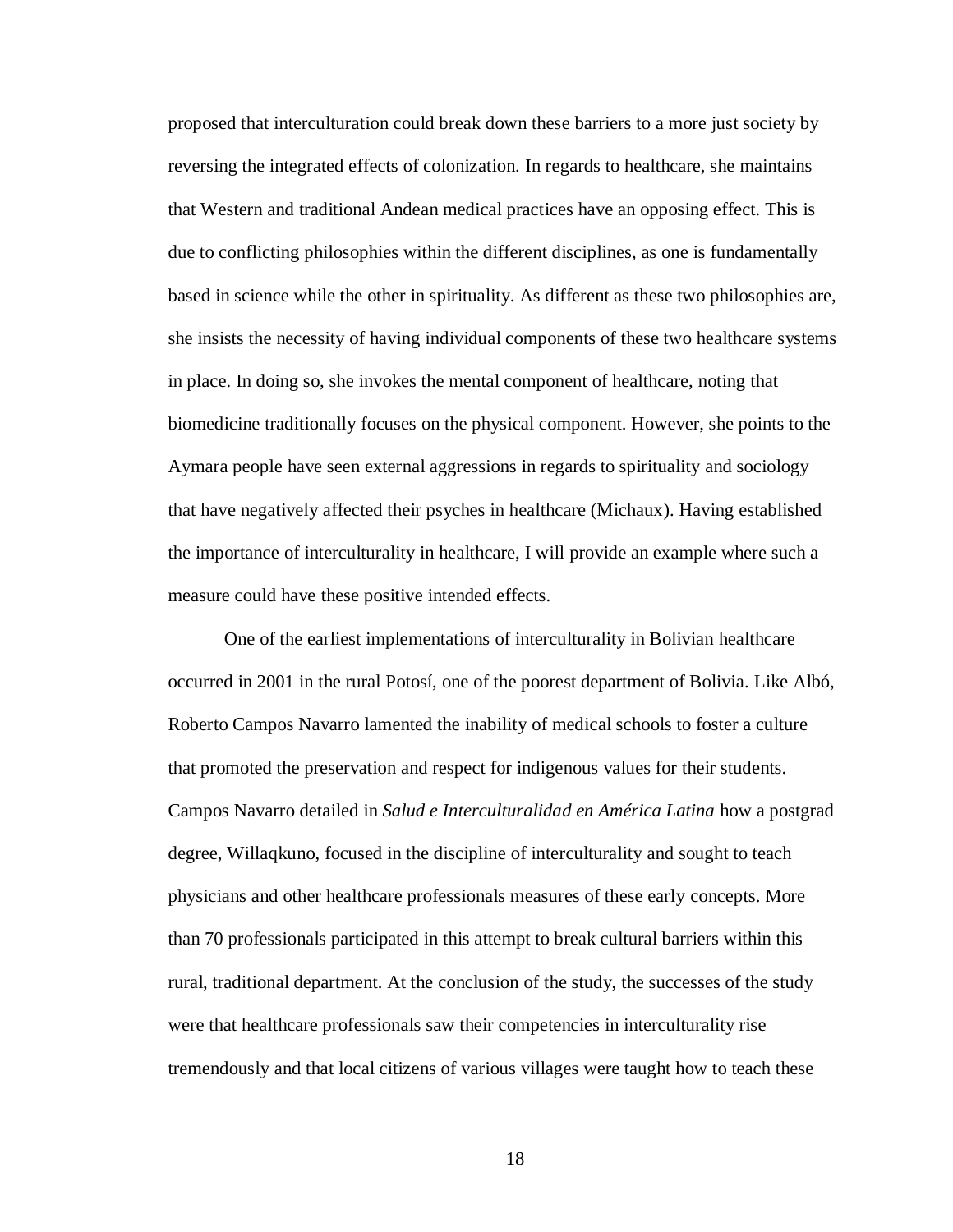measures of interculturality, instructing other generations. The author remarked that such a paradigm like Willaqkuna could serve as a guide for other villages across South America with large indigenous populations (Campos Navarro). Of course, this example shows interculturality in its earliest of stages, before it was implemented into law. This example was given to show that this topic of interculturality has actually been talked about for quite some time within Latin America and is not novel to the Evo Morales presidency.

The concept and national framing of indigeneity was discussed in the previous chapter. However, understanding the trends of indigeneity can, of course, provide some insight as to what role it may be ascribed in healthcare in Bolivia. Expanding on the aspects of indigeneity I mentioned from the UN WGIP, it is important to remark upon their general roles in society, and subsequently societal health. For this, I will couple the prior historically focused definition with World Bank's socially based definition. Of course, these two share much of the defining characteristics in common, but also these groups of peoples feel an ancestral tie to the lands and natural resources, the control of which is often devested from them by the colonizing power. Moreover, coupled with aforementioned self-identification and language usage, these indigenous groups tend to regress in a non-dominant role, usually conducting their own affairs within the group solely (Indigenous Peoples). This puts indigenous groups at risk even today to be subjugated to laws which they had no voice in creating.

Gracey and King assert that the deeply rooted effects of colonization affect the landscape of indigenous health even to this day, more than two hundred years after the colonization occurred. The disruption of political and ecological balances that occurred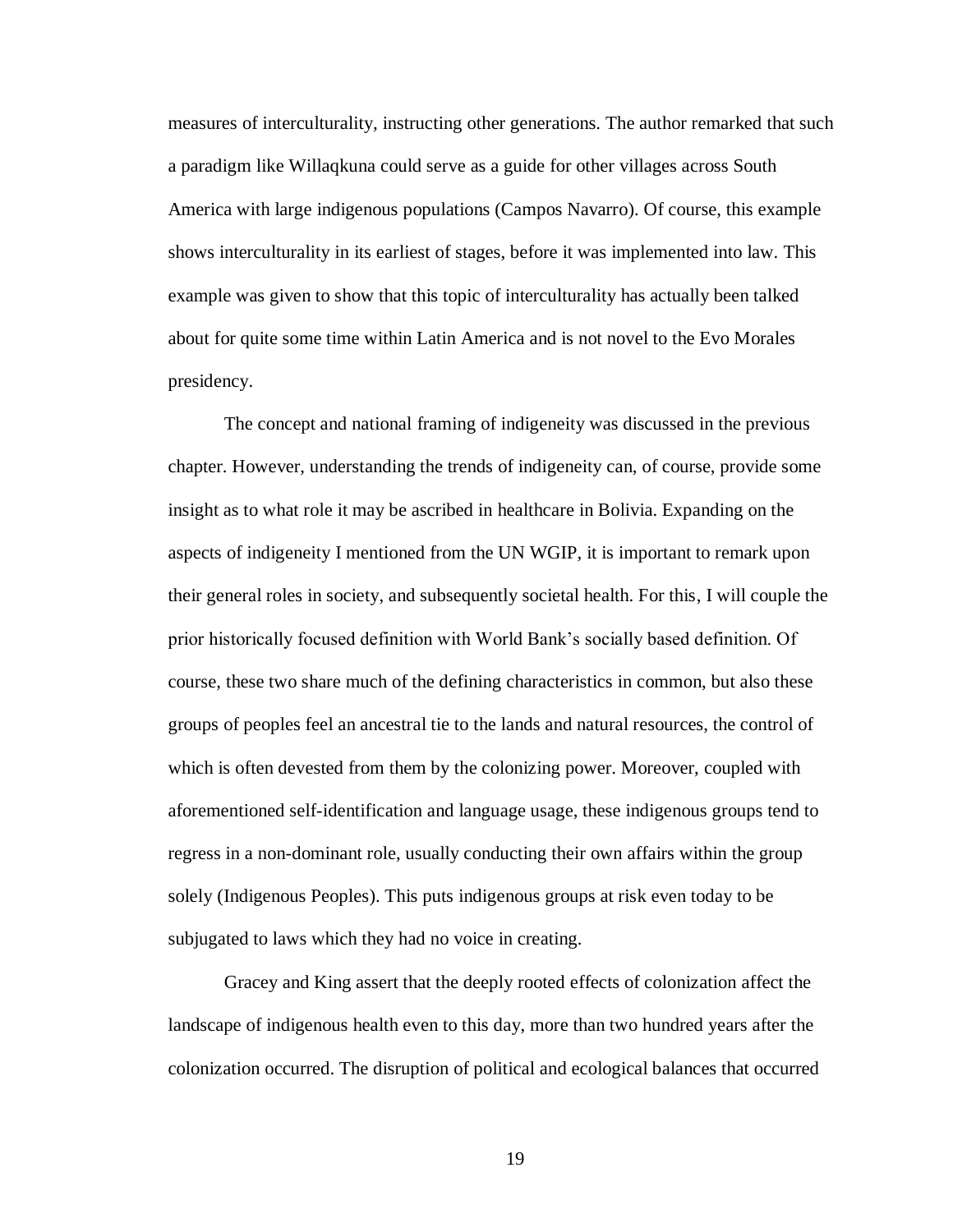within the colonized world, such as the invasion of foreign microorganisms or the subjugation of entire groups has created marginalized indigenous peoples that persists in feeling shredded from the social fabric that their ancestors once created and enjoyed. Instead, they frequently received resettlement programs, sending them to unproductive and undesirable land, out of the scope of national politics or production. Such has created a realm of poverty and insufficient education from which these peoples had little chance for escape (Gracey). Considering many of these colonizational trends were similar, the outcomes for global health of these marginalized peoples, also manifest themselves in a similar manner.

Unfortunately, the nearly 400 million indigenous peoples worldwide see a much lower standard of health than the rest of the world. Due to similar patterns of colonization and industrialization of such countries, many of these health indicators for indigenous peoples can be quite similar to one another worldwide. This is due to a lack of resources and attention provided to indigenous peoples. Even more so, as indigenous peoples move from transitional to modern lifestyles, they are at higher risk of contracting "lifestyle diseases" such as obesity, cardiovascular disease and diabetes. In general, indigenous communities report greater instances of maternal infant mortality and morbidity, malnutrition, shorter life expectancies, among many other grave health crises (Gracey). Considering that this thesis attempts to validate the effects of the Bolivian intercultural reforms, which predominantly target indigenous peoples, the effects on these variables that manifest in indigenous communities will be of great importance to note.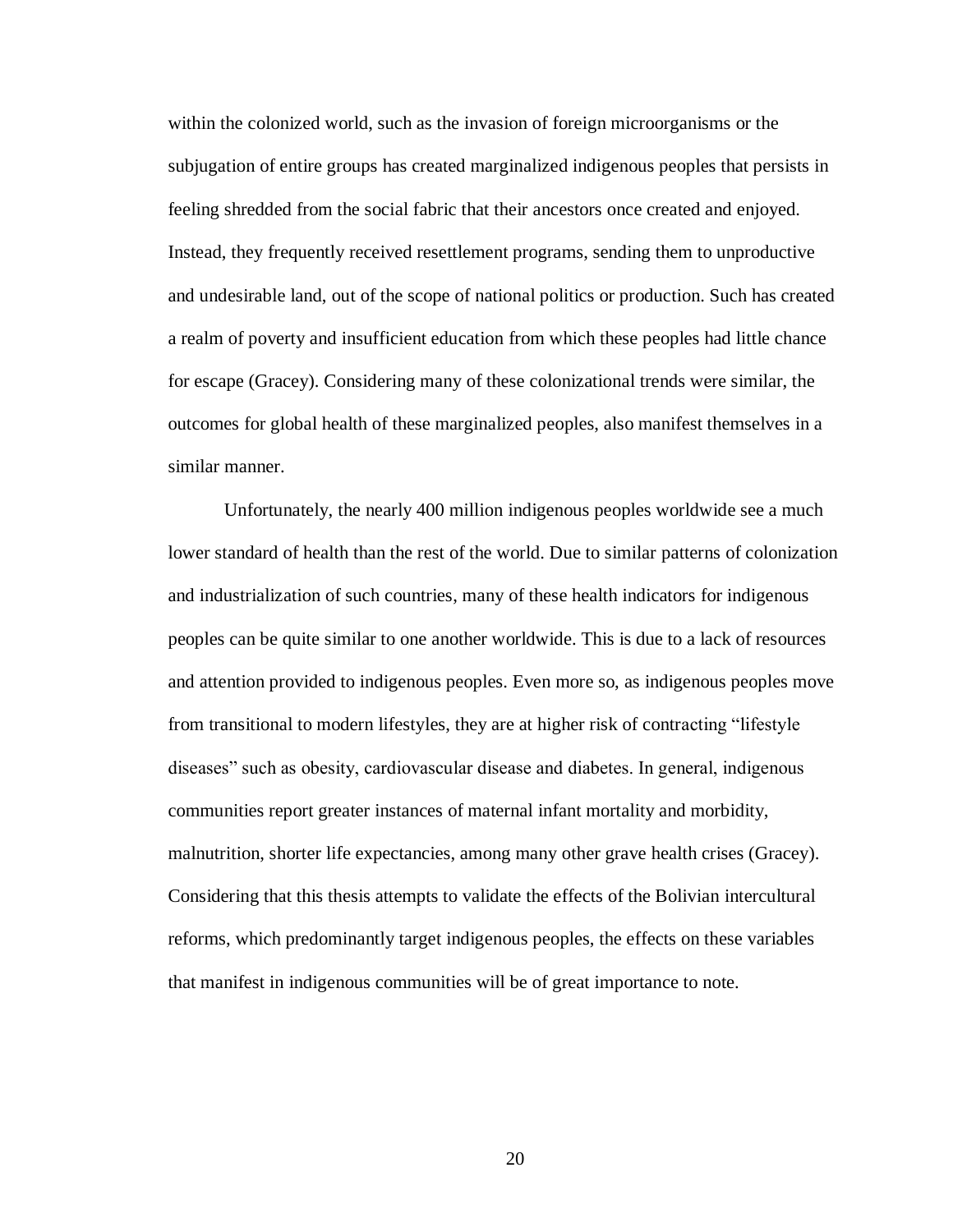#### **2.3 Socioeconomic Implications on Healthcare**

As mentioned, maternal education is of great import to the survival of a child. In a study looking at cases in ten developing countries, Caldwell and McDonald posited that maternal education is more important than both income levels and access to health facilities. Because of this reason, they conclude that the IMR throughout the world has decreased, not only because of technological and economical advances but also because of sociological changes throughout nations in which children were raised in their pivotal first few years of life with more educated parents. Surprisingly, these researches claimed that after controlling for maternal education, the differences between rural and urban communities were negligible (Caldwell). Cleland and van Ginnekan agreed on this measure, but to a lesser extent, noting that educational advantages are intrinsically tied to better economical situations (Cleland). For this purpose, the discussion of what a developing nation entails is important in understanding the rates of infant mortality.

The World Economic Situation and Prospects divides nations into three categories. Based on statistical analysis, nations are considered to be developed economies, economies in transition, and lastly developing nations (UN). Bolivia, considered a "developing" nation, falls into this last group, which is characterized by having a low Human Development Index, a less industrialized base, and, generally, a much higher rate of growth than more developed nations. Such developing nations tend to have lower life expectancy, less education and lower literacy rate, lower income and higher fertility rates. Bolivia would be expected to see trends as nations similar to its economy's plight of developing. Particularly for marginalized indigenous groups, the lack of healthcare can bear strongly on communities. In 1986, Mosley and Chen sought to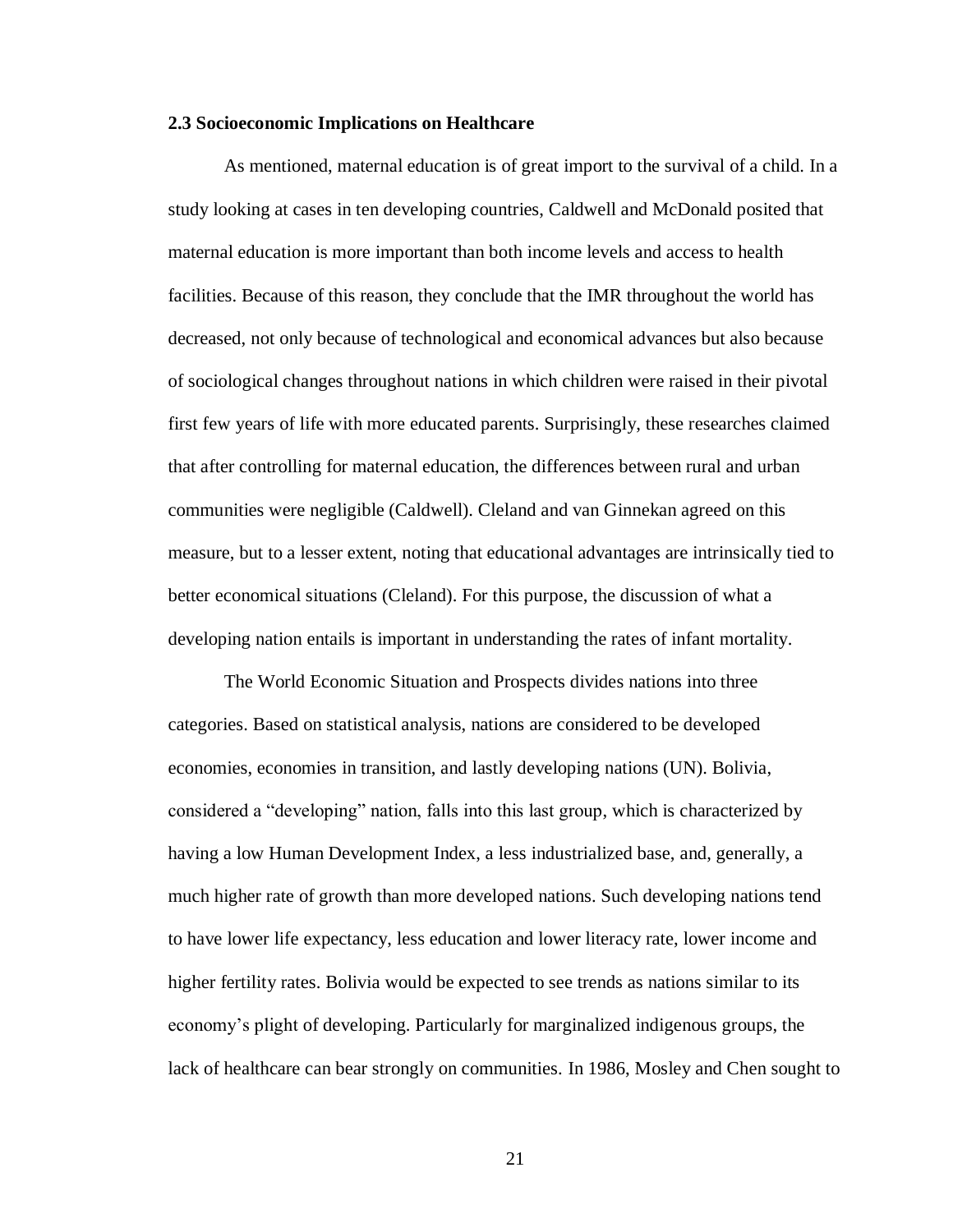provide a new framework for understanding the characteristics of child mortality in such nations. (It is to be noted that child mortality differs from infant mortality in that child mortality analyzes deaths in children up to age five, while infant mortality, as noted, analyzes deaths of infants up to one year of age.) While social scientists look at the socioeconomic trends (maternal education and income levels, predominantly), medical researchers examine the physical manifestations of the disease and the extent to which it is deadly, rather the morbidity of the phenomenon. In other words, while social scientists question what factors cause this health trend, medical researchers examine the physical attributes of the diseases, such as malnutrition or infections, not focusing on the social factors. Mosley and Chen sought to reconcile these two philosophies to have a measure to more accurately assess and predict infant mortality trends in developing nations.

The variables in this system, though separated proximate and socioeconomic determinants, are all interconnected through some means. For the proximate determinants, the variables that are considered are maternal factors, environmental contamination, nutrient deficiency, injury, and personal illness control. Such proximate determinants are of quintessential importance as they can be measured directly in populations. This proves to be helpful in observing the inner workings of various mechanisms at play in the rate of infant mortality. Conversely, the socioeconomic factors, which can be viewed as independent variables, are further categorized in three separate level: individual-level, which analyzes individual productivity with traditions, norms and attitudes; household-level, which looks at income and wealth; and community-level, which of course considers ecological setting, political economy, and health system. Interestingly enough, this model, unlike many social models, does not treat mortality as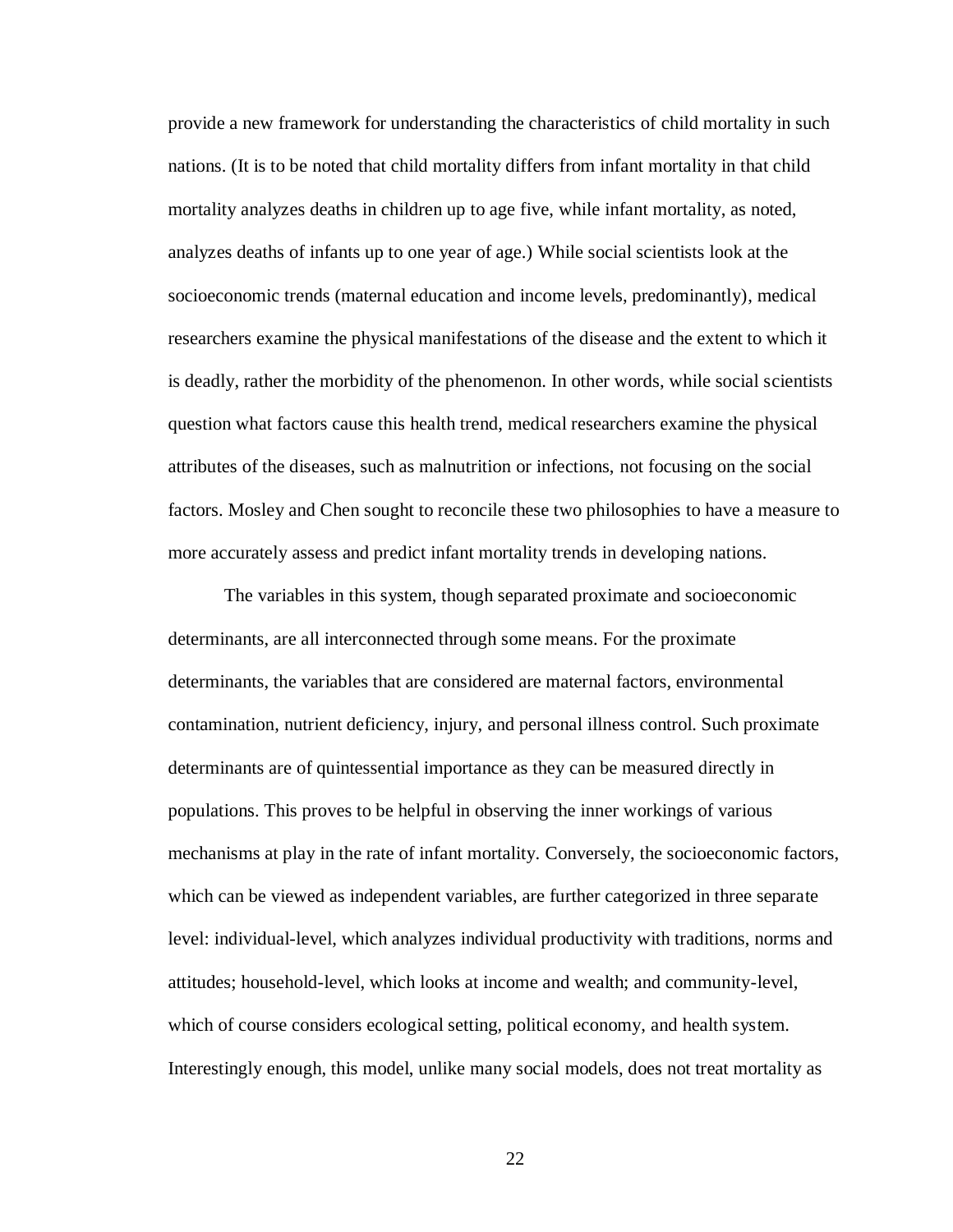the only dependent variable. Measuring death rates proves useful in providing a readily available statistic to be interpreted. However, as these events are rather found in isolation by studying large samples of populations. On the other hand, medical researches look at the health levels of the survivors on a much smaller sample size. Using these two different philosophies in research, Mosley and Chen proposed using the combination of mortality rates along with rates of "malnutrition," a concept that will be explored in more depth in the following paragraph. By merging what may seem like disparate variables, the Mosley-Chen model for analyzing infant mortality tends to reveal a more complete picture of the health trend. This system revolutionized the way that the infant mortality rate should be viewed in developing nations as "it suggests that child mortality should be studied more as a chronic disease process with multifactorial origins than as an acute, single cause phenomenon." As such, infant mortality in Bolivia will be treated as a chronic disease process. Unfortunately, I will be unable to apply all these metrics that these two researchers proposed due to data unavailability. I will, however, follow this paradigm in looking at socioeconomic determinants as dependent variables for the rates of infant mortality in Bolivia.

#### **2.4 Comparison with Peru and Tuberculosis Rates**

As mentioned earlier, I posit that Bolivia's government has deliberately misrepresented its healthcare data in an attempt to present itself in a better light. To substantiate these claim, I will mention a brief similar occurrence within the country that seems to result in a lack of reported cases, that of Tuberculosis and HIV. The phenomenon between these two diseases has been well documented. Tuberculosis not only is the most opportunistic infection of those who are positive for AIDS/HIV, but it is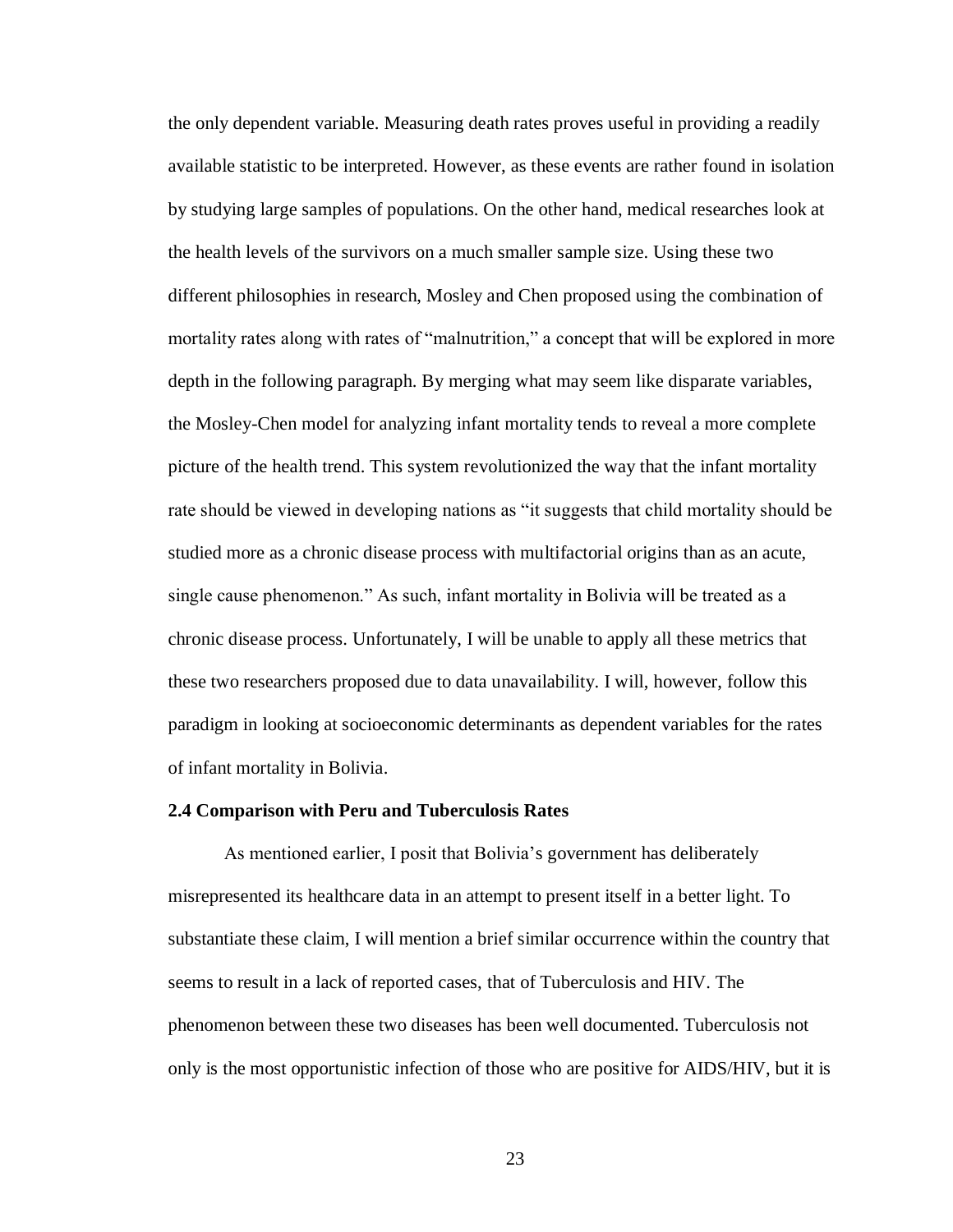also the leading cause of death of the same population. This results from the loss of cellmediated immunity that HIV invokes which allows *Mycobacterium tuberculosis* an easier infection. This in turn elicits a higher index of extrapulmonary tuberculosis infection, atypical radiographic manifestations, and paucibacillary disease for those already for HIV. This occurs at a much more profound rate for developing nations (Luetkemeyer). I will compare Bolivia's rates of tuberculosis with that of Peru's. Considering they are geographically, culturally, and economically similar, particularly in the shared altiplano region, one would suspect that these two nations share similar rates of concurrent tuberculosis and HIV infections. However, that is not the case.

| Table 2-1: Tuberculosis Incidences $20167$ |              |          |              |               |  |  |
|--------------------------------------------|--------------|----------|--------------|---------------|--|--|
|                                            | Number Total | Rate per | Number Total | Rate with HIV |  |  |
|                                            |              | 100,000  | with HIV     | per 100,000   |  |  |
| Bolivia                                    | 12,000       | 114      | 500          | 4.6           |  |  |
| Peru                                       | 37,000       | 117      | 2,200        | 6.8           |  |  |

Using data from the World Tuberculosis Report of 2017 conducted by the WHO, I will contrast these countries' rates. As one can tell from the table, though Bolivia reported more nearly reported the same rate of tuberculosis as Peru, the nation still reported a lower rate of HIV positive patients. Though that might seem as though it were a positive occurrence for the nation, unfortunately, the numbers simply do not add up. The high rates of concurrence of HIV and tuberculosis would make it inane to believe

<sup>7</sup> Source: Tuberculosis Report 2017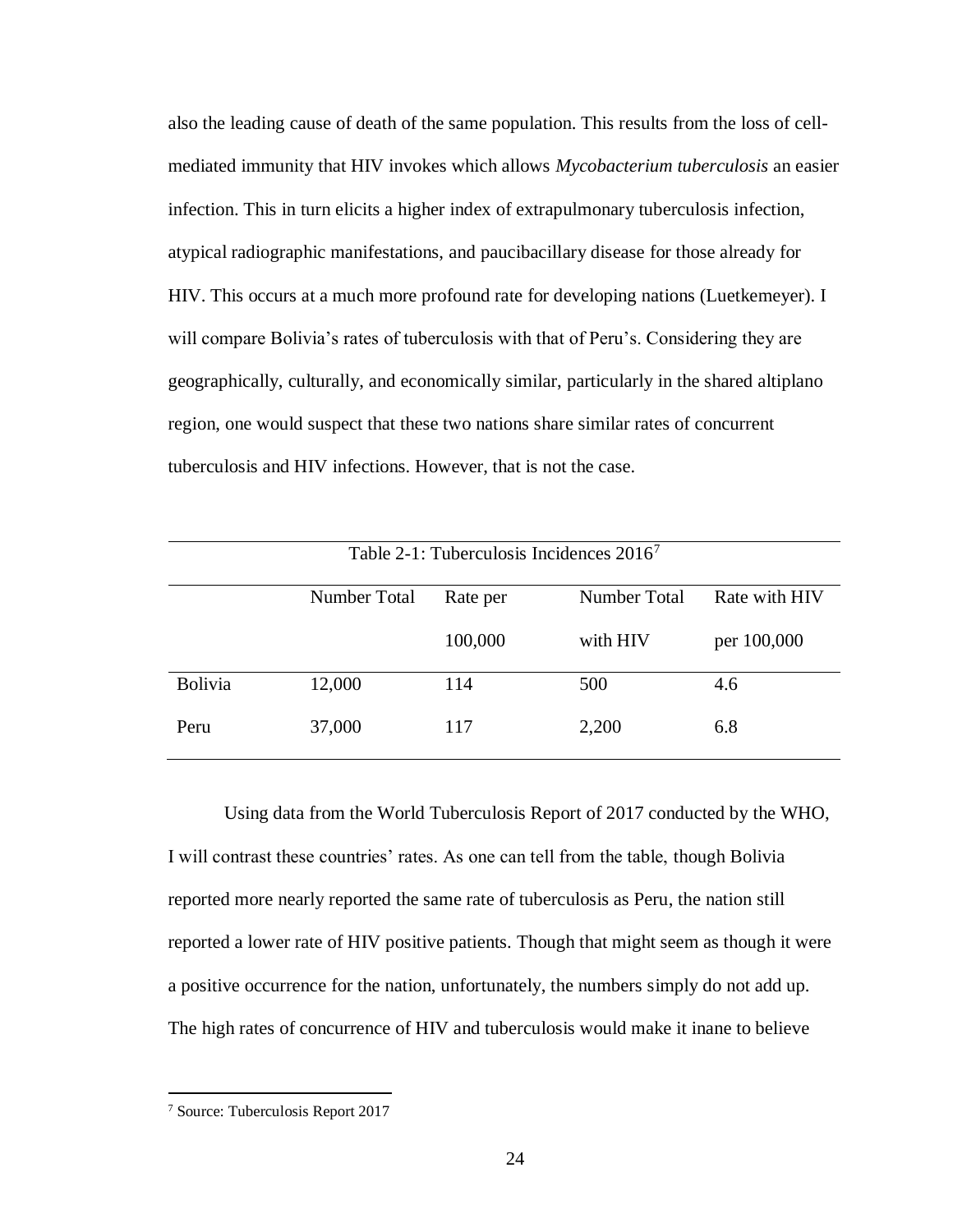that officials in Bolivia simply do not screen for HIV while treating cases of tuberculosis. Of course, the rural communities may not always have tests within reach, but they certainly should as the tests are quick to administer, cheap, and reliable. Therefore, the country is either hiding data in regards to tuberculosis and HIV provenances, or they are greatly forsaking the health of its citizens. I will discuss in the next two chapters anecdotally and statistically why I believe that the government is intentionally distorting data.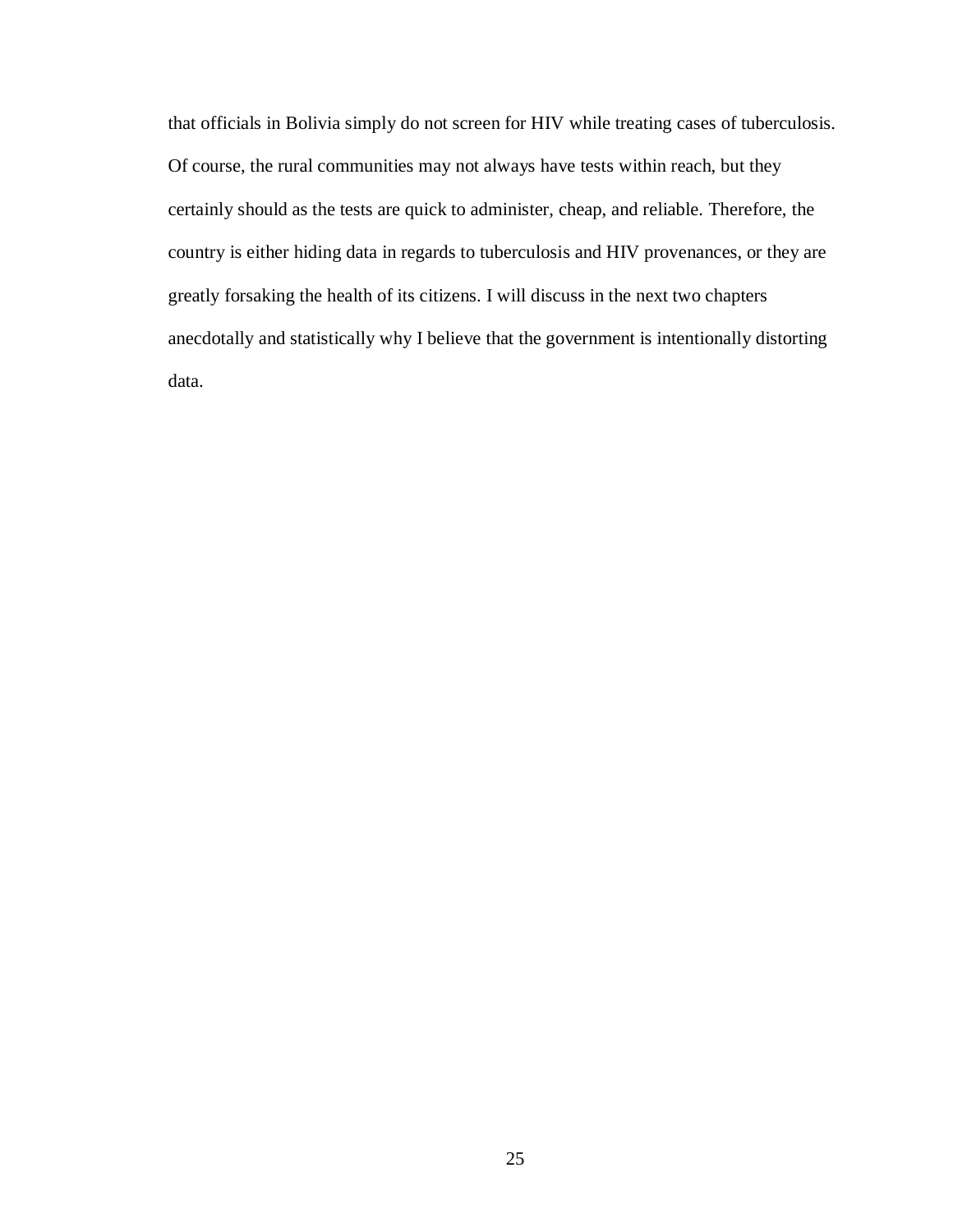## **Chapter Three: Ethnographic Perspective**

#### **3.1 Background for my Fieldwork**

Once I had decided the topic for my thesis, my convictions wavered whether infant mortality was the greatest health issue that Bolivia was facing, as nearly everyone gave me some opinion about it. I realized that I was in one of La Paz's more affluent residential areas, but the masking effect could still be rather misleading for me. Making heads or tails out of the data against what I was hearing and seeing, I sat on my bed to do a blog post, then it hit me. If Bolivia is anything like Mississippi (it astoundingly is), then the degree of awareness of problems that the minorities may face can be rather low for the dominant group, be it intentionally or not. The problems of the minority groups are either projected back onto them or forgotten entirely. Precisely for this reason was why I became so interested in an intercultural reform. The fact that this reform targets the cultural traditions and desires, rather than modifying it or destroying it completely as a means to an end, makes the set of reforms in Bolivia of utmost importance and curiosity for me. At the behest of my paceño<sup>8</sup> friends and family, I ultimately decided to take an investigative look into it.

Throughout the research, I was frequently told by physicians, NGO workers and others familiar in Bolivian healthcare that the three greatest factors that elicit a high IMR in Bolivia are the poor infrastructure and long distances from remote villages to clinics,

<sup>8</sup> Paceño/a is the demonym that refers to a habitant or native of La Paz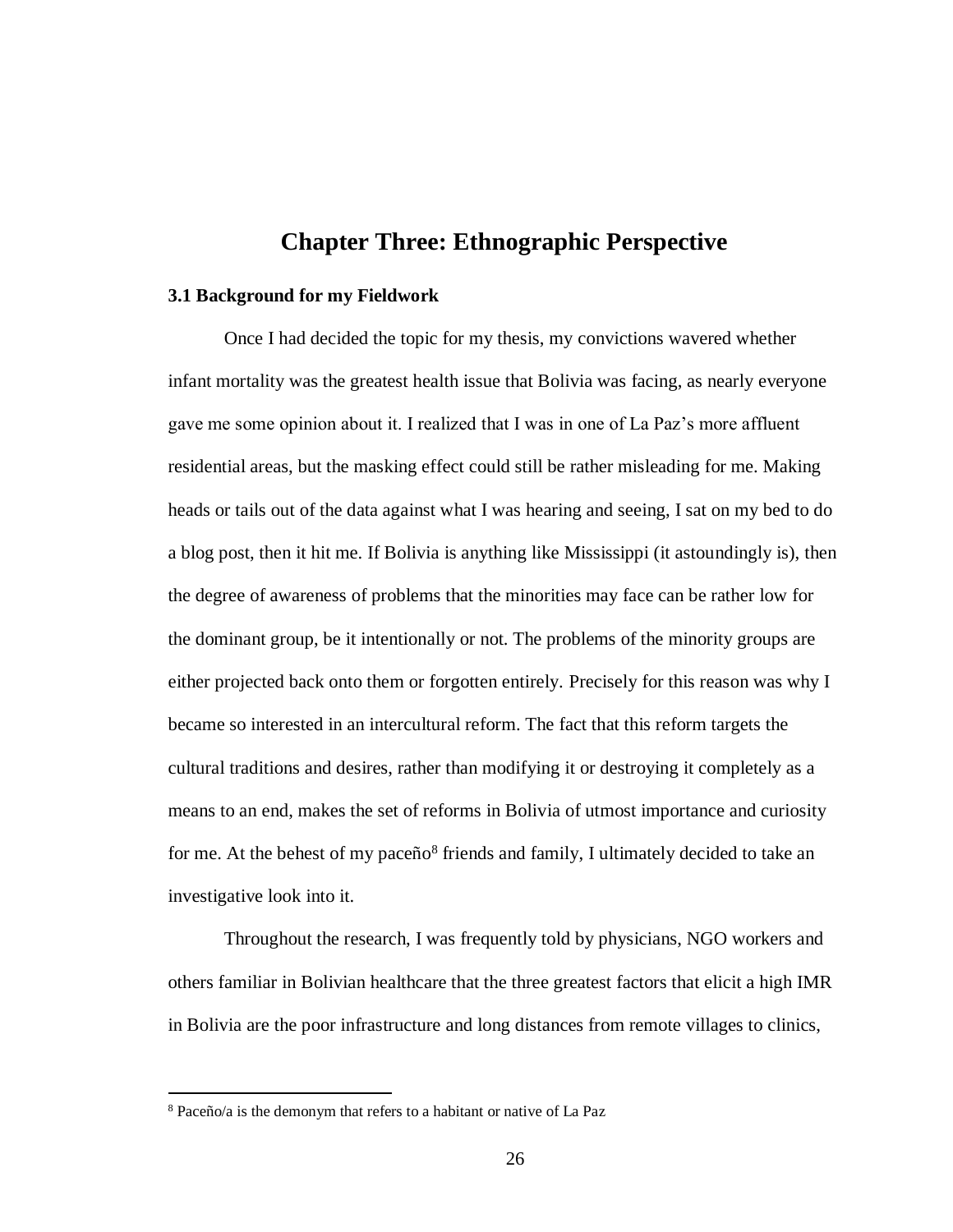general lack of personnel, and negative views of indigenous mothers of Western medicine. Notably, the intercultural reform actively only targets to remedy one of these three factors. In Chapter Two I discussed that interculturality is a social phenomenon that people have been discussing since the late 1990's and early 2000's around South America. Is interculturality strong enough to mask the other two problems regarding the Bolivian IMR while only alleviating one? One would certainly think not; however, the government has been boasting of its intercultural success.

#### **3.2 The Rural Perspective**

Being in Bolivia, I saw firsthand how the intercultural reform was manifesting throughout the public healthcare system. One of the more informative experiences I had occurred in the Rafael Pabón clinic in Oruro, a densely indigenous populated city located in the central-western part of the country in the Andes. The Aymaran culture still radiates in this city, famous for its Carnival with an indigenous flair on the Christian celebration. However, the city is often disparaged by other Bolivians. Convinced I would have nothing to see especially of their healthcare system, many paceños I told scoffed at the thought that I was willingly going to this place, telling me all that I would see would be dirt and trash. They personally offered to take me to some clinics that they would rather me see instead of going all the way to Oruro. Rather subconsciously or not, I feel as their pleas were a patriotic effort of keeping my insights confined to that of a tourist's rather than an investigator's, as they knew that Oruro certainly suffered one of the more dismal rates of infant mortality in the nation. Although probably innocuous, as they probably wanted a foreigner to have a rosy view of the nation they love rather than purposefully conceal the stories of an overwhelmingly indigenous city, the more I was told not to go,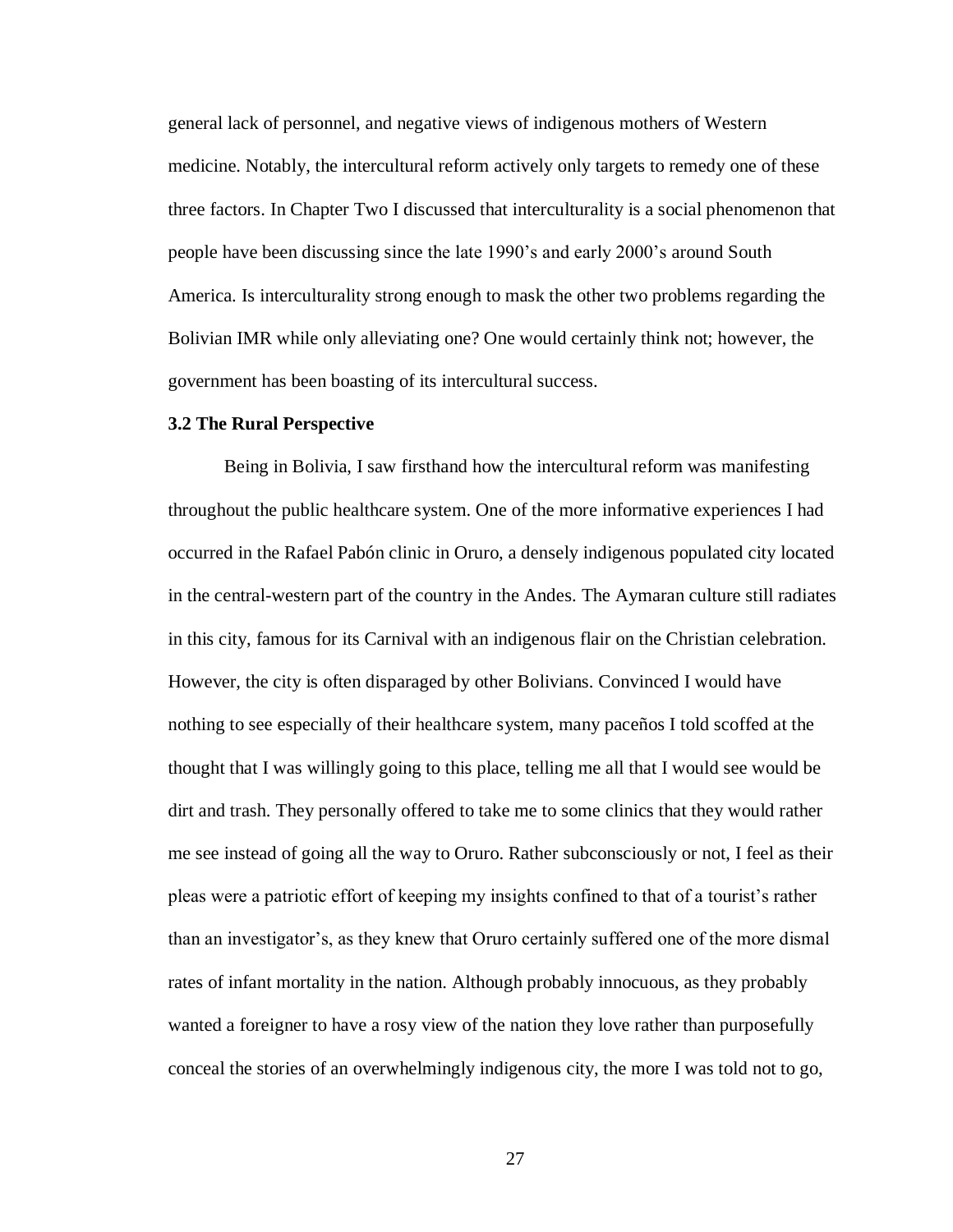the more I knew that there would be something important for me to find in the dusty Oruro.

The Rafael Pabón clinic, a secondary level clinic that offered an array of services, proved to be bustling the still early morning that we arrived. As the clinic had an adept team for women health, a good portion of the waiting room was covered, primarily by mothers and their children. I was there with my Field School to talk to these women about their experiences precisely. Around the clinic, government fliers adorned the walls in the dimly lit room. The building was surprisingly bigger than I first amounted it to be, as the Dr. Martinez, the administrative physician, kindly took as up the stairs into a conference room. In there, the mothers sat while their young children happily skipped along. Some of the women varied in terms of expressed indigeneity, as some were fully clad in traditional *polleras*<sup>9</sup> while some dressed more modernly. However, all had come to this clinic for the same purpose. They were the beneficiaries of SAFCI and many of them had had their children birthed in one of the available intercultural methods. The women were gracious enough to speak to us about our experiences in birthing and raising a child in one of Bolivia's traditionally more despondent regions for doing so.

Being able to speak to these mothers proved to be a telling experience in this research. The sense of community that they had seemed to be the greatest factor for them having an enjoyable experience in being a mother. Out of the three women I talked with, all of them mentioned how important the community was for them personally and as a mother. These sessions are not only for instructing women in things like creating cheap, healthy meals and finding sustainable careers; these communities "empower" them, in the

<sup>9</sup> A *pollera* is a skirt worn by a *chola*, discussed later in the footnotes of this chapter.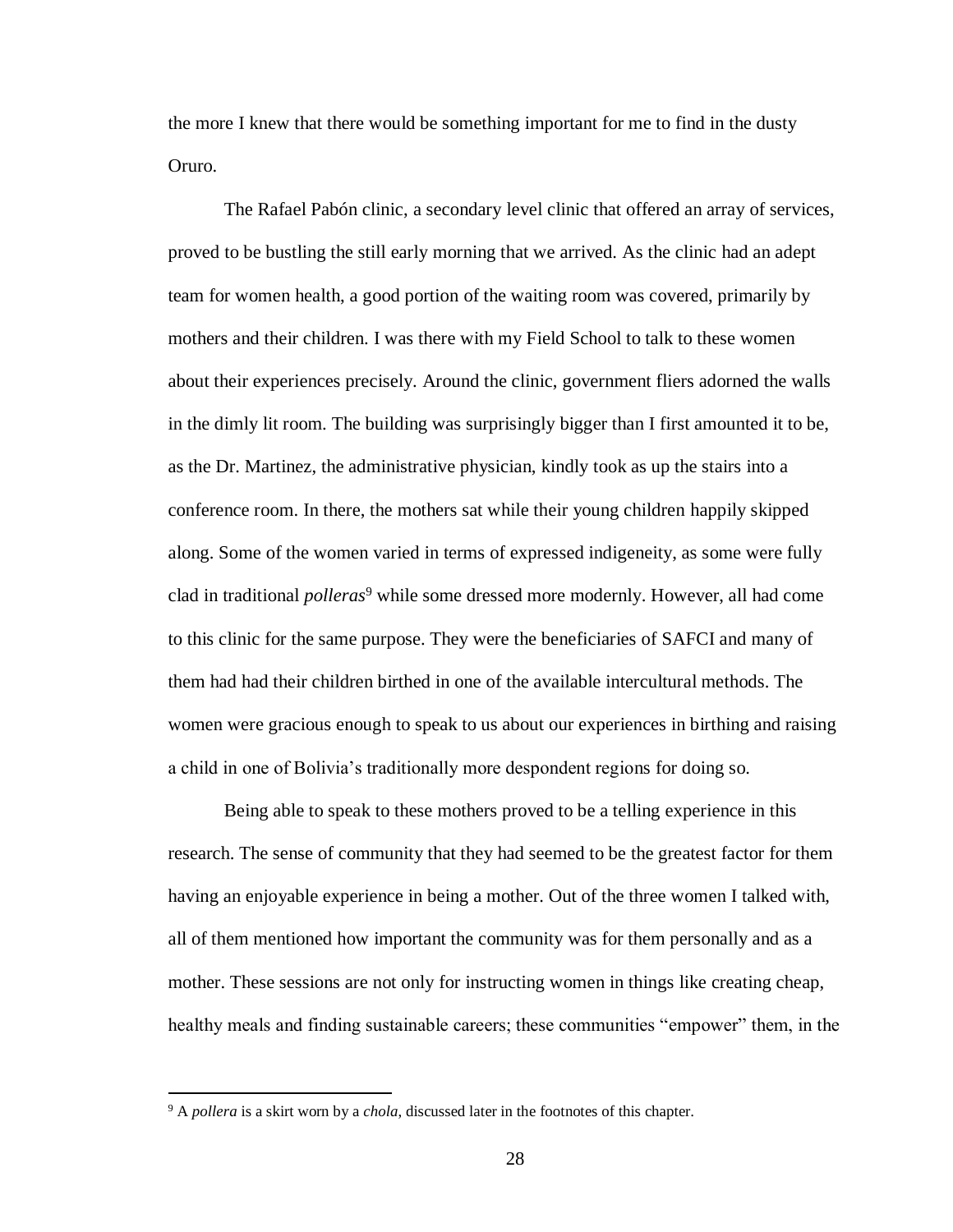words of one lady, and for a mother fighting poverty and societal norms that can certainly make all the difference. One mother that I talked to has been benefitting from learning how to make chocolate which she in turn sells to help support her family. Per another, the community cares for one another, be it advice from one mother to another or love and support in more serious issues. As she described, strong group of women working together not only helps each other but also entices other friends of theirs to attend the same clinic during pregnancy. This is certainly a paradigm that seems to work, as one mother even told me that this clinic was farther than another she could have easily have gone to. In a country where women, particularly from indigenous communities, can be repressed by male chauvinism, putting the power of being a competent and self-sufficient mother in the hands of the women can have tremendous results.

The multicultural approach that the clinic takes also eases worries and doubts for the women, many of whom can feel extremely out of place in a rigidly medical setting. Replicating a delivery process like they may have at home ensures that these women feel more comfortable entrusting their babies in the clinic. It is no surprise that the general director of traditional medicine in the Bolivian ministry of health, Dr. Vivian Camacho, stated that the act of intercultural birth returned the "humanization" effect of child birth to these women (Mi Salud). Obviously most important is that this replicates the process of giving birth at home, while being in a much safer, more sterile environment to do so, per the discussion of the importance of traditional medicine and familiarity in Chapter Two. The Rafael Pabón clinic goes above and beyond the multicultural health reform, as it has four different traditional delivery methods. I was certainly surprised to see how cozy the room was and what little details, equipment being wooden, maté on hand, and wool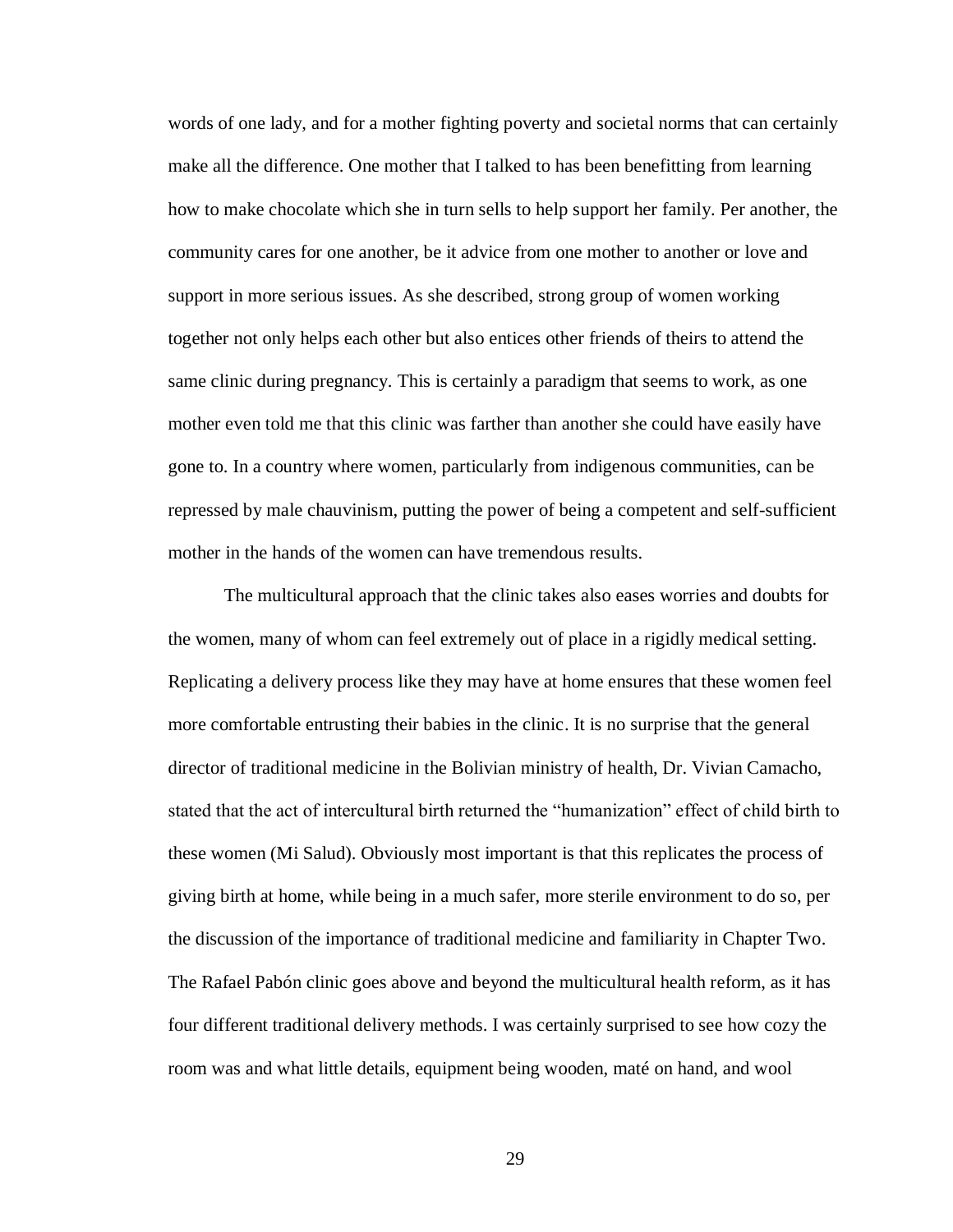sheeted beds, they honed in on to make a difference for their patients. These little differences may seem arbitrary, but in immensely traditional town like Oruro this type of cultural sensitivity can make huge strides in decreasing the infant mortality rate.

Dr. Martinez also described another key in getting the mothers to the clinics is getting their traditional doctors on board with the biomedical practitioners. Though tension was high between these two types of doctors, campaigns such as roundtable conversations between the two and the government's multicultural reform have alleviated this relationship. One traditional Andean doctor I talked to believes that, at least around Oruro, the two types of medical care-givers work "cordially" today. To have the support of the Andean doctors is paramount for many reasons. One must remember that these are very experienced caregivers that usually, as I have noticed talking to multiple traditional doctors, have had their knowledge imparted from their own families over a time of many generations. More so, they are certified by the government, as one lady excitedly showed me. Obviously, the legitimization process of these doctors discussed in Chapter Two was an important step in putting more power in the hands of the traditional doctors.

#### **3.3 The Urban Perspective**

After my visit to Oruro, I immediately thought I knew the formula to lowering the IMR in Bolivia: *Interculturality + Community = Success*! However, a trip to a more modernized clinic in the heart of the metropolitan La Paz stood to contradict this simple formula. By coincidence, my house mother's sister was the administrative head of this municipality-funded clinic. (She also was the former head of the department of women's health in Bolivia.) Her philosophy was a far cry from looking to interculturality for help in women's health. Each room was adorned with the newest equipment sent straight from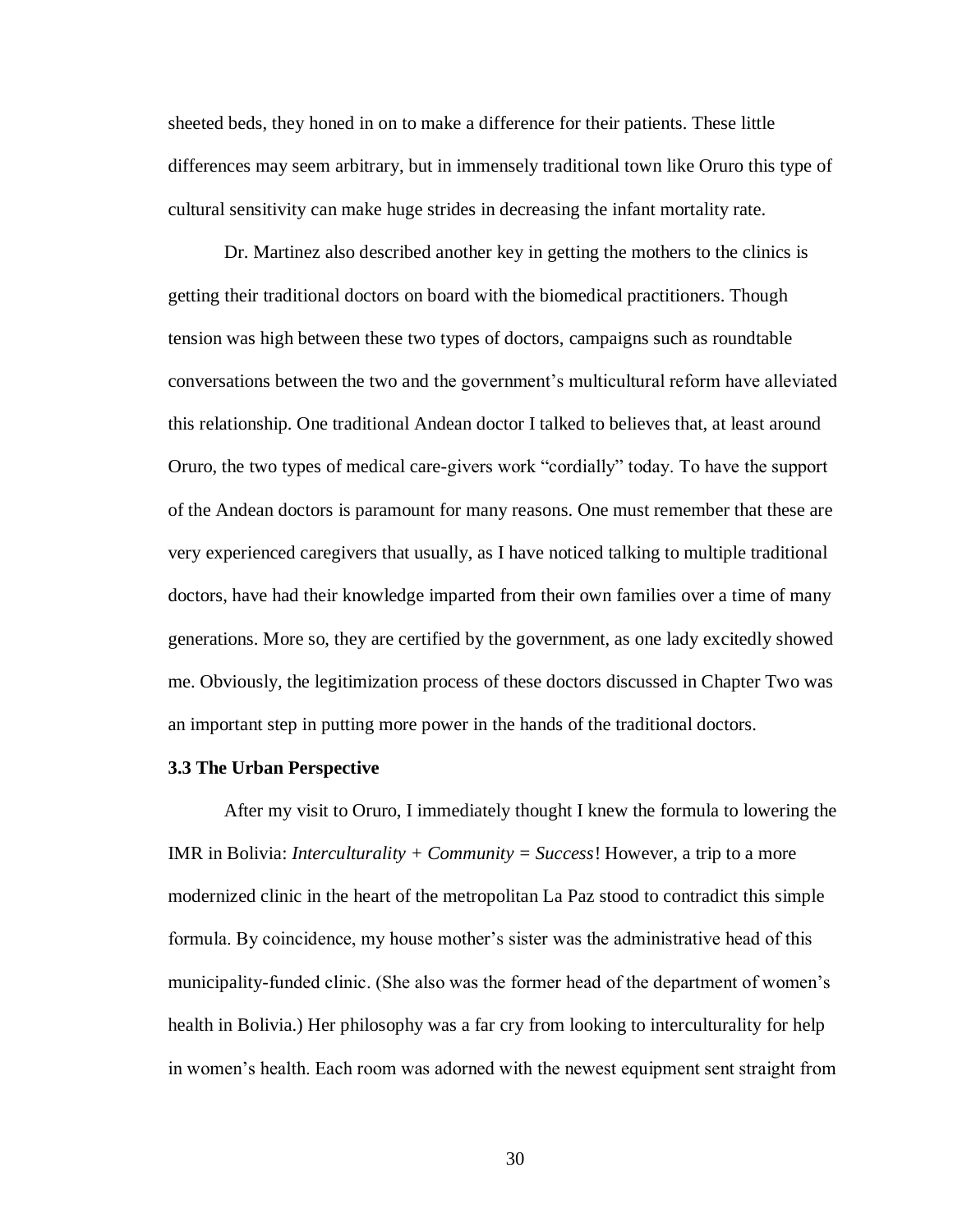Japan. (Coincidentally or not, Japan saw drastic improvement since 1967 and now has the lowest infant mortality rate in the world at 2 deaths per 1,000 births) (Worldbank – Infant Mortality Rates). Though each clinic is technically required to have intercultural birthing methods, this clinic only provided the standard Western biomedical birthing delivery. Be that as it may, she was rather confident in her approaches and even offered to give me all the latest data her clinic had accrued in her personal CD that she used. The data, of course, backed her for her area in La Paz.

As my bivariate function withered in the midst of the reality of a laughably more complex sociomedical issue, I certainly wondered how this clinic, offering not the slightest hint of interculturality, was able to appeal to the indigenous women I saw in its lobby tending to children or patiently reading the provided government brochures. Although they had to come for the SAFCI initiative periodically, there didn't seem to be an initiative to create a community for the mothers quite like there was in Oruro. I realized that I was making a rather elementary error in assuming that, while the interculturality reform appeals to indigenous women, that range of indigeneity is a rather broad range. In the more urban La Paz, indigeneity certainly could take on a more urbanized form in this bustling area. Despite the lack of intercultural birthing methods, the clinic, on a second look, still abounded with initiatives that stemmed from the intercultural reform. Infographics on the walls were ubiquitously located and women were encouraged to take brochures with them home. One graphic on the wall that caught my attention was one that warned women of common dangers during the pregnancy process that included bleeding or loss of liquid from the vagina, swelling of extremities, lack of movement from the baby, fainting, continuous vomiting, headaches and fevers. Of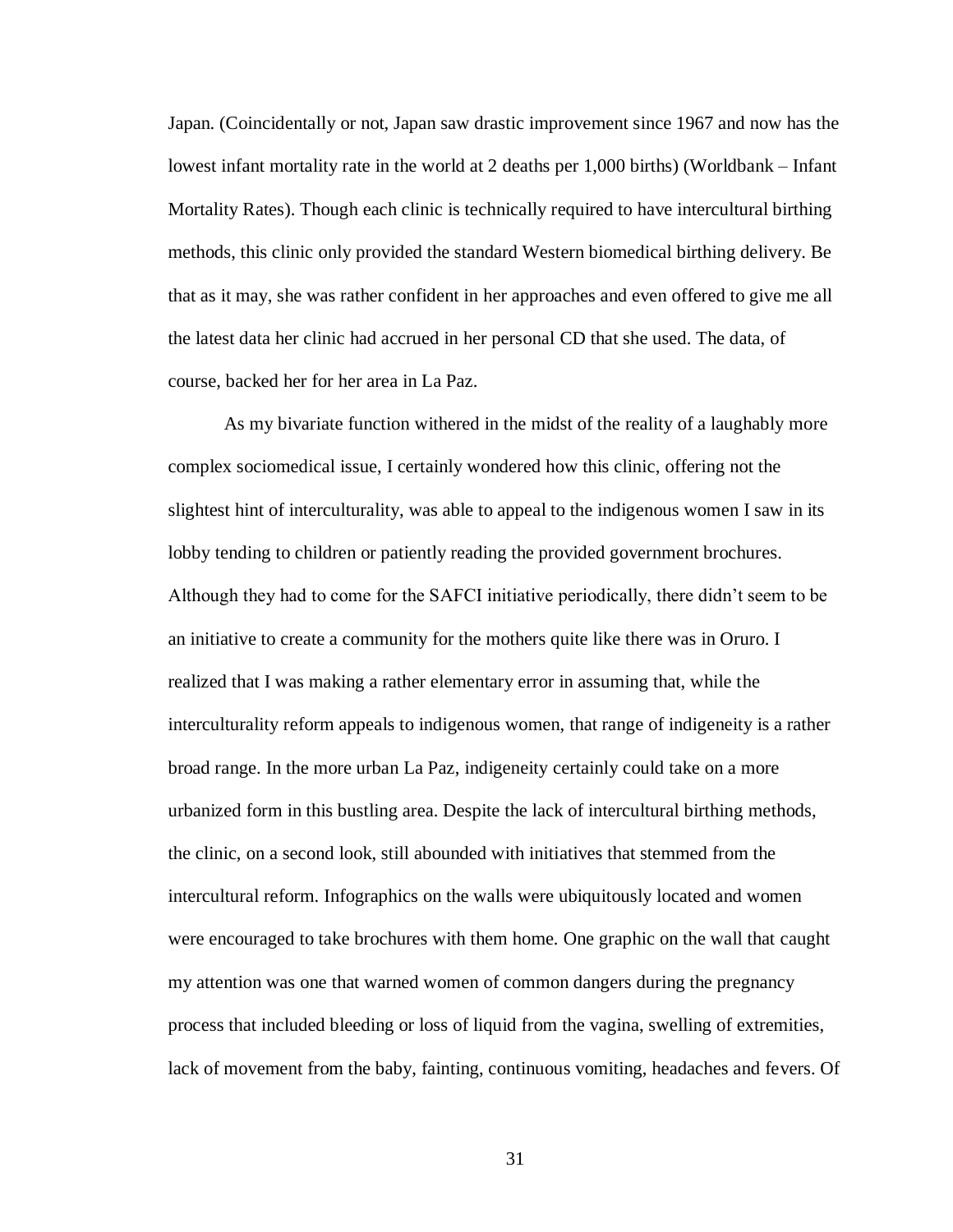course, the central message of the poster urged women to immediately go to the clinic to alleviate these grave symptoms. The woman in the cartoon suffering these maladies was adorned in traditional *chola <sup>10</sup>* garb.

#### **3.4 The State of Infant Mortality throughout the Nation**

My experience in Oruro had convinced me that if a clinic does not have intercultural birthing methods, it will not succeed in persuading indigenous women to give birth there, as they would opt to remain home with their traditional doctors and midwives. If not interculturality, what force in Bolivia could be driving the rate of infant mortality to be lower in places like this populous district of La Paz, where the clinic boasted state of the art Japanese biomedical equipment yet no intercultural birthing methods? Of course, one must consider that in major metropolitan areas such as La Paz, aversion to biomedical practices will not be as prevalent for an Aymaran population that is adjusted to the urbane environment. However, by a quick glance of the statistics after the implementation of SAFCI, one can easily see that even the metropolitan areas have benefited since the intercultural reforms of 2006. Despite the shiny new equipment I saw, the rates of lowering infant mortality seemed statistically like those rural regions that had embraced the intercultural birthing methods. Was interculturality just a bystander for some invisible force that was already at work in Bolivia lowering the infant mortality rate?

The issue of my analysis stemmed from my initial inability to separate the very noticeable physical attributes of interculturality to the subtler, abstract manners in which it proliferated throughout the countryside. In other words, I had hastily reduced the

<sup>&</sup>lt;sup>10</sup> A *chola* is an indigenous woman, Aymara or Quechua, in Bolivia noted for wearing a unique attire which generally consists of a skirt, shawl, petticoat and bowler hat (Dear).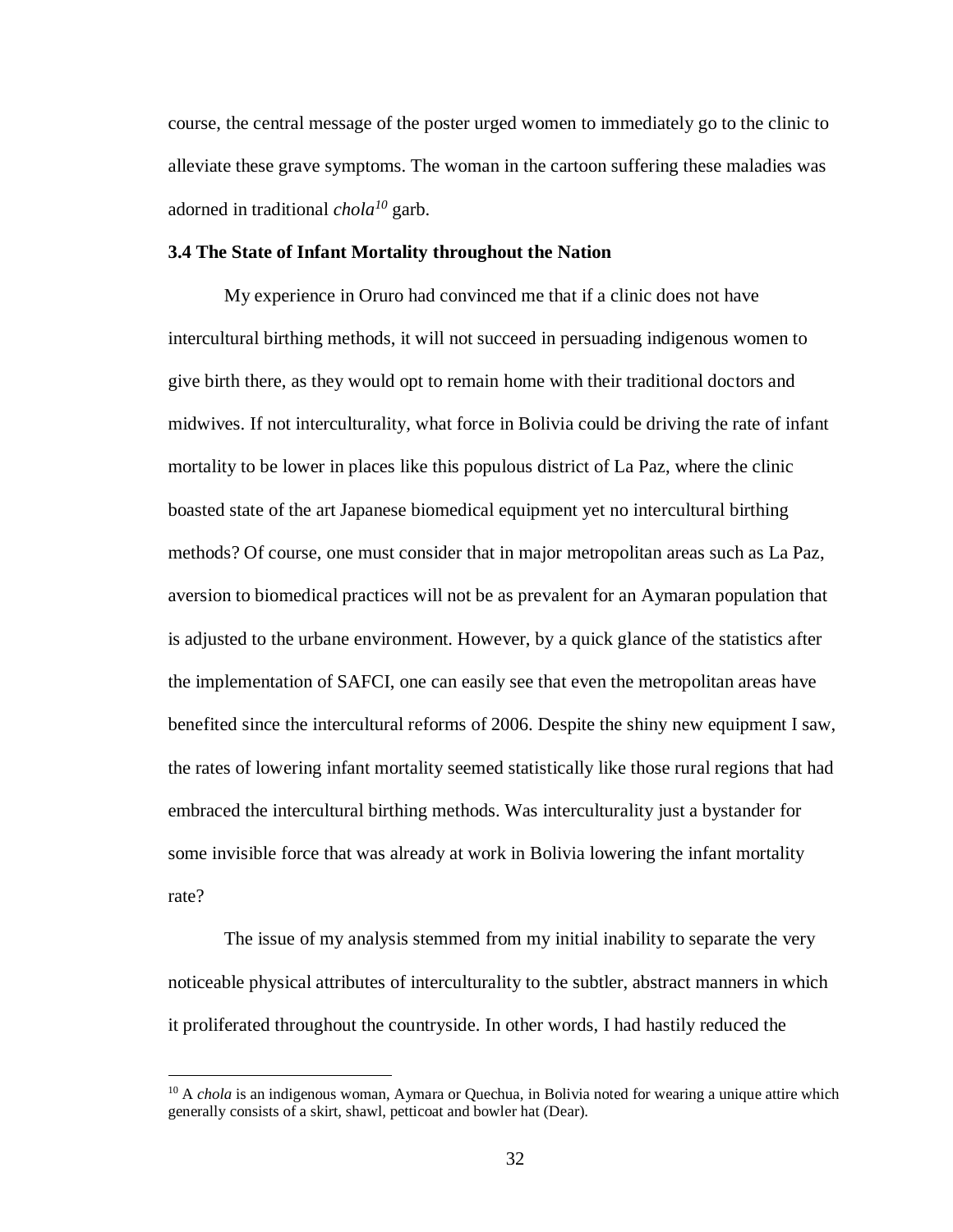concept of interculturality to only the birthing methods that I had seen in Oruro, not realizing that this concept is also readily applicable to a limitless number of scenarios. As it would be silly to believe that a reform would take on the same shape in New York City as it does Mississippi, so too the effects of the intercultural reform may vary with location. Of course, providing these birthing methods is a crucial step in the right direction for this reform, but the other equally important measures also emerge from this reform, including community building, economic stimulation, respect from medical professionals among many more. Arguably, the most important activator for change is the education of the mother. Certainly, I would say that the government would agree with this assessment as well, as the commitment to education was ubiquitous in each medical setting I found myself in. All of these initiatives, from giving the mother the option of how to deliver her baby, to creating a community for her to thrive in, to teaching her how to lead a sustainable life on her *own* merits, to simply teaching her the basics of what to expect during pregnancy, stand to reverse the power structure in the face of machismo, racism, traditional medicine prejudice, and other conflicting factors, to return the power of child raising where it belongs: in the hands of the mother.

In this manner, one can easily see that there are infinitely more factors at work than my initial bivariate function would indicate. Instead of counting which communities had what number of intercultural birthing methods and juxtaposing it to the reported level of infant mortality in this region, one may be better served to gauge the level of equality that the mother has in the region and the cooperativity between Western and traditional medicine. Though initiatives are working in areas such as the Oruro area that I saw, there are surely others, in Potosí or even other parts of Oruro, for example, that do not offer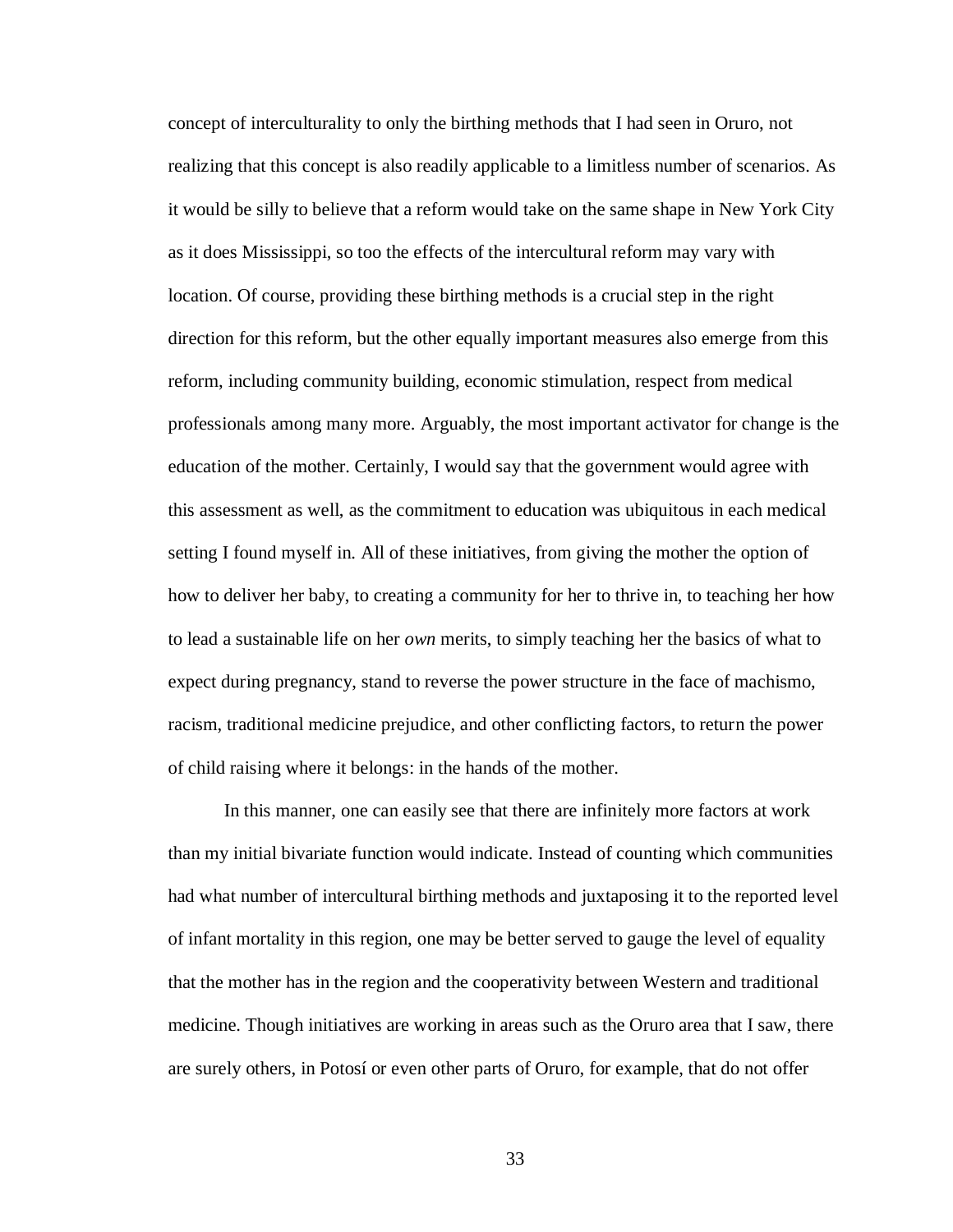such opportunities of equality or education for the mother. I have heard reports where some men, prompted by suspicion or primordial desire of control, strictly forbid the women to go to any clinic. Other communities have inordinate gaps in levels of education between the men and women. Even others, ethnocentrism exists in the form that the mezclado or white hegemony do not wish to conform to the measures of interculturality. Communities such as these, unfortunately, are the ones in which the autonomy of the mother is minimized and, expectedly, have the higher indices of maternal infant mortality rates.

To conclude, I will offer the plans of action of the government detailed in the state sponsored health magazine Mi Salud to lower the rates of maternal infant mortality and expand upon them. They are as follows: 1) Work alongside the community to reach excluded populations, 2) Place obstetric and neonatal care in reach of the majority, 3) Transform the establishments of health to provide service with quality, friendliness, and respect for diversity, 4) Guarantee the dispensability, access and rational use of medicine, 5) Innovate the infrastructure and technology in terms of healthcare service, 6) Periodically evaluate to monitor advancements and to reach decisions. With measure six being a reflective one, the other five are probably not only arranged in levels of potential merit but also in order of decreasing practicality. The brain drain of talented Bolivian physicians to metropolitan areas or other countries offers a formidable issue as far as reaching obstetric care to Bolivia's most remote civilizations. Having driven miles upon the bumpy Bolivian roads, I can avow that the internal infrastructure offers yet another challenge. In fact, the closest some communities can get to a regular physician is one that attends his patients via a video conference. However, the one thing that can be done is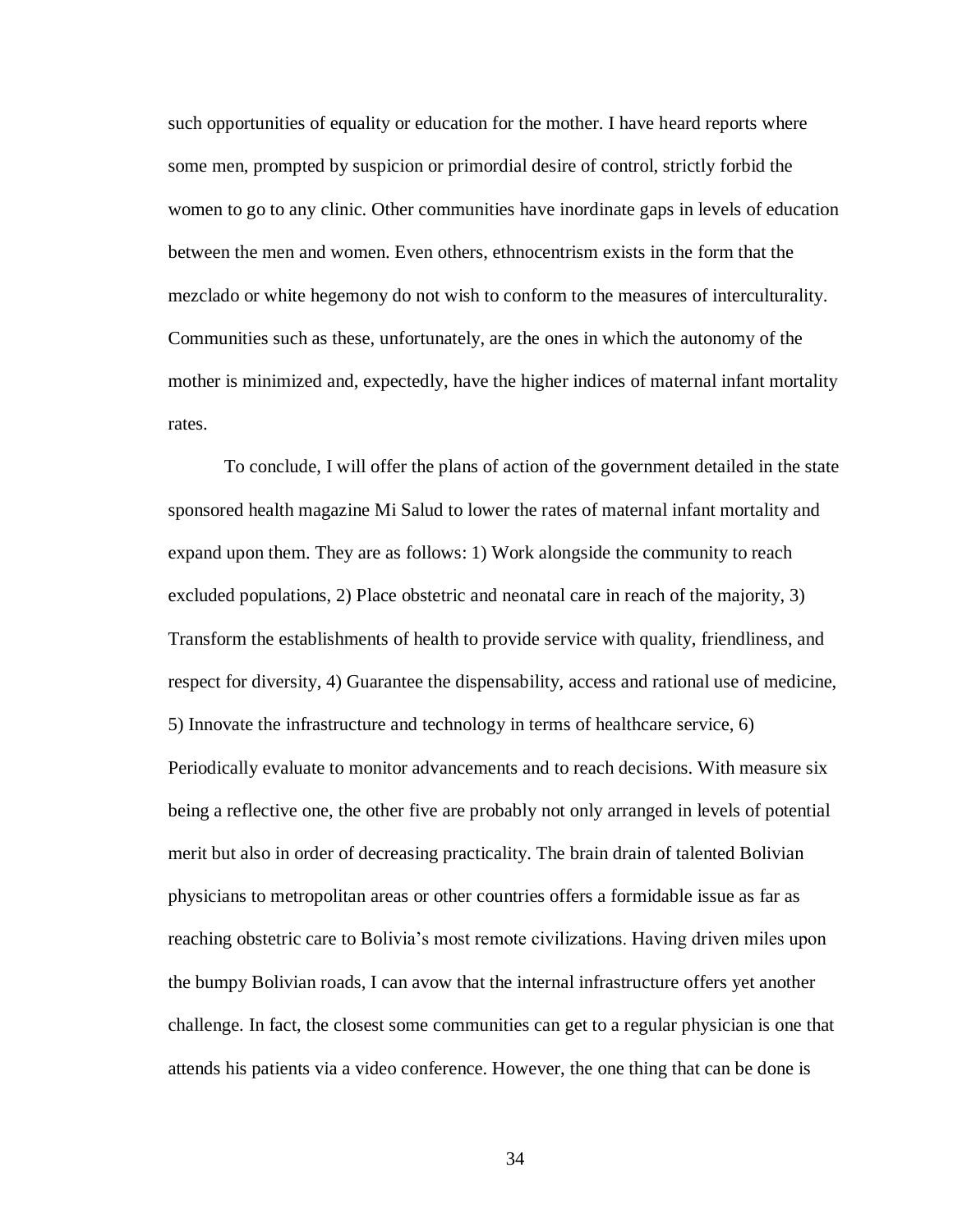increase the cooperation with communities and between the gap of Western and traditional medicine. Working with communities to educate and empower women will prove to be the key to reach the far-flung communities where, unfortunately, a true biomedical infrastructure is years away. If a health official could go periodically to such communities, working with its traditional doctors, and present the information that the mothers need. Of course, a domiciliary birth is less than optimal, but as I saw in a poster in Oruro, the government does have plans in place for the risks of such a birth to be minimized.

The intercultural reform has succeeded in that it has reached multiple levels of how a mother might be marginalized during the child birthing process. With a concerted effort to respectfully administer care and information to the mothers, the Bolivian government has found a method that should be commended. However, not all is perfect in the landscape of Bolivian healthcare. There are still two very important factors, dismal infrastructure and a brain drainage of medical personnel, that have been left completely untouched. Unfortunately, seeing these great successes within communities may lead one to think that all has been wonderful in regards to Bolivian healthcare and the IMR. Unfortunately, there is no way to tell where the truth of the situation may be, but one would surmise it would not be as cheery as the government would lead one to believe.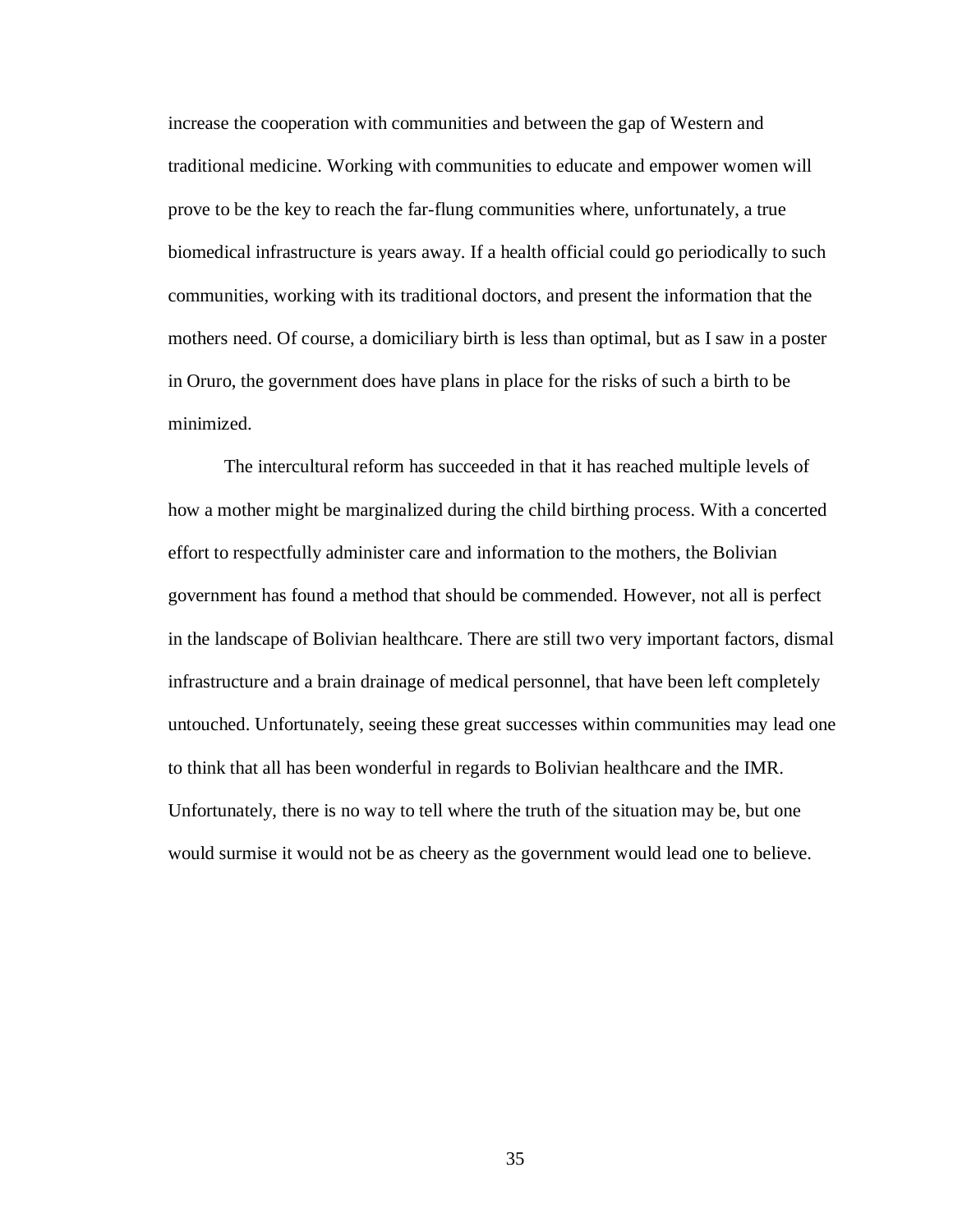## **Chapter Four: Statistical Analysis**

#### **4.1 Introduction to Statistical Analysis**

For the first time, Bolivia introduced questions and data regarding socioeconomic indicators in its census of 2012. Obviously, this information would provide useful for contrasting what sociological trends play a role in infant mortality in the nation, which has greatly suffered from a grisly rate. Bolivia has far lagged behind its Latin American counterparts to have levels of IMR that appear to be closer to Haiti or West African nations. In my theoretical framework, I have contrasted the landscape of Bolivian healthcare to that of Peru, which reveals a large gap between the two similar countries. If the government is concealing the true extent of the bleakness of the situation, then one could expect the levels to be even further behind Peru and closer to the aforementioned West African nations and Haiti. If this were the case, I would suspect that the intercultural reform, though still greatly beneficial to various communities, simply does not deliver the solution that Bolivia needs. As such, it would be obvious that the true solution would lie in alleviating the deep institutional problems in Bolivia's healthcare system.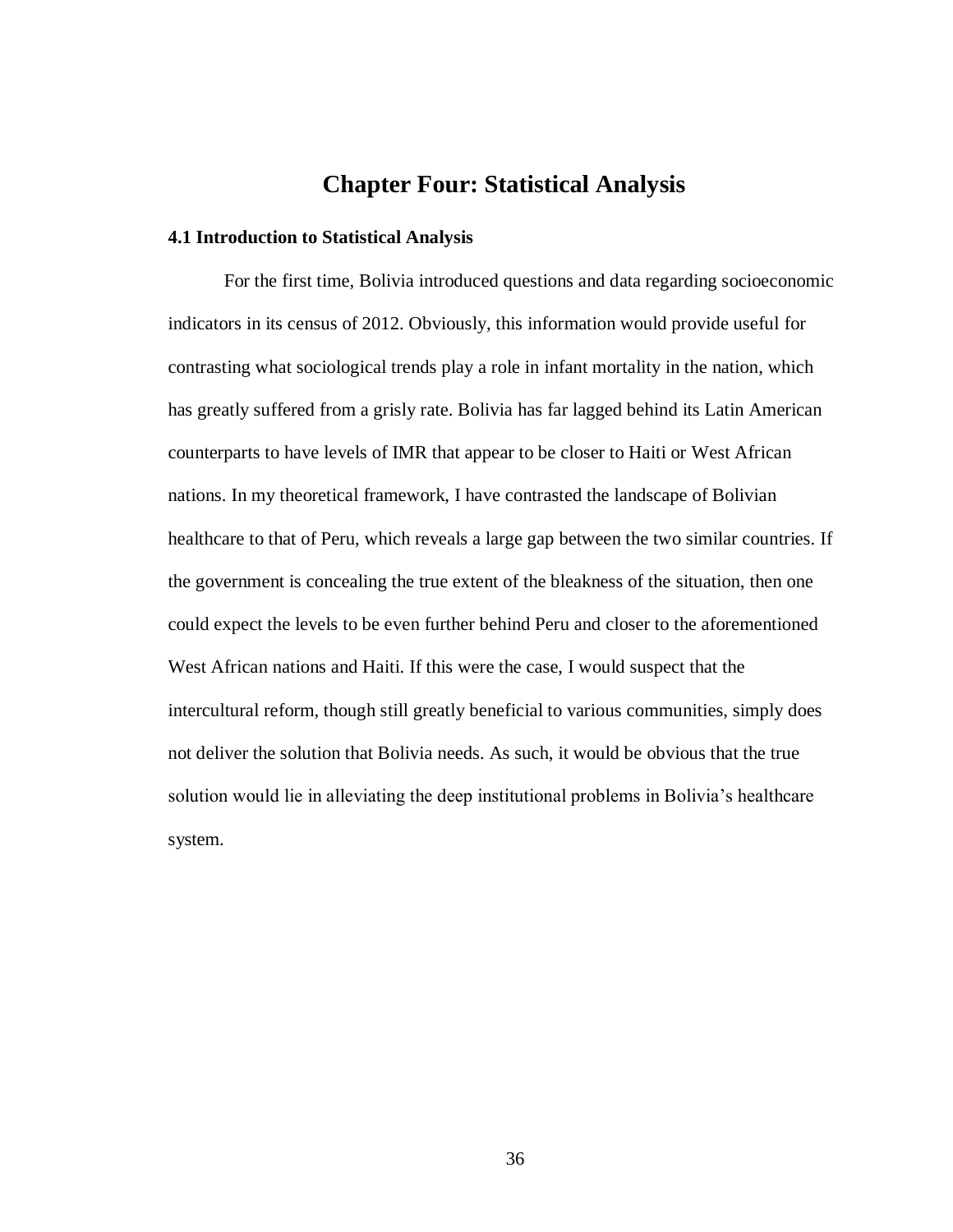

The implication for the government not presenting accurate data on the subject of national infant mortality could be disastrous for Bolivia, a nation overtly quick to celebrate itself for the supposed success of the intercultural reforms. The analysis done in this chapter does not undermine the merits of the intercultural reform itself, however. Certainly, the intercultural reform has done much to narrow the gap between classes to create a more equitable healthcare system. Furthermore, there could be some sort of a lagged effect, as a population will take time to show a significant change in health outcomes. However, the institutional problems in Bolivian healthcare certainly seem to be much too deeply set for just an intercultural reform. This being said, researchers have been discussing the implications of a intercultural health system even before Bolivia launched their own version (Salud e Interculturalidad). Therefore, it would seem that interculturality, though beneficial to many people, cannot go deep enough to fix deeply set institutional discrepancies in healthcare. If so, the Bolivian government should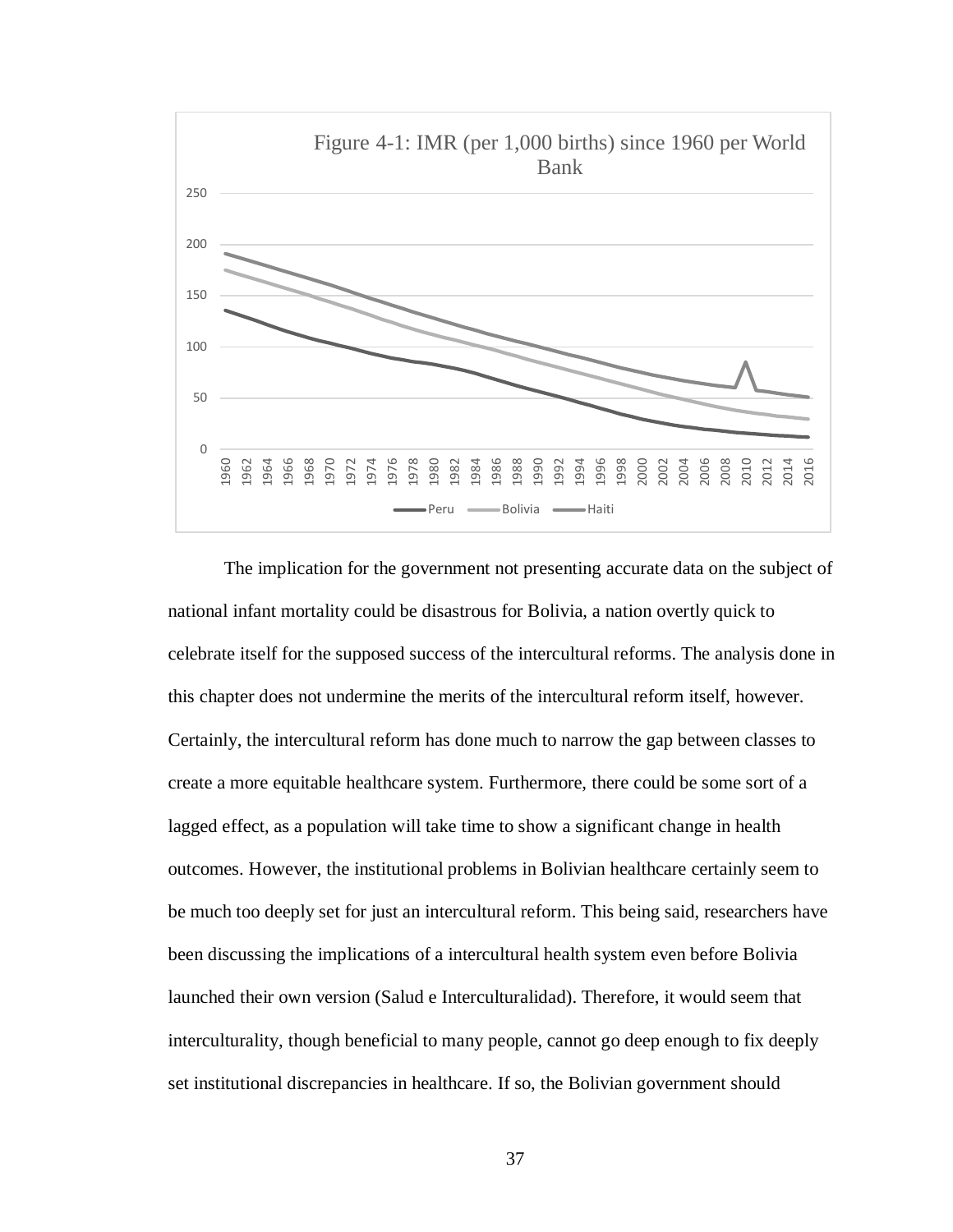certainly focus on spending more time overhauling the failing system rather than desperately hiding this reality. One would believe this could be achievable through continued cooperation with other countries, scholars and non-governmental organizations. However, the government's hesistance to comply has been well documented, and I will present their inability to provide researchers who could potentially find solutions with viable data to analyze.

In this chapter, I will first present evidence I have found that I posit reveals a significant chance that the government has either been collecting the data in a careless manner or simply is just distorting it intentionally. In doing this, we will examine what the data suggests about trends in infant mortality, although these trends are unfortunately nonsensical. At the end of this chapter, I will present more recent data from the department of La Paz and determine whether it has followed the general trend the government has presented in its census data. From there, I will end the chapter with a discussion of the implications of what has happened in the presentation of the data and where one might could expect the truth to lie.

#### **4.2 What is Going on with the Data?**

After only a brief glance at the government released census data, one can surmise that there is a problem in which the country collects its sociomedical data. Routinely, municipalities report health determinants (prenatal care coverage, family planning instruction, hospital birth coverage, etc.) in percentages that exceed over 150%. Other municipalities do not report data whatsoever. Additional health determinants that should be connected in some natural way simply do not fit together. Performed linear regressions often contradict the very statements that the government maintains. Using these statistical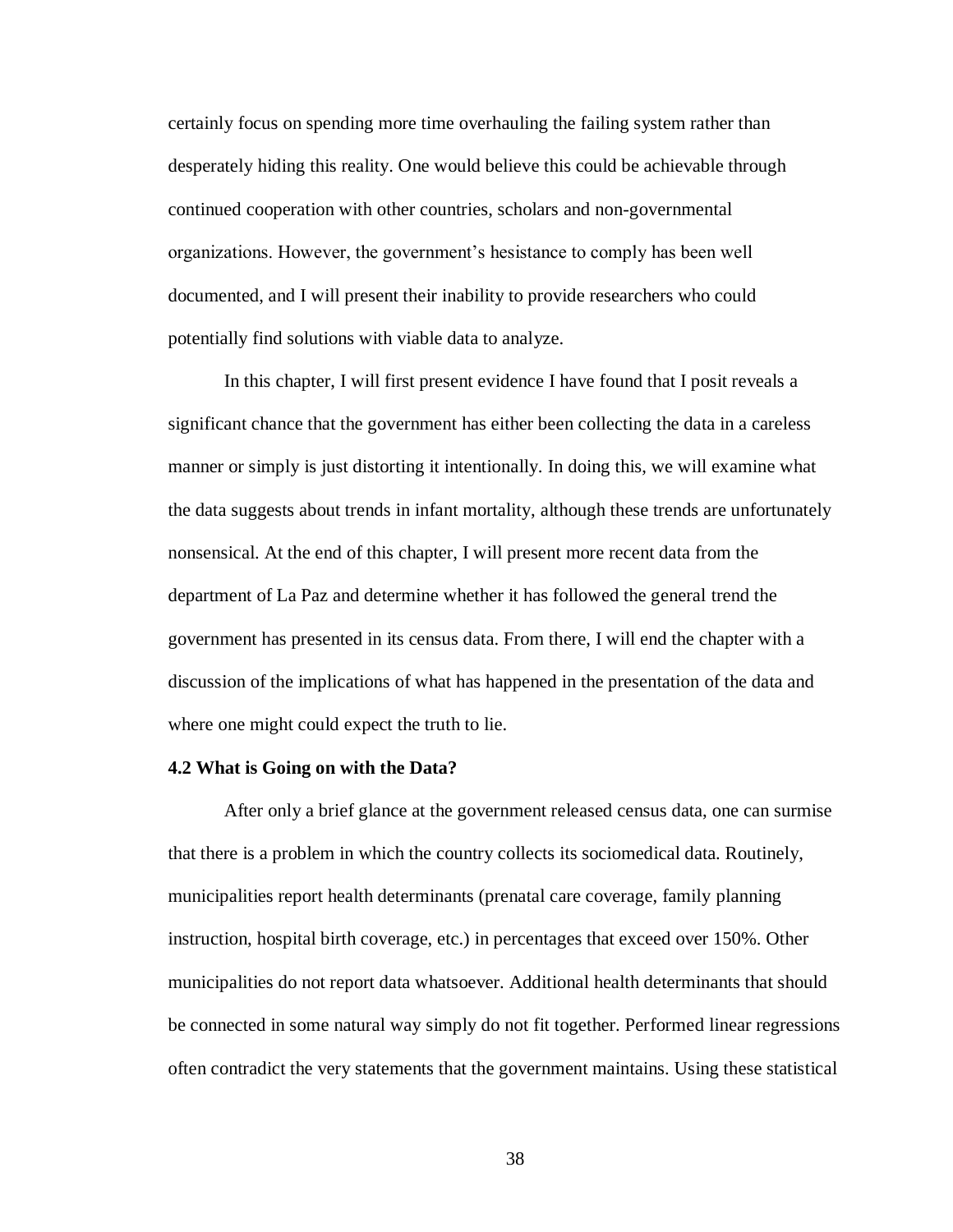analyses, I will examine what the government is saying with wherein the truth may actually lie.

The government has conceded repeatedly that the IMR is generally a sociomedical phenomenon that targets the indigenous population more disparately than the non-indigenous population ("Bolivia: tendencias"). Much scholarly literature has been released which substantiates this claim, such as the aforementioned study by Gracey and King which posits the indigenous populations across the world are at greater risk of such sociomedical phenomena due to societal post-colonial structures. To demonstrate how the data in Bolivia is spurious, I will run various linear regressions with multiple data points across the 340 municipalities of Bolivia. The data I am using is from the Bolivia Field School database which culminates data from a house survey conducted by the INE which asks questions regarding prenatal care coverage, hospital birth coverage, family care planning instruction and other sociodemographic information (Centellas). I also pull from the 2012 census to find information about ethnicity and education, and I use data regarding IMR of 2012 that was released by the government in 2016.

As all the data points are quite disparate, I had to adjust some of my indicators. For example, I took the averages across municipalities from percentages of nonindigeneity from 2001 and from 2012 to adjust from using an independent variable that comes after the dependent variable. Then, I used this average as the independent variable to run a linear regression with IMR of 2011 as the dependent variable. The results of this regression of 334 municipalities demonstrated an interesting trend.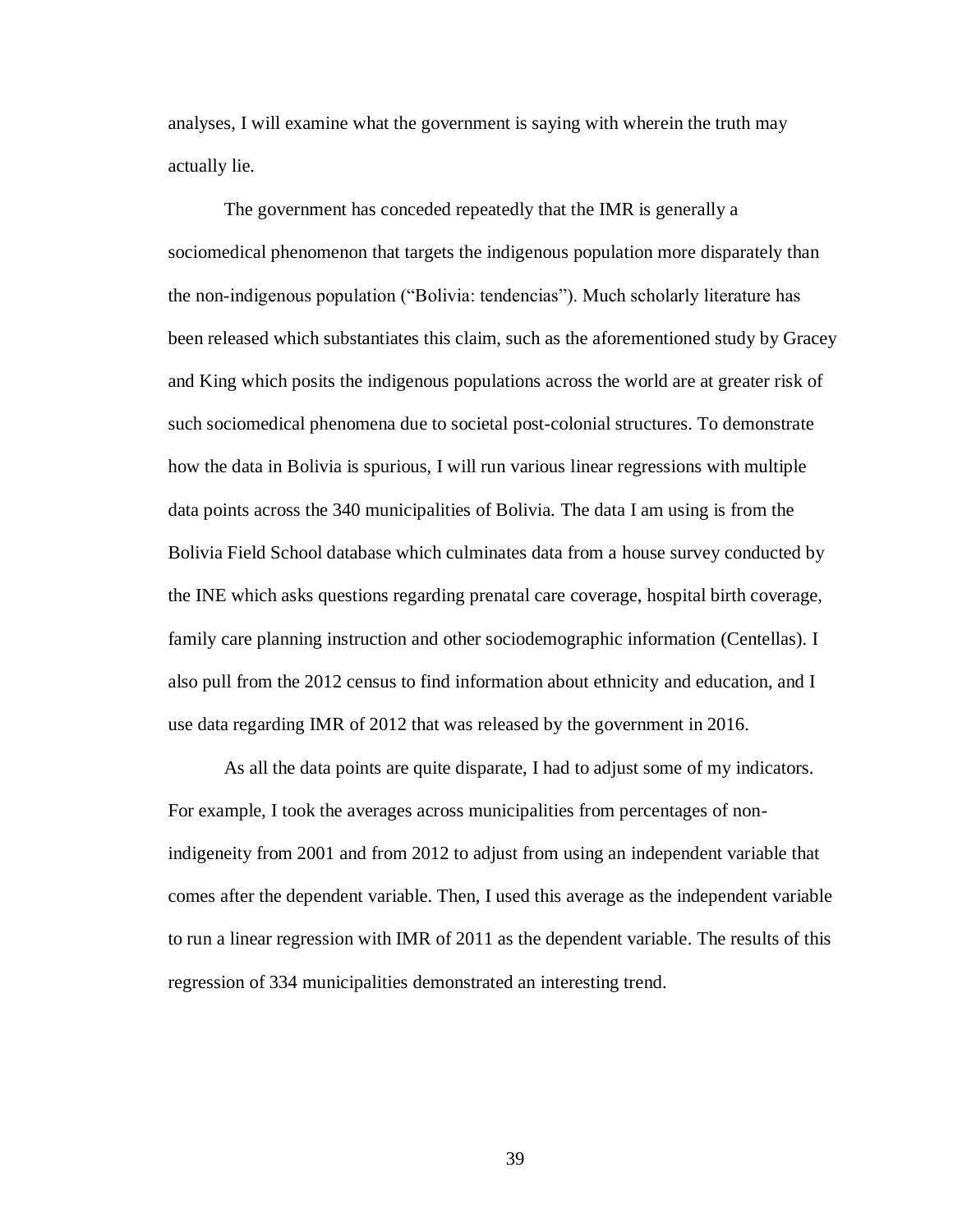

One can easily see, while perhaps not significant, the data represents a trend line that states that rates of infant mortality *increase* with populations that are less indigenous. This completely contradicts existing theoretical framework and even the government itself. This could partially be explained partially as a recent trend in the more urbane upper class of Bolivia. A 2013 survey throughout the nation discovered that 47.1% of mothers in the richest quintile of Bolivia opted to have a planned cesarean section, as opposed to the 4.0% of the poorest mothers (Institute for Advanced Development Studies, La Paz). This phenomenon in Bolivia confounds the problem of interpreting the rates of infant mortality, as wealthier municipalities undertake a greater frequency of cesareans, which scientists and doctors conclude to be a greater risk for both the mother and the infant (Mayo Clinic). Whether the mothers do this for convenience or are misled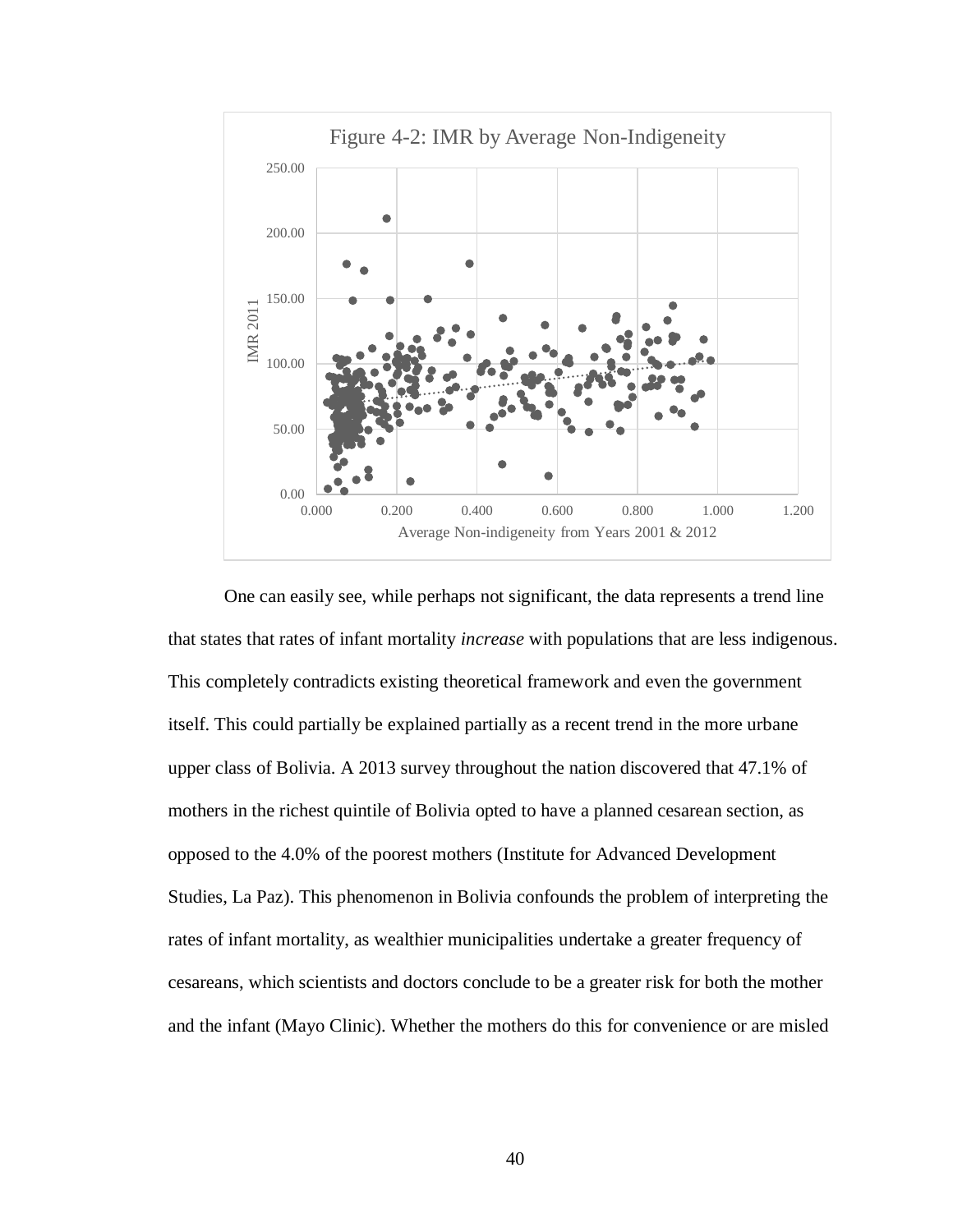by physicians wishing to predetermine work hours and incur greater compensation, this fact may skew, even if slightly, data for what should be lower rates of infant mortality.

Although this phenomenon in Bolivia would raise the levels of IMR for nonindigenous populations, this alone cannot explain the trend of the linear regression. The incidence of this phenomenon occurring in wealthier departments is certainly too low to explain what is actually happening in the data of the above graph. Even if this trend were accurate, why would the government implement an intercultural reform considering that the existing healthcare infrastructure already suits this nonindigenous class? On the other hand, linear regressions for other Aymaran, Quechua and other ethnic groups reveal a trend line that either decreases with higher percentages of these populations or demonstrates no change at all. Considering these are the groups that are targeted by the intercultural reform, it would be inane to believe that the governing body believes the data it posts. One certainly must wonder how the data seems to outright contradict itself so easily. Of course, the data depends on how the population self-identifies for the independent variable of this test. Moreover, there are other sociomedical trends in the 2012 census that nearly reveal the exact same trend.

Using the same strategy I had for the levels of non-indigeneity, I surmised that the traits for the poverty levels would follow a similarly spurious pattern. Therefore, I took the averages for the rates of poverty levels of 2001 and 2012 to use as my independent value, comparing it to the IMR of 2011. Once again, the data from 332 muncipalities presents something that completely contradicts literature and governmental proclamations. Except for few instances, the data presented by the census and infant mortality rates indicate that the rates of IMR drop with higher rates of poverty.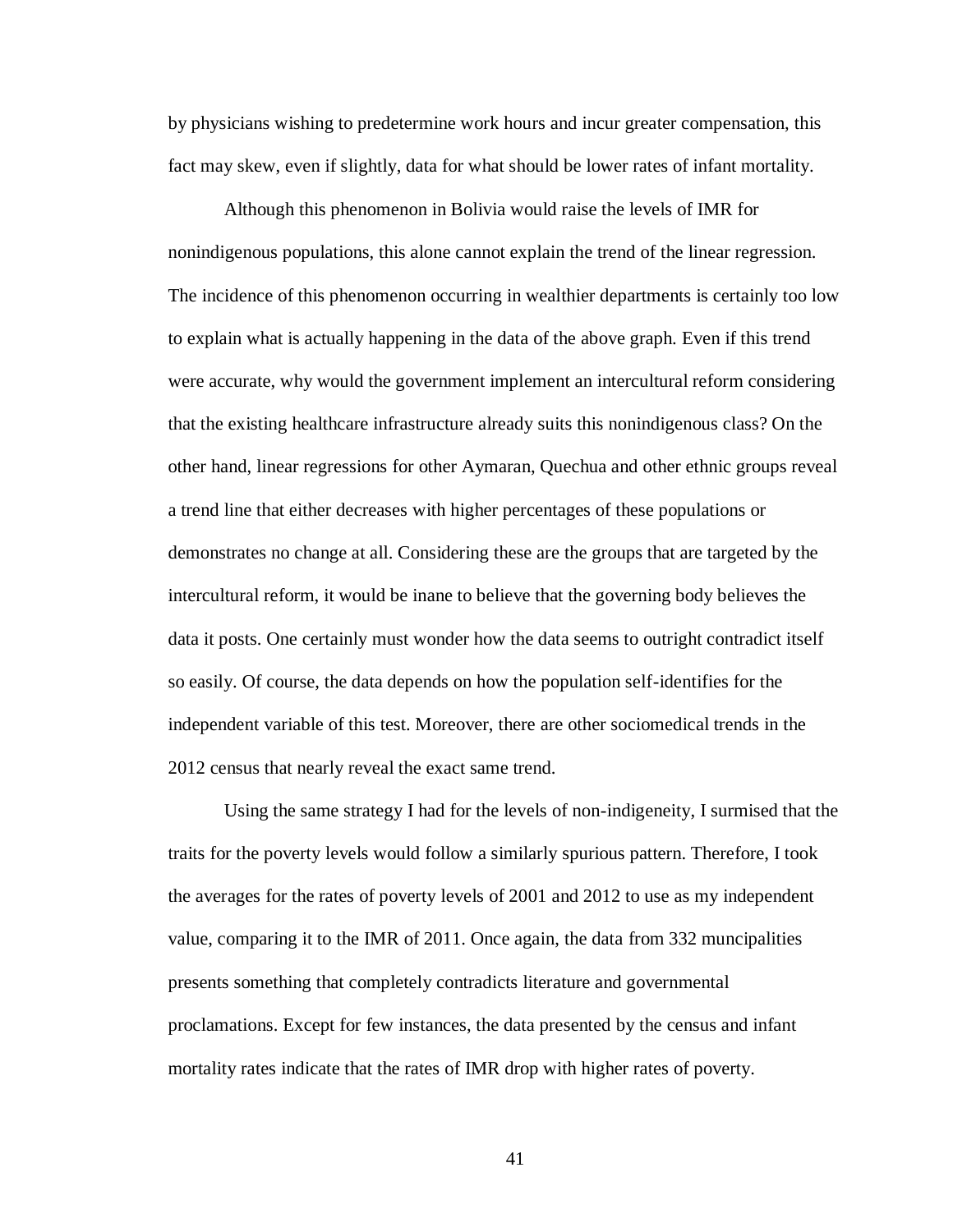

Another socioeconomic phenomenon that is vitally important to the incidences of the IMR is the education of the mother, as explained in the theoretical framework. Scholars, such as Cleland, who have studied maternal education in developing nations, duly note this point. With this in mind, and considering a large part of the intercultural reforms hinge on educating mothers, I decided to explore the relationships between years of education and levels of IMR in the nation within the 2012 census data. Unfortunately, I must use the independent variable to be the year that comes after the infant mortality rates for 2011; however, despite this unideal method, I believe I have proven that the data are certainly spurious, in general. Similar to the above regression analyses, I set the mean years of education as the independent value, from smallest to largest, with the corresponding rates of IMR as the dependent value. Once again upon running the linear regression of 332 municipalities, I found yet another contradiction of both theoretical framework and governmental action.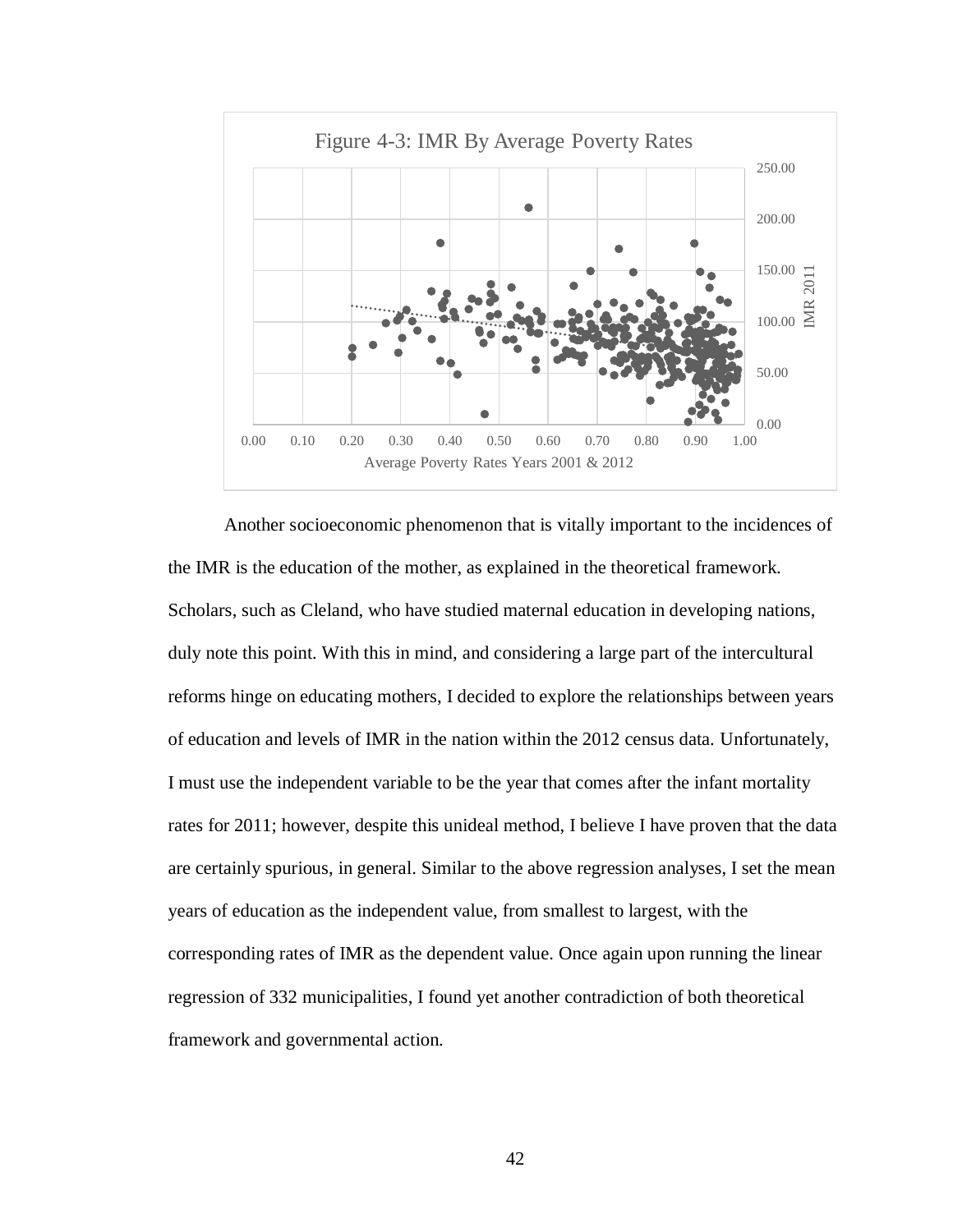

Even a stronger trend line than that of non-indigeneity, the census data states that the IMR increases with more educated municipalities. This contradiction is even more preposterous to believe than the other previously explored inconsistency. Once again, the manner in which the government collected its consideration of educational years is greatly important to this linear regression. Seeing as education years is defined simply as the average of verified attendance to official state sponsored schools, this determinant is certainly easier to collect than non-indigineity, which depends on the person who answers and the day that he or she does so. Both of these trends that I have run obviously demonstrate that the government is doing something incorrectly in regards to its data collection. Of course, the government may simply be conducting data in a carelessly, which would interfere with analyses that could be inferred. However, one would think that the government would be more careful in releasing data, knowing that people would analyze their claims. A more viable explanation could be that the government does this intentionally. Considering my ethnographic data, from which six Bolivian healthcare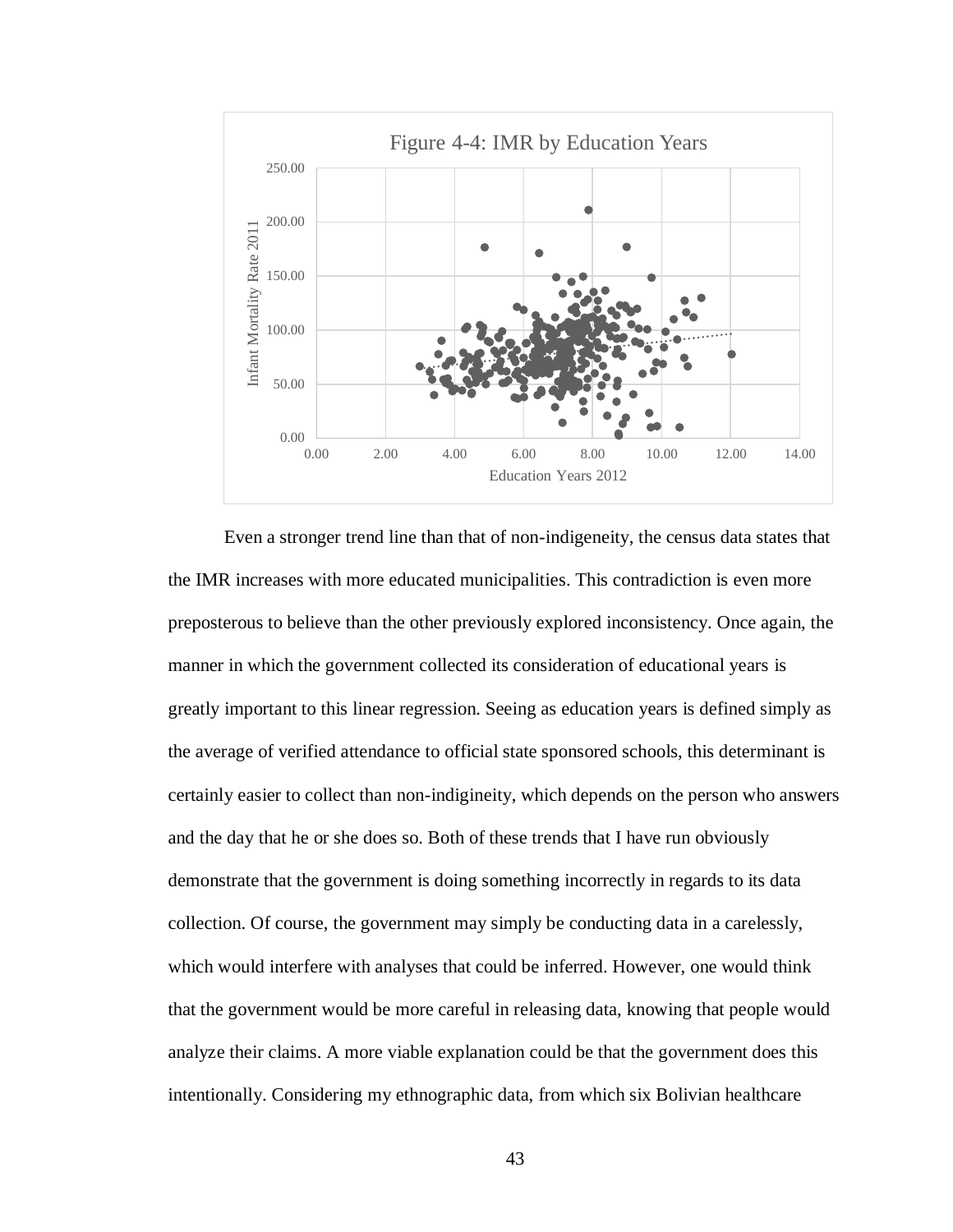professionals confirm that the government distorts data for its own purposes, this other explanation may be more valid. Therefore, I use these aforementioned instances to posit that the government distorts data knowingly and the levels of IMR in the nation may not be so gleeful as it appears in a cursory look.

However, my glance of the 2012 census data is not finished, as there is one more discrepancy which should be discussed. The data that is presented for prenatal care coverage, women with family planning instruction, and hospital birth coverage is simply nonsensical when contrasted with one another. One would surmise that the percentages would increase in order of family planning instruction, hospital birth coverage, and prenatal birth coverage, as these services increase in order of complexity. My ethnographic data also supports this as I averred that family planning instruction was ubiquitous. Of course, the rates of hospital births would be greater than the more extensive prenatal care coverage as there certainly will be going to a hospital than both doing so and going for prenatal care coverage. However, once again, the data in the 2012 census stands to contradict this claim. To demonstrate this phenomenon, I took the average of the three determinants across the municipalities<sup>11</sup> to find that the averages from 2011 of hospital care coverage, prenatal care coverage, and family planning instruction to be 62.18%, 53.49% and 31.97%, respectively. One will note that the family planning instruction is nearly half of that of hospital birth coverage. While in Bolivia, I noticed that pamphlets and brochures for family planning instructions tended to be fairly commonplace throughout the clinics that I visited, so I certainly doubt that these pale in

<sup>&</sup>lt;sup>11</sup> Note that I do not claim that these averages I took to be the national average of each determinant, as this would be preposterous due to varying population sizes. I only did this to easily demonstrate a general trend across the municipalities.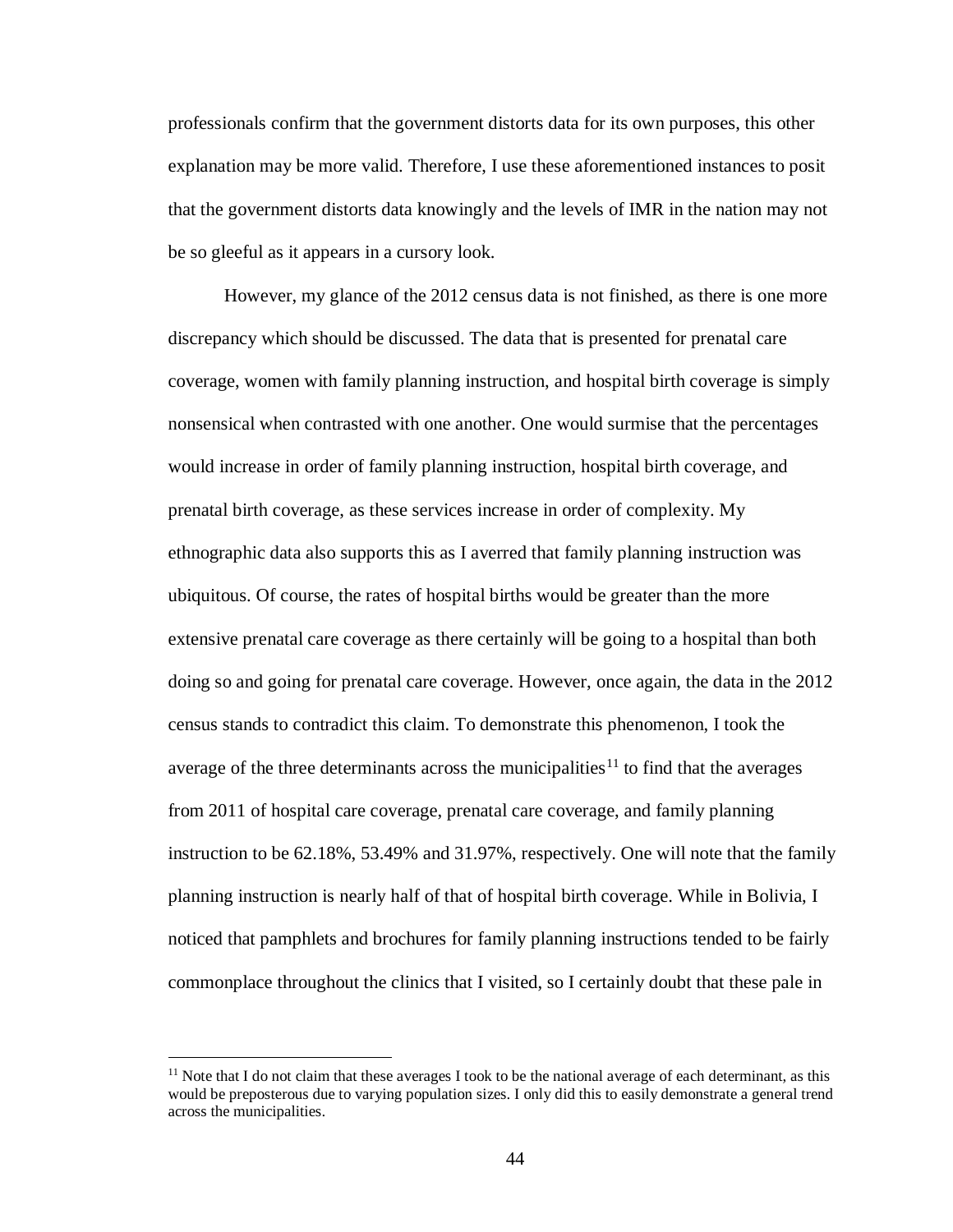comparison to these other two indicators. Of course, I mentioned earlier that departments as Potosí and La Paz still have fairly high levels of domiciliary births.

Unfortunately, these data points also do not make sense when contrasted with the rates of infant mortality. I will save all the examples of how this occurs, as I have demonstrated sufficiently that the contrasting data has a major issue. However, I will present a linear regression where I set prenatal care coverage to be the independent variable and the IMR to be the dependent variable. Due to many municipalities reporting a rate of prenatal care coverage of 105%, I cut these off to run the regression of 321 municipalities. Once again, I found the data to contradict theoretical framework and common sense, as it demonstrates that the more prenatal care coverage a mother has, the more likely her child is to die the first year of life. I will not even try to pursue the possibility of that being the case.

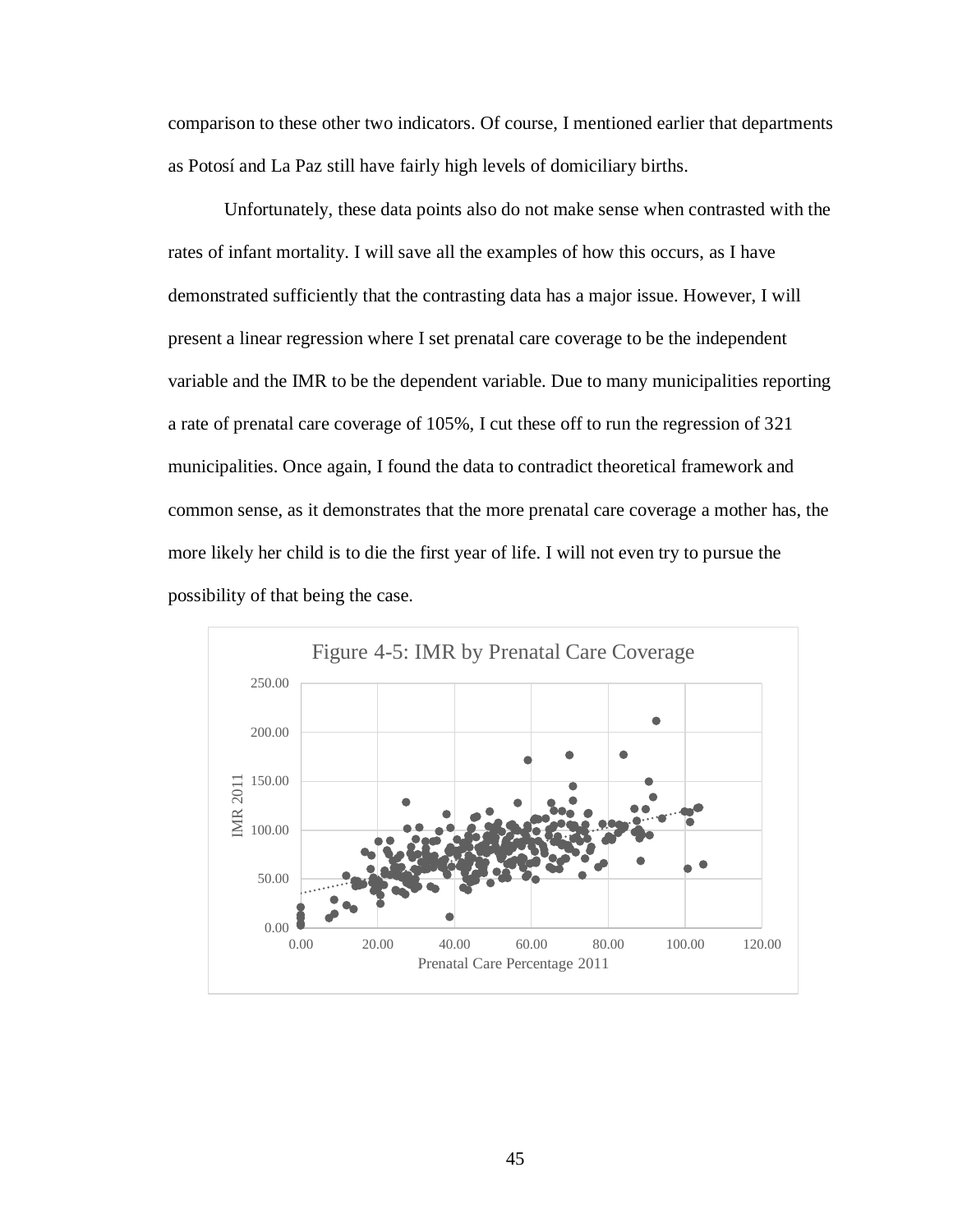#### **4.3 Discussion of Findings**

Knowing that these data trends contradict scholarly research, the government's claims along with common sense, I have established at very least that the government has been incompetent in collecting and/or reporting its data. However, I take this thought further, and I will posit that this masking has been intentional. Of course, I have mentioned that I have had six independent confirmations that the government hides negative trends in order to bolster its appearance to not only other nations but also to its own citizens, which of course elect those in power. For a stoutly pro-indigenous government to claim that an intercultural reform has miraculously solved its infrastructural woes and be willing to go to the lengths in order to deceive others to believe so is certainly not hard to imagine. Idealistic to believe that the intercultural reform could cure all, this obviously is not the only solution for alleviating Bolivia's IMR. This country faces a formidable challenge, as it has a large exodus of medical professionals to cities and other nations which detriments the many rural towns extremely far away from any healthcare system. For the country to see the best results to healthcare problems, the government should focus on these issues.

That being said, it certainly appears to be impossible to imagine what the true devastation that the rate of IMR has in Bolivia. While I was there, I was mainly in urban and peri-urban environments, in which many would attest that the incidence of IMR is no longer an issue. For this reason, and the fact that the IMR would most adversely affect these communities, it is obvious that the most marginalized communities in the nation are those exceedingly rural ones that reside in relative isolation, far off from the urban centers. Of course, the government may not have the means to send officials there to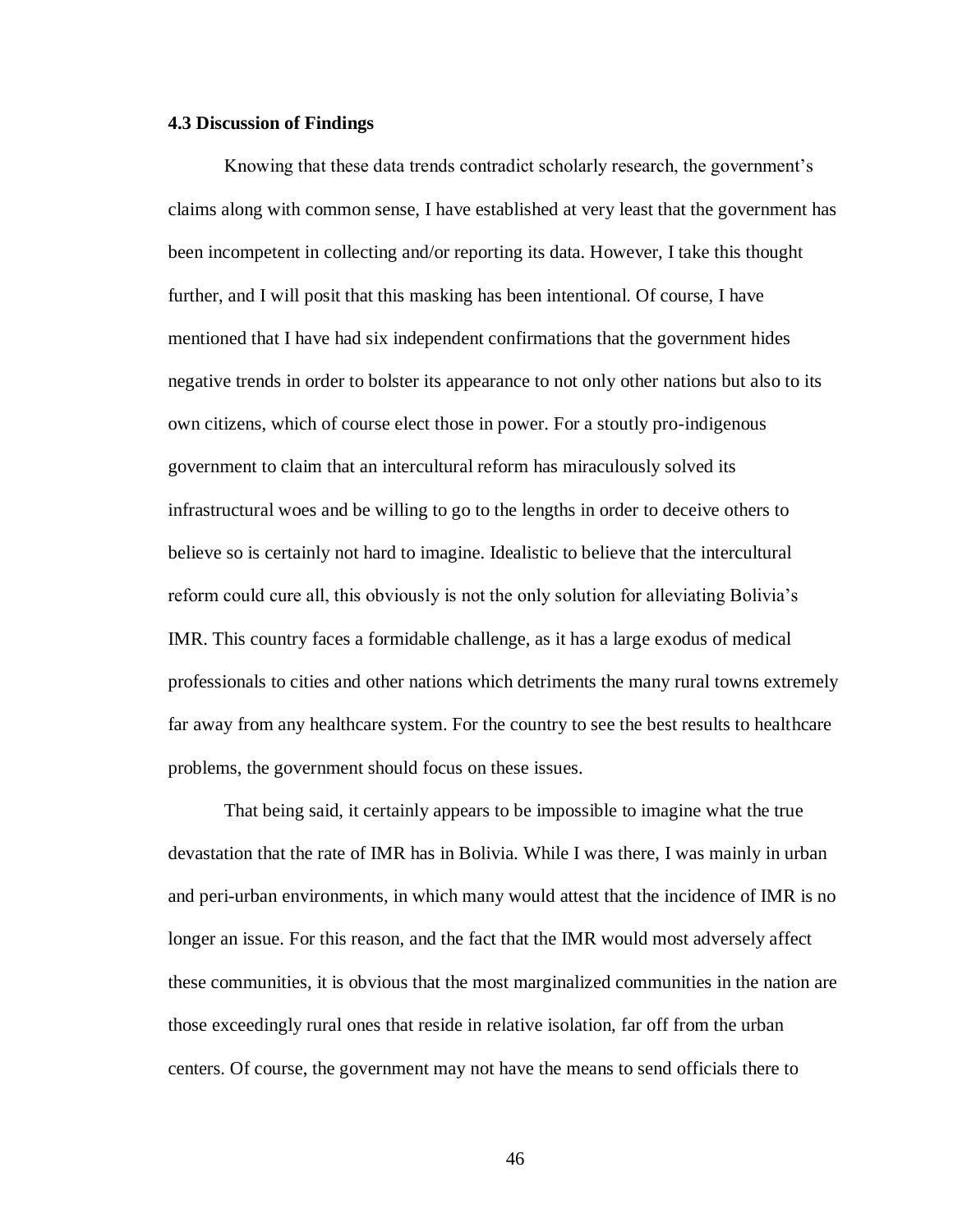accurately survey the full extent of what occurs in these communities. Conversely, it may simply want to diminish their existence and, thus, their contribution to the national rates of infant mortality. Regardless of what mindset exists behind this occurrence, these people are the ones that desperately need to be reached by the government. The intercultural reform has certainly done great things in the nation; I directly observed the extent of comfort and familiarity that it could bring to mothers while I was in Oruro. However, the problem in Bolivia cannot be encapsulated by interculturality. To truly fix the problem of the IMR, the government needs to reach the citizens that have been historically excluded in terms of resources and medical attention.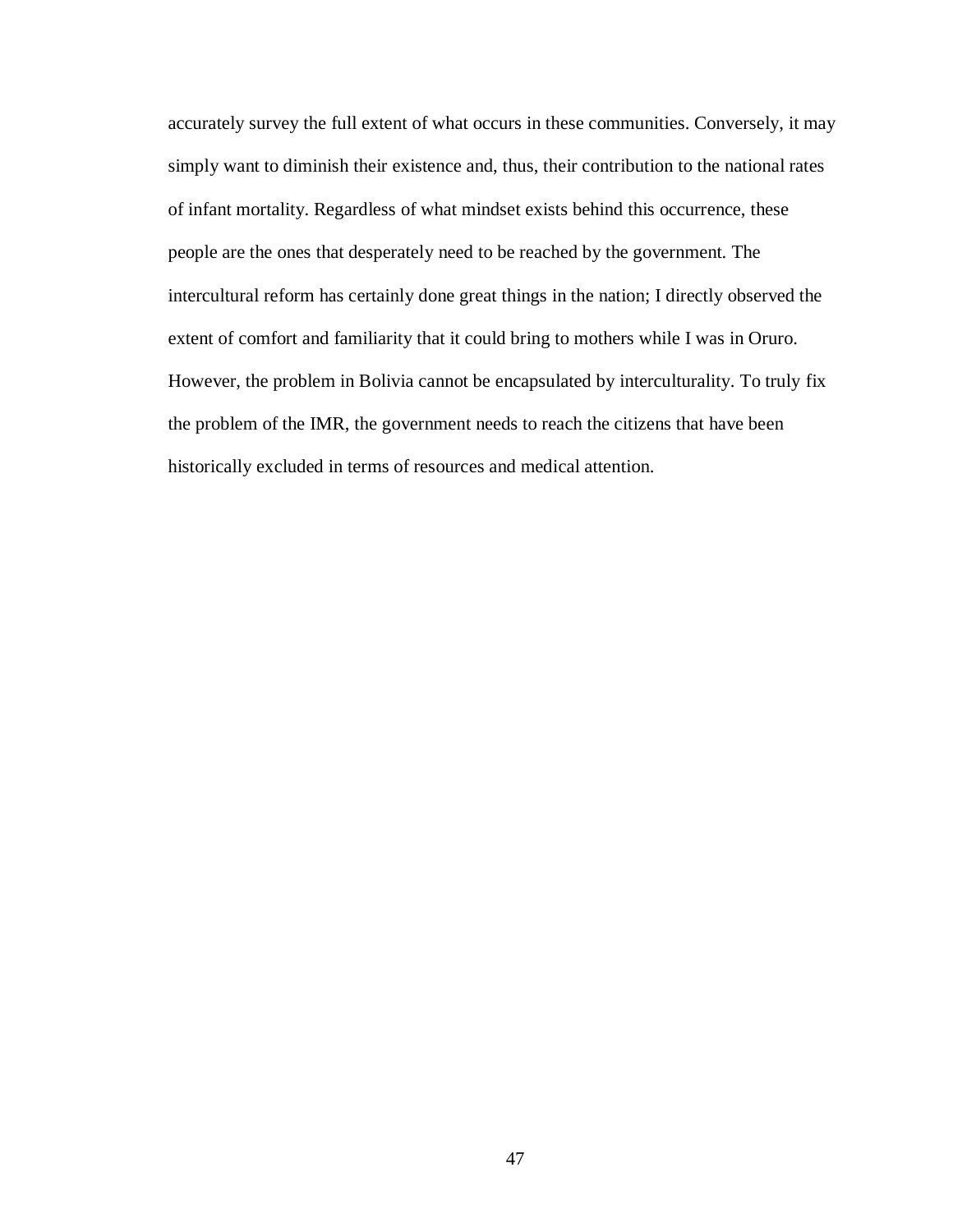## **Conclusion**

Despite the apparent success I found to be behind the intercultural reforms in Bolivia, that is heavily overshadowed by the stark reality that, unfortunately, the outlook of infant mortality in the nation does not appear to be a former issue, as my Bolivian friends and many others were led to believe. Thankfully, I had the perspective of those who were greatly familiar with the actuality of the IMR in Bolivia, steering me in the correct direction throughout my work. Had it not been for them, I too might have been misled to believe that the infant mortality rate was no longer an issue, just from people's reactions. However, it persists to be an issue and will continue to be an issue until not one child dies from an institutional failure. Therefore, I hope that this will demonstrate to those who were doubtful not to be so complacent with figures released by the government, as they clearly have no logical meaning. I personally did not have the means or the data to concretely prove that the IMR is quite as grisly as I have heard from the knowledgeable health professionals, but I certainly object to the data that the government has posted regarding the rates they conducted.

As I truly believe that the intercultural reform has been a success, on its relative standards, I find this situation quite sad. If and when the actuality of the matter comes out, the intercultural reform will not be seen as the magic wand that cured everything in a matter of only six years. To me, this seems unfair to a reform that truly was needed in a country that had such a stark imbalance of power and influence. Certainly, the nation needed more cultural sensitivity to those who had been marginalized by a monocultural health system since the days of colonization. I believe the intercultural reform succeeded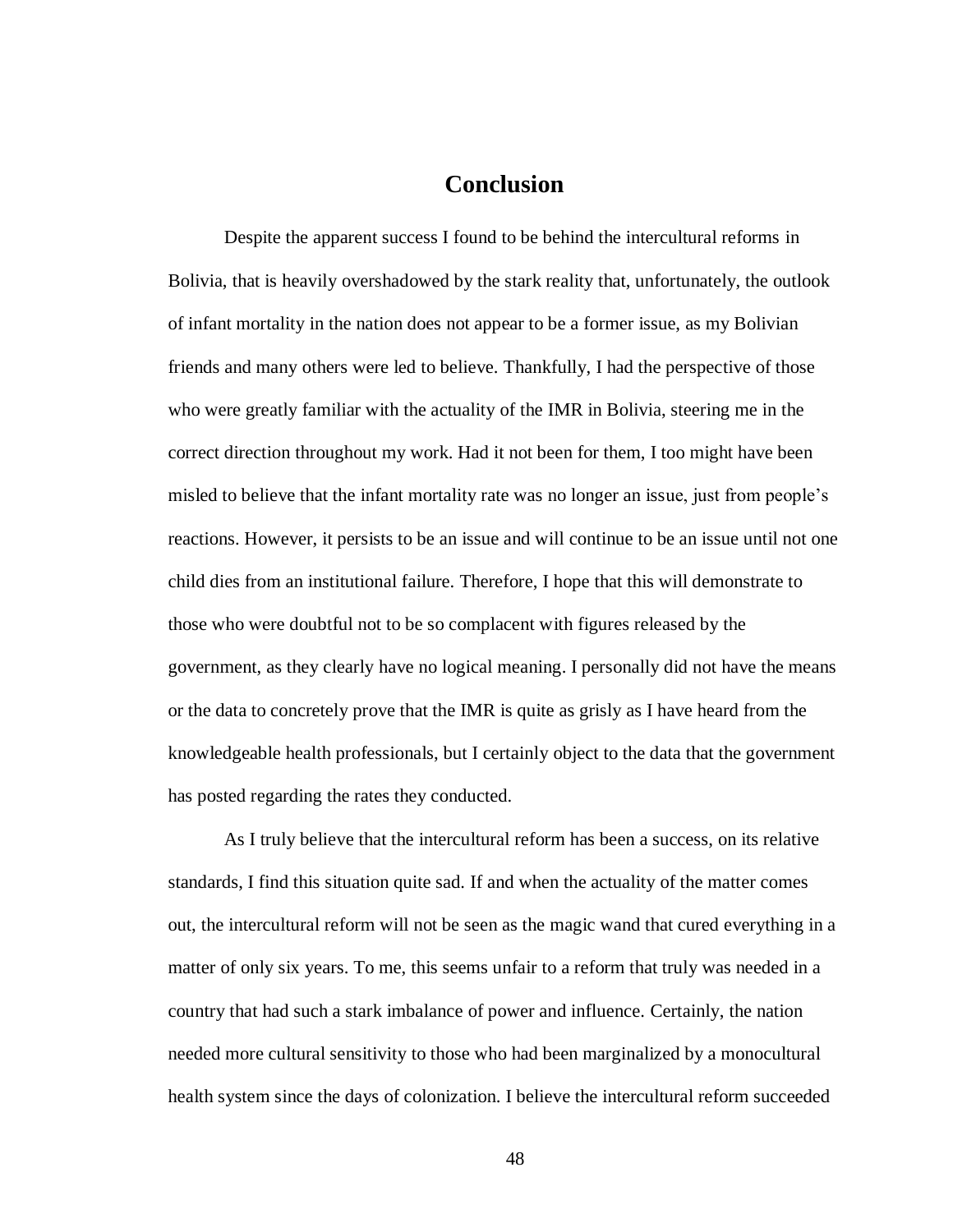in breaking the barriers to healthcare and creating a more equitable system by creating communities, teaching mothers, and providing comfort in a place that was desperately needed. However, it certainly could not fix the dismal infrastructure of the nation or recruit talented doctors to the rural areas that need them.

For the nation to see true progress, it should focus on these two factors along with the problem of a cultural imbalance that they have already started on. Needless to say, these other factors may seem insurmountable for such a large nation that is considered developing. Indeed, if Bolivia were to invest all of its resources into these two disadvantages, it truly may not be enough. However, diminishing the reality of the matter certainly is doing more harm than good. First, it is completely excluding a group of people that need help desperately. Although I obviously could not statistically prove this, the regions of the nation would have the worst effects in health from poor infrastructure and brain drainage of medical professionals would be the many remote communities, many without paved roads, just as those who were involved with the extent of the IMR in Bolivia told me. These people desperately need the ideals of the intercultural reform which preaches inclusivity and an unalienable right to healthcare. Second, distorting statistics also conceals the true merits of the intercultural reform, one that is essential for post-colonial nations with a large indigenous group to implement. As great of a potential the intercultural reforms of Bolivia present for marginalized indigenous groups, it should be able to be lent to researchers and other nations to truly understand it in action. Unfortunately, the true merits are unknown instead due to spurious data, leaving the rest of the world to question what change may have actually taken place.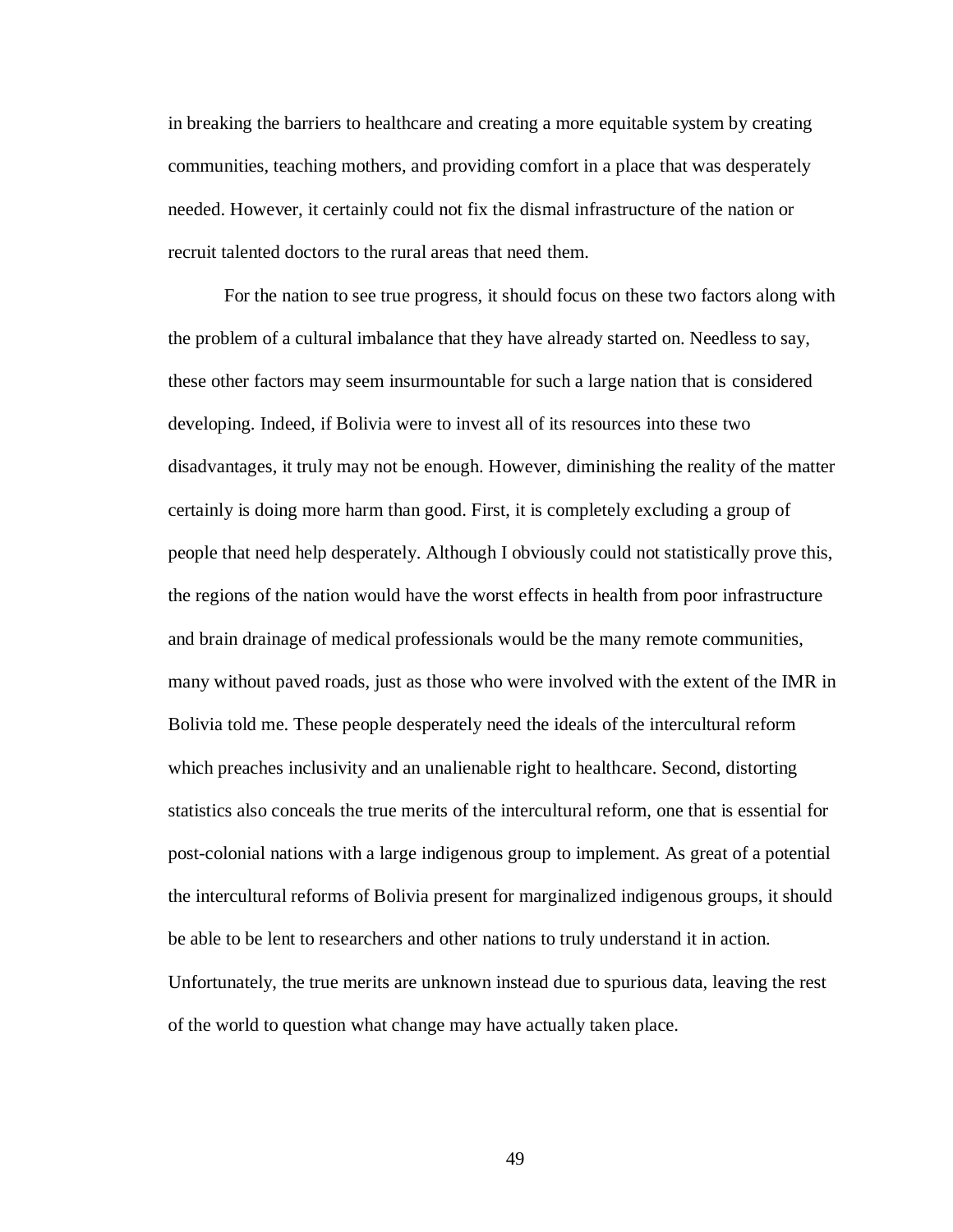#### **Weaknesses**

Obviously, my greatest hurdling block to this research project was the overwhelmingly apparent lack of recent data. I had mentioned that the infant mortality rates I worked with were the most current municipal level data the government had released. The data was for the year 2011 and was released in 2016. Even with the data scarcity, the data that I used was obviously full of contradictions and nonsense. Wanting to investigate authentically how the intercultural reform had impacted the healthcare system, this was disheartening for me. Besides that, there are recent studies on the healthcare system in Bolivia as well, probably also due to the lack of data. These two insufficiencies lead way to a work that has a fairly weaker validity of research, given the fact I both went into fairly unchartered waters with recent developments with interculturality in Bolivia along with misrepresented data. Though I used that data to prove a logical point of how there was clearly something wrong, I could not directly infer anything within the data related to how various socioeconomic or demographic determinants would influence the rates of infant mortality throughout the nation.

Besides those, I obviously could not spend sufficient time or resources in order to truly investigate the scope of the intercultural reforms. Without being on ground and conducting my own trials, I was left at the mercy of the government and the few people who had begun to work with the concept of interculturality. Moreover, not being physically present in Bolivia during my research presented a problem in keeping up with contacts. Throughout this process I sent many emails that were left without a response. Despite these obvious difficulties as an undergraduate researcher in the USA trying to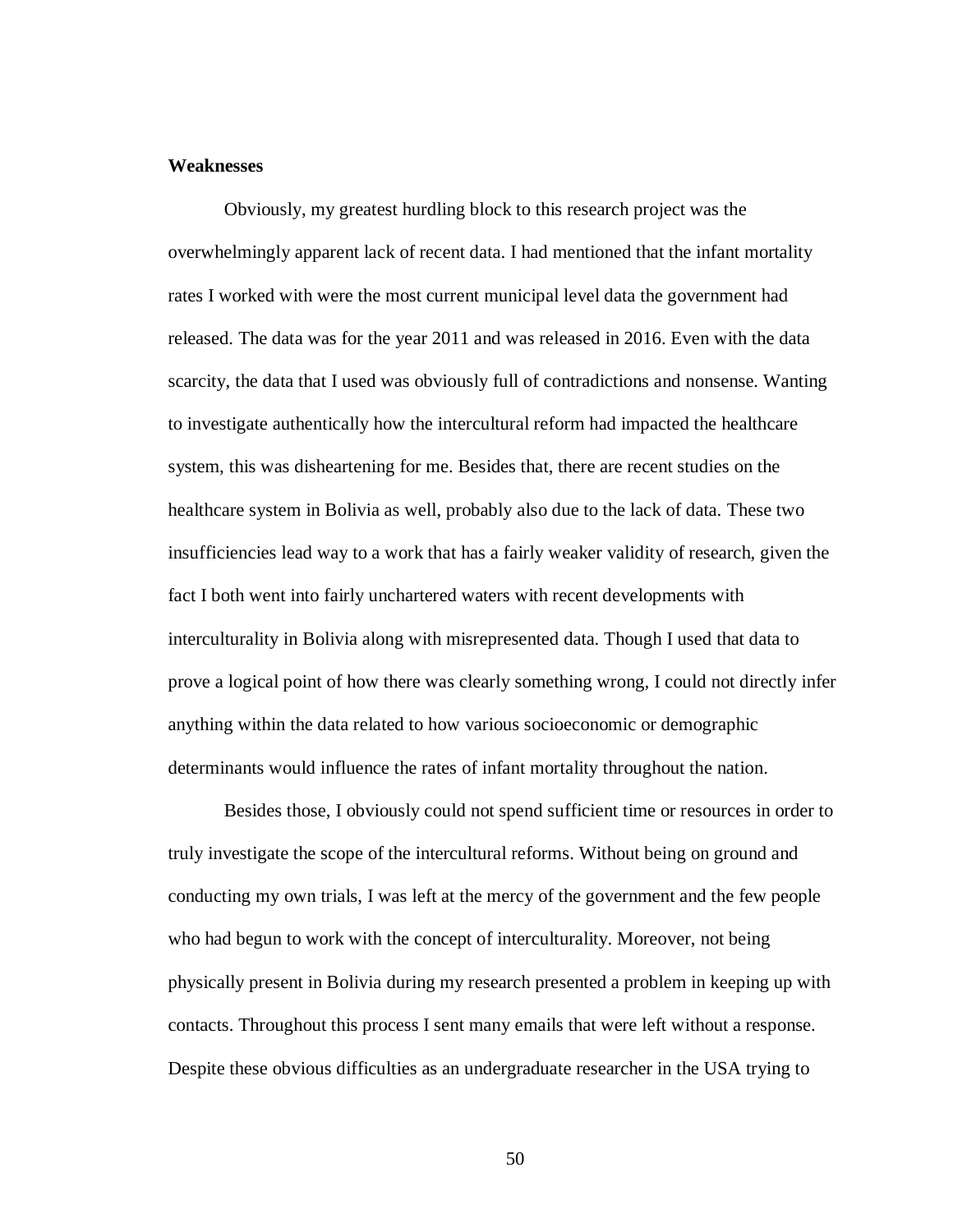look at the fairly isolated nation of Bolivia, I was able to work with what I had to ultimately create this work.

#### **Future Research**

As I have mentioned, I was disheartened to not be able to accurately gauge the effects of the intercultural reforms. I am still very interested in this topic, and, if time and resources were available, I would certainly have a clearer idea of which steps to take, such as visit more clinics, acquire anything I could see about what the government was saying, visit these isolated rural communities I believe to have been neglected, among other measures. Moreover, I would like to be able to talk to more health professionals, now that I have somewhat oriented myself, and discuss these findings of mine and compare them to their personal experiences. Regardless, I will certainly be watching the landscape of Bolivian affairs to see if any new statistics or information about the IMR and the intercultural reforms are released. Eventually, I would like to see if any other post-colonial nations in South America are implementing some measure of intercultural reforms and what kind of success it would bring.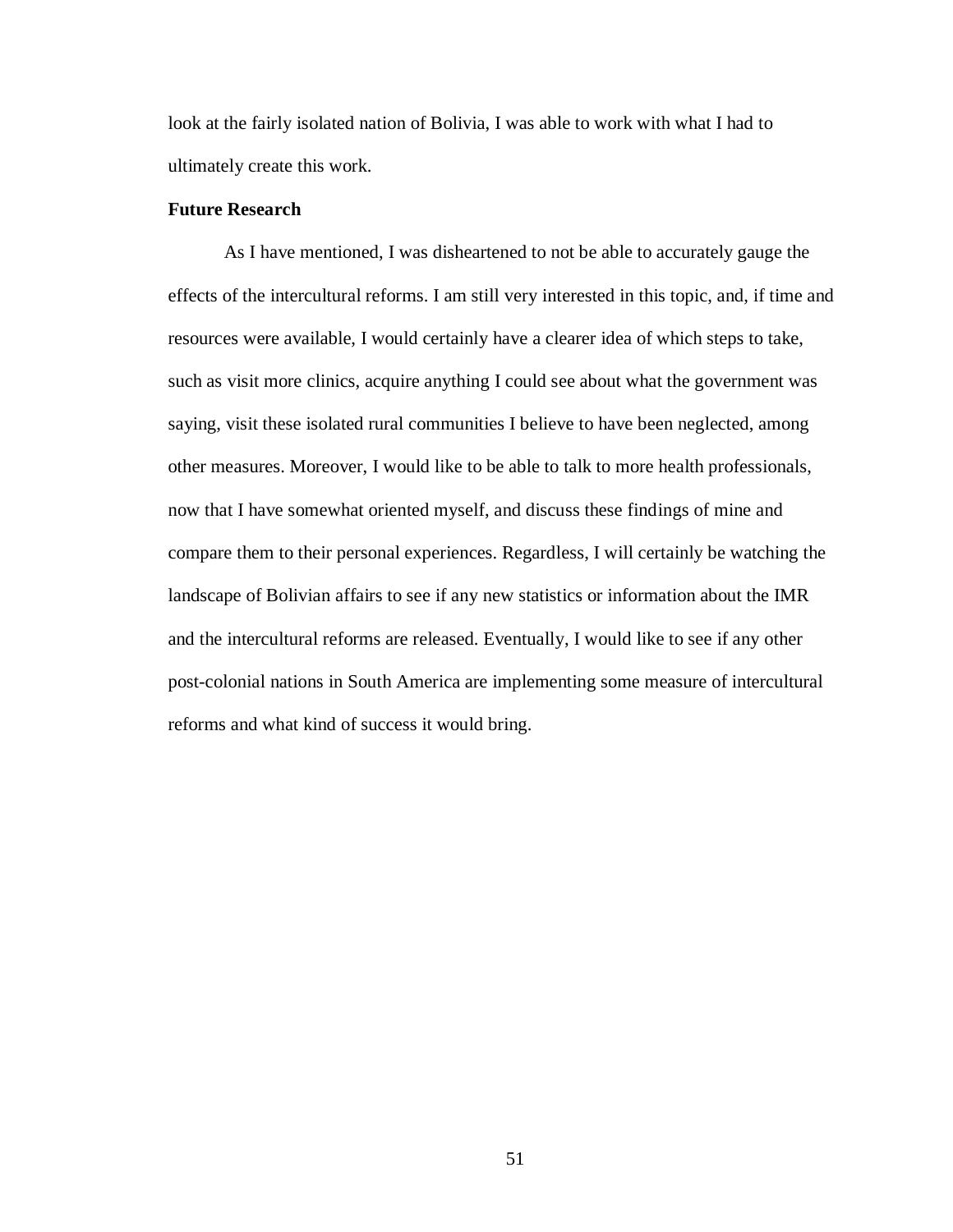## **Bibliography**

- Albó, Xavier. "Interculturalidad y Salud." *Salud e Interculturalidad en América Latina.*  Ed. Fernández Juárez, Gerardo. 2004. 65-74. Print.
- "Bolivia: Niveles, Tendencias y Diferenciales de la Mortalidad Infantil." *Instituto Nacional de Estadística.* La Paz: INE. 2003. Print.
- "Bolivia: Parteras, guías espirituales, naturistas y médicos tradicionales iniciarán registro de pacientes." *Minesterio de Salud*. Minesterio de Salud del Estado Plurinacional de Bolivia. Web. 25 November 2018. [https://www.minsalud.gob.bo/2765-bolivia](https://www.minsalud.gob.bo/2765-bolivia-parteras-guias-)[parteras-guias-e](https://www.minsalud.gob.bo/2765-bolivia-parteras-guias-)spirituales-naturistas-y-medicos-tradicionales-iniciaran-registrode-pacientes
- "Bolivia busca que los jóvenes talentos que han emigrado regresen al país." Universia Bolivia. *Universia.* 06 February 2015. Web. 16 March 2018.
- C-Section. Mayo Clinic. *Mayo Clinic.* 10 Jan. 2018. Web. 10 Abril 2018.
- Campos Navarro, Roberto. "Willaqkuna." *Salud e Interculturalidad en América Latina.*  Ed. Fernández Juárez, Gerardo. 2004. 93-106. Print.
- "Central Intelligence Agency." *CIA Factbook.* CIA, 19 Mar. 2018. Web. 20 March 2018. <https://www.cia.gov/library/publications/the-world-factbook/geos/bl.html>.
- Chávez D., Miguel Angel. (1998). *La Mortalidad Infantil en Bolivia*. La Paz: Universidad Técnica del Beni.
- Centellas, Miguel. BFS 2017 dataset, 2017.
- Cleland, John G. and Jerome K. van Ginneken. "Maternal Education and Child Survival in Developing Countries: The Search for Pathways of Influence." Social Science & Medicine Vol. 27 No. 12. (1988). pp 1357-1368.
- Dear, Paula. "The rise of the 'cholitas.'" BBC. *BBC News Magazine*. 20 February 2014. Web. 11 February 2018.
- Decreto Supremo N° 0066. Bono Juana Azurday. La República de Bolivia. 2009.
- Decreto Supremo Nº 29601. Nuevo Modelo Sanitario de Bolivia. "Modelo de Salud Familiar Comunitario Integral." La República de Bolivia. 2011.

Encuesta de Demografía y Salud EDSA 2016. Bolivia: Indicadores Priorizados. Instituto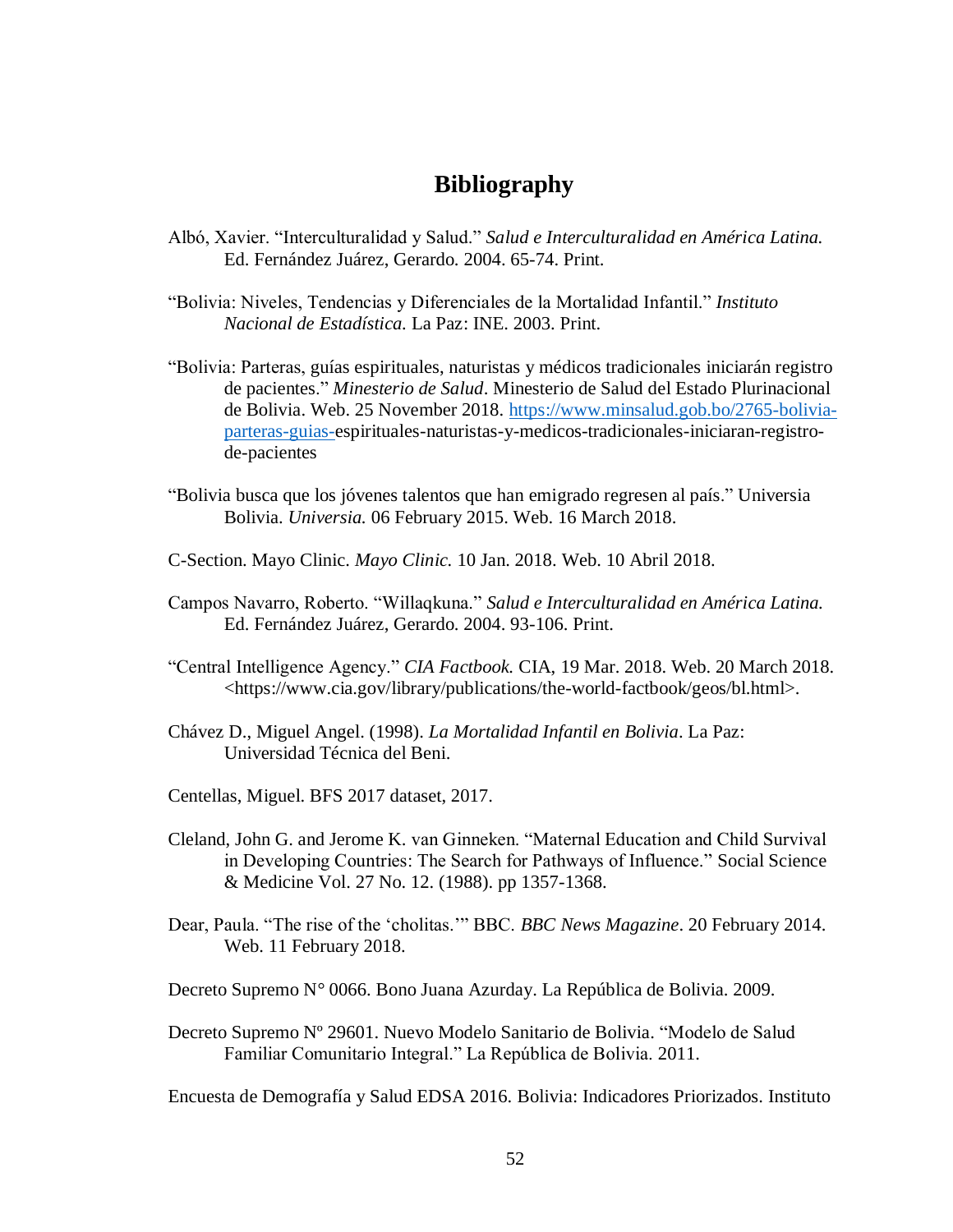Nacional de Estadística, Ministerio de Salud, Estado Plurinacional de Bolivia.

Farmer, Paul, et al. "Reimagining global health: an introduction." 2013.

- "Global Tuberculosis Report 2017." World Health Organization. France, 2017. Web. 15 April 2018. http://www.who.int/tb/publications/global\_report/en/
- Gortmaker, Steven L. and Paul H. Wise. The First Injustice: Socioeconomic Disparities, Health Services Technology, and Infant Mortality. Annual Review of Sociology Vol. 23. pp. 147-170. 1997.
- Gracey, Michael and Malcolm King. "Indigenous health part 1: determinants and disease patterns." The Lancet Vol. 374. (2009). pp. 65-75.
- Gracey, Michael and Malcolm King. "Indigenous health part 1: determinants and disease patterns." The Lancet Vol. 374. (2009). pp. 76-85.
- *Indigenous Peoples*. The World Bank. 22 September 2017. Web. 12 February 2018. <http://www.worldbank.org/en/topic/indigenouspeoples#2>
- INE. 2008. *Estadísticas Nacionales de Bolivia.* INE: La Paz. Bulletin No. 64.
- *Instituto Nacional de Estadísticas*. Instituto Nacional de Estadísticas. Web. 24 March 2018.https://www.ine.gob.bo/
- La República de Bolivia. "Constitución Política del Estado." Constitución de 2009 de la República de Bolivia, 2009. El Estado Plurinacional de Bolivia, 2009.
- Ledo, Carmen and René Soria. "Sistema de salud en Bolivia." Salud Pública de México Vol. 53. Ed. 2. 2011.
- Ley de Medicina Tradicional Ancestral Boliviana. Ley N° 459. http://www. wipo.int/edocs/lexdocs/laws/es/bo/ bo043es.pdf
- Ley del Seguro Universal Materno Infantil. Ley Nª 2426 (2002). La República de Bolivia.
- Mestizo. (2003). In Merriam-Webster's dictionary (11th ed.). Springfield, MA: Merriam-Webster.
- Michaux, Jacqueline. "Hacia un Sistema Intercultural de Salud en Bolivia." *Salud e Interculturalidad en América Latina.* Ed. Fernández Juárez, Gerardo. 2004. Print.
- Mosley, W. Henry and Lincoln C. Chen. "An Analytical Framework for the Study of Child Survival in Developing Nations." Population and Development Review, Vol. 10, Supplement: Child Survival: Strategies for Research (1984), pp. 25-45.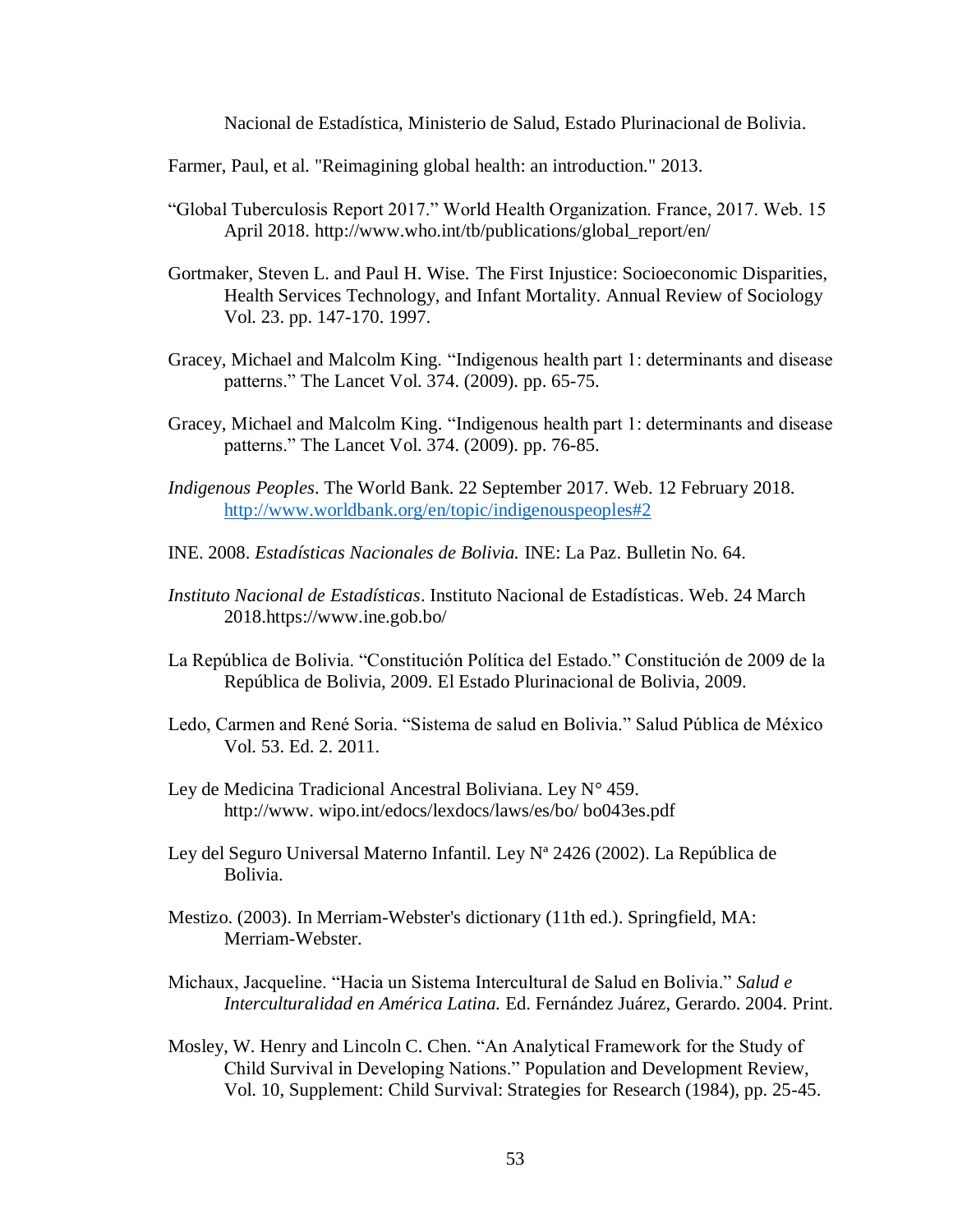- Nieves, Evelyn. "Childbirth in Bolivia's High Plains." New York Times. *New York Times.* 13 Mar. 2015. Web. 23 February 2018.
- Luetkemeyer, Annie. "Tuberculosis and HIV." University of Califonia San Francisco. January 2013. Web. 15 April 2018.<http://hivinsite.ucsf.edu/InSite?page=kb-05-> 01-06
- Otis, Kelsey E. and John A. Brett. "Barriers to hospital births: why do many Bolivian women give birth at home?" Revista Panamericana de Salud Pública. 14 March 2008.
- Pobreza y Salud en Bolivia. (1994). *ILDIS.* La Paz: ILDIS.
- Principales Resultados del Censo Nacional de Población y Vivienda 2012 (CNPV 2012) Estado Plurinacional de Bolivia. Instituto Nacional de Estadística. 2012. La Paz.
- Ramírez Hita, Susana. "Aspectos interculturales de la reforma del sistema de salud en Bolivia." Revista Peruana de Medicina Experimental y Salud Pública Vol. 34. 2014.
- "Registro de Médicos Tradicionales." UDAPE. Web. 26 February 2018. www.udape.gob.bo/portales\_html/dossierweb2016/.../C070418.xls
- Schell, CO. "Socioeconomic determinants of infant mortality: a worldwide study of 152 low-, middle-, and high-income countries." Scand J. Public Health Vol. 35, 2007. 288-297.
- Silva, Erika and Ricardo Batista. 2010. "Bolivian Maternal and Child Health Policies: Successes and Failures." FOCAL: Canada.
- State of the Newborn: Bolivia. *Saving Newborn Lives.* July 2002.
- Torri, Maria Costanza and Daniel Hollenberg. "Indigenous Traditional Medicine and Intercultural Healthcare in Bolivia: A Case Study From the Potosi Region." Journal of Community Health Nursing. Vol. 30. Issue 4. 2013. pp 216-229
- UDAPE and United Nations Child Fund (UNICEF). 2006. Bolivia: Evaluación de Impacto de los Seguros de Maternidad y Niñez en Bolivia 1989-2003: La Paz.
- UNDP. 2011. "The Road to Development in La Paz." UNDP Newsletter on the Social Situation in the department.
- United Nations. 2000. *The Millennium Development Goals.* Millennium Summit. <http://www.un.org/millenniumgoals/bkgd.shtml>